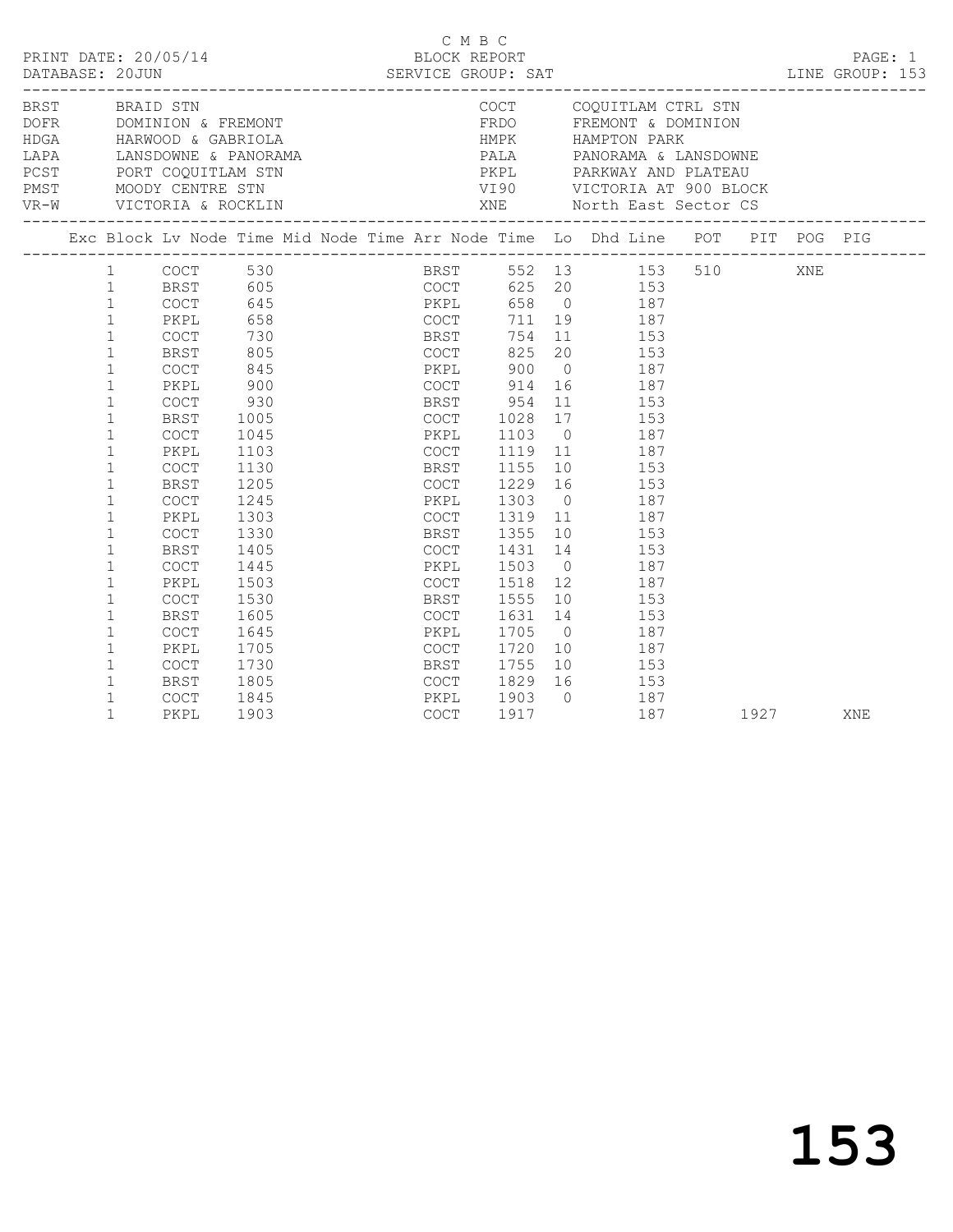#### C M B C<br>BLOCK REPORT SERVICE GROUP: SAT

PRINT DATE: 20/05/14 BLOCK REPORT PAGE: 2

|  |                              | Exc Block Lv Node Time Mid Node Time Arr Node Time Lo Dhd Line POT |              |  |              |      |              |                                  |            |     | PIT POG PIG |  |
|--|------------------------------|--------------------------------------------------------------------|--------------|--|--------------|------|--------------|----------------------------------|------------|-----|-------------|--|
|  |                              |                                                                    |              |  |              |      |              |                                  |            |     |             |  |
|  | 2                            | COCT                                                               | 635          |  |              | COCT | HMPK 649 0   |                                  | 186        | 615 | XNE         |  |
|  | $\mathbf{2}$                 | HMPK                                                               | 649          |  |              |      |              | 704 11                           | 186        |     |             |  |
|  | $\mathbf{2}$                 | $\mathtt{C}\mathtt{O}\mathtt{C}\mathtt{T}$                         | 715          |  |              | PALA | 727          | $\overline{0}$                   | 185        |     |             |  |
|  | $\mathbf{2}$                 | PALA                                                               | 727          |  | PMST         |      | 739          | 11                               | 184        |     |             |  |
|  | $\mathbf{2}$                 | PMST                                                               | 750          |  | LAPA         |      | 805          | $\overline{0}$                   | 184        |     |             |  |
|  | $\mathbf{2}$<br>$\mathbf{2}$ | LAPA                                                               | 805<br>825   |  | COCT<br>HDGA |      | 814<br>836   | 11<br>$\overline{0}$             | 185        |     |             |  |
|  | 2                            | COCT<br>HDGA                                                       | 836          |  | COCT         |      | 846          | 19                               | 189<br>189 |     |             |  |
|  | $\mathbf{2}$                 | COCT                                                               | 905          |  | HMPK         |      | 921          | $\overline{0}$                   | 186        |     |             |  |
|  | $\mathbf{2}$                 | HMPK                                                               | 921          |  | COCT         |      | 937          | 8                                | 186        |     |             |  |
|  | 2                            | COCT                                                               | 945          |  | PALA         |      | 958          | $\overline{0}$                   | 185        |     |             |  |
|  | $\mathbf{2}$                 | PALA                                                               | 958          |  | PMST         |      | 1011         | 9                                | 184        |     |             |  |
|  | $\mathbf{2}$                 | PMST                                                               | 1020         |  | LAPA         |      | 1037         | $\overline{0}$                   | 184        |     |             |  |
|  | 2                            | LAPA                                                               | 1037         |  | COCT         |      | 1047         | 8                                | 185        |     |             |  |
|  | $\mathbf{2}$                 | COCT                                                               | 1055         |  | HDGA         |      | 1109         | $\overline{0}$                   | 189        |     |             |  |
|  | $\mathbf{2}$                 | HDGA                                                               | 1109         |  | COCT         |      | 1119         | 15                               | 189        |     |             |  |
|  | $\mathbf{2}$                 | COCT                                                               | 1134         |  | HMPK         |      | 1153         | $\overline{0}$                   | 186        |     |             |  |
|  | $\mathbf{2}$                 | HMPK                                                               | 1153         |  | COCT         |      | 1210         | $5\phantom{.0}$                  | 186        |     |             |  |
|  | 2                            | COCT                                                               | 1215         |  | PALA         |      | 1227         | $\overline{0}$                   | 185        |     |             |  |
|  | 2                            | PALA                                                               | 1227         |  | PMST         |      | 1240         | 10                               | 184        |     |             |  |
|  | $\mathbf{2}$                 | PMST                                                               | 1250         |  | LAPA         |      | 1307         | $\overline{0}$                   | 184        |     |             |  |
|  | $\mathbf{2}$                 | LAPA                                                               | 1307         |  | COCT         |      | 1317         | 8                                | 185        |     |             |  |
|  | $\mathbf{2}$                 | COCT                                                               | 1325         |  | HDGA         |      | 1342         | $\overline{0}$                   | 189        |     |             |  |
|  | $\mathbf{2}$                 | HDGA                                                               | 1342         |  | COCT         |      | 1352         | 8                                | 189        |     |             |  |
|  | $\mathbf{2}$                 | $\mathtt{C}\mathtt{O}\mathtt{C}\mathtt{T}$                         | 1400         |  | HMPK         |      | 1420         | $\overline{0}$                   | 186        |     |             |  |
|  | $\mathbf{2}$                 | HMPK                                                               | 1420         |  | COCT         |      | 1435 10      |                                  | 186        |     |             |  |
|  | 2                            | COCT                                                               | 1445         |  | PALA         |      | 1457         | $\overline{0}$                   | 185        |     |             |  |
|  | 2                            | PALA                                                               | 1457         |  | PMST         |      | 1510         | 10                               | 184        |     |             |  |
|  | 2                            | PMST                                                               | 1520         |  | LAPA         |      | 1537         | $\overline{0}$                   | 184        |     |             |  |
|  | $\mathbf{2}$                 | LAPA                                                               | 1537         |  | COCT         |      | 1547         | 8                                | 185        |     |             |  |
|  | 2                            | COCT                                                               | 1555         |  | HDGA         |      | 1611         | $\overline{0}$                   | 189        |     |             |  |
|  | $\mathbf{2}$                 | HDGA                                                               | 1611         |  | COCT         |      | 1621         | 6                                | 189        |     |             |  |
|  | 2                            | COCT                                                               | 1627         |  | HMPK         |      | 1647         | $\overline{0}$                   | 186        |     |             |  |
|  | $\mathbf{2}$                 | HMPK                                                               | 1647         |  | COCT         |      | 1702         | 11                               | 186        |     |             |  |
|  | 2                            | COCT                                                               | 1713         |  | PALA         |      | 1726         | $\overline{0}$                   | 185        |     |             |  |
|  | 2                            | PALA                                                               | 1726         |  | PMST         |      | 1741         | - 9                              | 184        |     |             |  |
|  | 2<br>$\mathbf{2}$            | PMST                                                               | 1750         |  | LAPA         |      | 1807<br>1817 | $\overline{0}$<br>8 <sup>8</sup> | 184        |     |             |  |
|  | 2                            | LAPA<br>COCT                                                       | 1807<br>1825 |  | COCT<br>HDGA |      | 1839         | $\overline{0}$                   | 185<br>189 |     |             |  |
|  | 2                            | HDGA                                                               | 1839         |  |              | COCT | 1849 16      |                                  | 189        |     |             |  |
|  | 2                            | COCT                                                               | 1905         |  | HMPK         |      | 1923         | 0                                | 186        |     |             |  |
|  | $\mathbf{2}$                 | HMPK                                                               | 1923         |  | COCT         |      | 1938         | $\overline{7}$                   | 186        |     |             |  |
|  | $\mathbf{2}$                 | COCT                                                               | 1945         |  | PALA         |      | 1958         | $\overline{0}$                   | 185        |     |             |  |
|  | $\mathbf{2}$                 | PALA                                                               | 1958         |  | PMST         |      | 2010         | 10                               | 184        |     |             |  |
|  | $\mathbf{2}$                 | PMST                                                               | 2020         |  | LAPA         |      | 2035         | $\overline{0}$                   | 184        |     |             |  |
|  | $\mathbf{2}$                 | LAPA                                                               | 2035         |  | COCT         |      | 2045         | 15                               | 185        |     |             |  |
|  | $\mathbf{2}$                 | $\operatorname{COT}$                                               | 2100         |  | HMPK         |      | 2117         | $\overline{0}$                   | 186        |     |             |  |
|  | $\mathbf{2}$                 | HMPK                                                               | 2117         |  | COCT         |      | 2132         | 13                               | 186        |     |             |  |
|  | $\mathbf{2}$                 | COCT                                                               | 2145         |  | PKPL         |      | 2201         | $\mathbf{0}$                     | 187        |     |             |  |
|  | $\mathbf{2}$                 | PKPL                                                               | 2201         |  | COCT         |      | 2214         | 6                                | 187        |     |             |  |
|  | $\sqrt{2}$                   | COCT                                                               | 2220         |  | HDGA         |      | 2229         | $\mathbf{0}$                     | 189        |     |             |  |
|  | $\mathbf{2}$                 | HDGA                                                               | 2229         |  | COCT         |      | 2238         | $7\phantom{.0}$                  | 189        |     |             |  |
|  | $\mathbf{2}$                 | COCT                                                               | 2245         |  | PALA         |      | 2257         | $\circ$                          | 185        |     |             |  |
|  | $\mathbf{2}$                 | PALA                                                               | 2257         |  | PMST         |      | 2309         | 11                               | 184        |     |             |  |
|  | $\mathbf{2}$                 | PMST                                                               | 2320         |  | LAPA         |      | 2335         | $\overline{0}$                   | 184        |     |             |  |
|  | $\mathbf{2}$                 | LAPA                                                               | 2335         |  | COCT         |      | 2344         | 16                               | 185        |     |             |  |
|  | $\overline{2}$               | <b>COCT</b>                                                        | 2400         |  | DOFR         |      | 2413         | $\circ$                          | 171        |     |             |  |
|  |                              |                                                                    |              |  |              |      |              |                                  |            |     |             |  |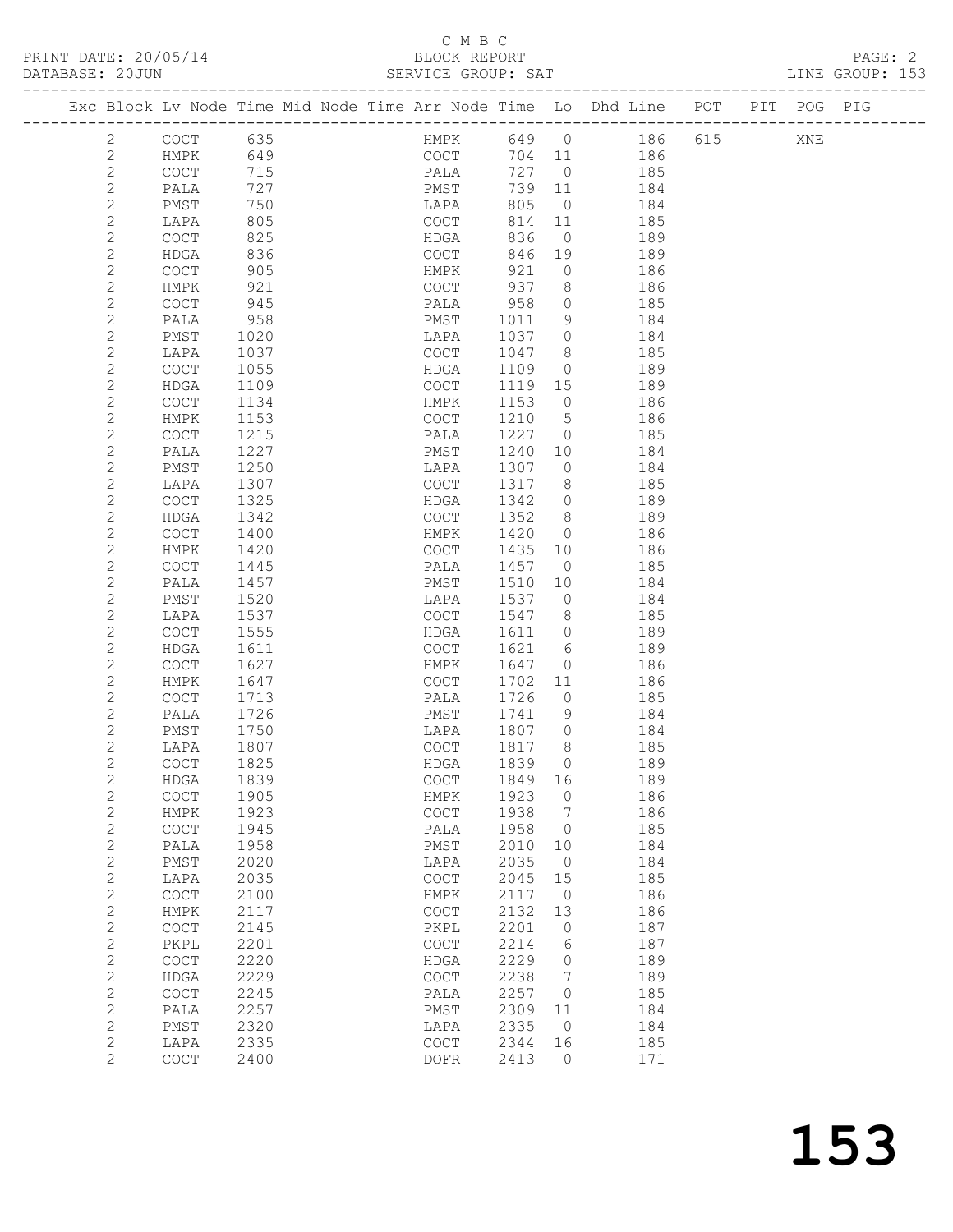#### C M B C<br>BLOCK REPORT SERVICE GROUP: SAT

|  |                |             |      |  | Exc Block Lv Node Time Mid Node Time Arr Node Time Lo Dhd Line POT PIT POG PIG |      |                |     |     |      |     |            |
|--|----------------|-------------|------|--|--------------------------------------------------------------------------------|------|----------------|-----|-----|------|-----|------------|
|  | $\overline{2}$ | DOFR        | 2413 |  | $COCT$ 2434                                                                    |      |                | 172 |     | 2444 |     | <b>XNE</b> |
|  | 3              | <b>COCT</b> | 545  |  | PKPL                                                                           | 558  | $\overline{0}$ |     | 187 | 525  | XNE |            |
|  | 3              | PKPL        | 558  |  | <b>COCT</b>                                                                    | 609  | 21             |     | 187 |      |     |            |
|  | $\mathsf 3$    | COCT        | 630  |  | <b>BRST</b>                                                                    | 652  | 13             |     | 153 |      |     |            |
|  | $\mathsf 3$    | <b>BRST</b> | 705  |  | <b>COCT</b>                                                                    | 725  | 20             |     | 153 |      |     |            |
|  | 3              | <b>COCT</b> | 745  |  | PKPL                                                                           | 800  | $\overline{0}$ |     | 187 |      |     |            |
|  | 3              | PKPL        | 800  |  | COCT                                                                           | 813  | 17             |     | 187 |      |     |            |
|  | 3              | <b>COCT</b> | 830  |  | BRST                                                                           | 854  | 11             |     | 153 |      |     |            |
|  | 3              | <b>BRST</b> | 905  |  | COCT                                                                           | 927  | 18             |     | 153 |      |     |            |
|  | 3              | <b>COCT</b> | 945  |  | PKPL                                                                           | 1003 | $\overline{0}$ |     | 187 |      |     |            |
|  | 3              | PKPL        | 1003 |  | COCT                                                                           | 1017 | 13             |     | 187 |      |     |            |
|  | 3              | <b>COCT</b> | 1030 |  | <b>BRST</b>                                                                    | 1054 | 11             |     | 153 |      |     |            |
|  | 3              | <b>BRST</b> | 1105 |  | <b>COCT</b>                                                                    | 1129 | 16             |     | 153 |      |     |            |
|  | 3              | <b>COCT</b> | 1145 |  | PKPL                                                                           | 1203 | $\overline{0}$ |     | 187 |      |     |            |
|  | $\mathsf 3$    | PKPL        | 1203 |  | <b>COCT</b>                                                                    | 1219 | 11             |     | 187 |      |     |            |
|  | 3              | COCT        | 1230 |  | <b>BRST</b>                                                                    | 1256 | 9              |     | 153 |      |     |            |
|  | 3              | BRST        | 1305 |  | <b>COCT</b>                                                                    | 1329 | 16             |     | 153 |      |     |            |
|  | 3              | <b>COCT</b> | 1345 |  | PKPL                                                                           | 1403 | $\overline{0}$ |     | 187 |      |     |            |
|  | 3              | PKPL        | 1403 |  | <b>COCT</b>                                                                    | 1419 | 11             |     | 187 |      |     |            |
|  | 3              | COCT        | 1430 |  | <b>BRST</b>                                                                    | 1455 | 10             |     | 153 |      |     |            |
|  | 3              | <b>BRST</b> | 1505 |  | <b>COCT</b>                                                                    | 1531 | 14             |     | 153 |      |     |            |
|  | 3              | <b>COCT</b> | 1545 |  | PKPL                                                                           | 1605 | $\overline{0}$ |     | 187 |      |     |            |
|  | 3              | PKPL        | 1605 |  | <b>COCT</b>                                                                    | 1621 | 9              |     | 187 |      |     |            |
|  | 3              | <b>COCT</b> | 1630 |  | BRST                                                                           | 1655 | 10             |     | 153 |      |     |            |
|  | 3              | <b>BRST</b> | 1705 |  | COCT                                                                           | 1729 | 16             |     | 153 |      |     |            |
|  | 3              | <b>COCT</b> | 1745 |  | PKPL                                                                           | 1803 | $\overline{0}$ |     | 187 |      |     |            |
|  | 3              | PKPL        | 1803 |  | <b>COCT</b>                                                                    | 1817 | 13             |     | 187 |      |     |            |
|  | 3              | <b>COCT</b> | 1830 |  | <b>BRST</b>                                                                    | 1853 | 12             |     | 153 |      |     |            |
|  | 3              | <b>BRST</b> | 1905 |  | COCT                                                                           | 1929 | 16             |     | 153 |      |     |            |
|  | 3              | COCT        | 1945 |  | PKPL                                                                           | 2003 | $\overline{0}$ |     | 187 |      |     |            |
|  | 3              | PKPL        | 2003 |  | <b>COCT</b>                                                                    | 2016 | 14             |     | 187 |      |     |            |
|  | 3              | COCT        | 2030 |  | HMPK                                                                           | 2047 | $\bigcirc$     |     | 186 |      |     |            |
|  | 3              | HMPK        | 2047 |  | COCT                                                                           | 2102 | 13             |     | 186 |      |     |            |

3 BRST 2235<br>
3 COCT 2315<br>
3 COCT 2315<br>
3 PKPL 2331 COCT 2344<br>
3 PKPL 2331 COCT 2344<br>
187 2354 XNE

 3 COCT 2115 PKPL 2131 0 187 3 PKPL 2131 COCT 2144 16 187 3 COCT 2200 BRST 2222 13 153 3 BRST 2235 COCT 2258 17 153 3 COCT 2315 PKPL 2331 0 187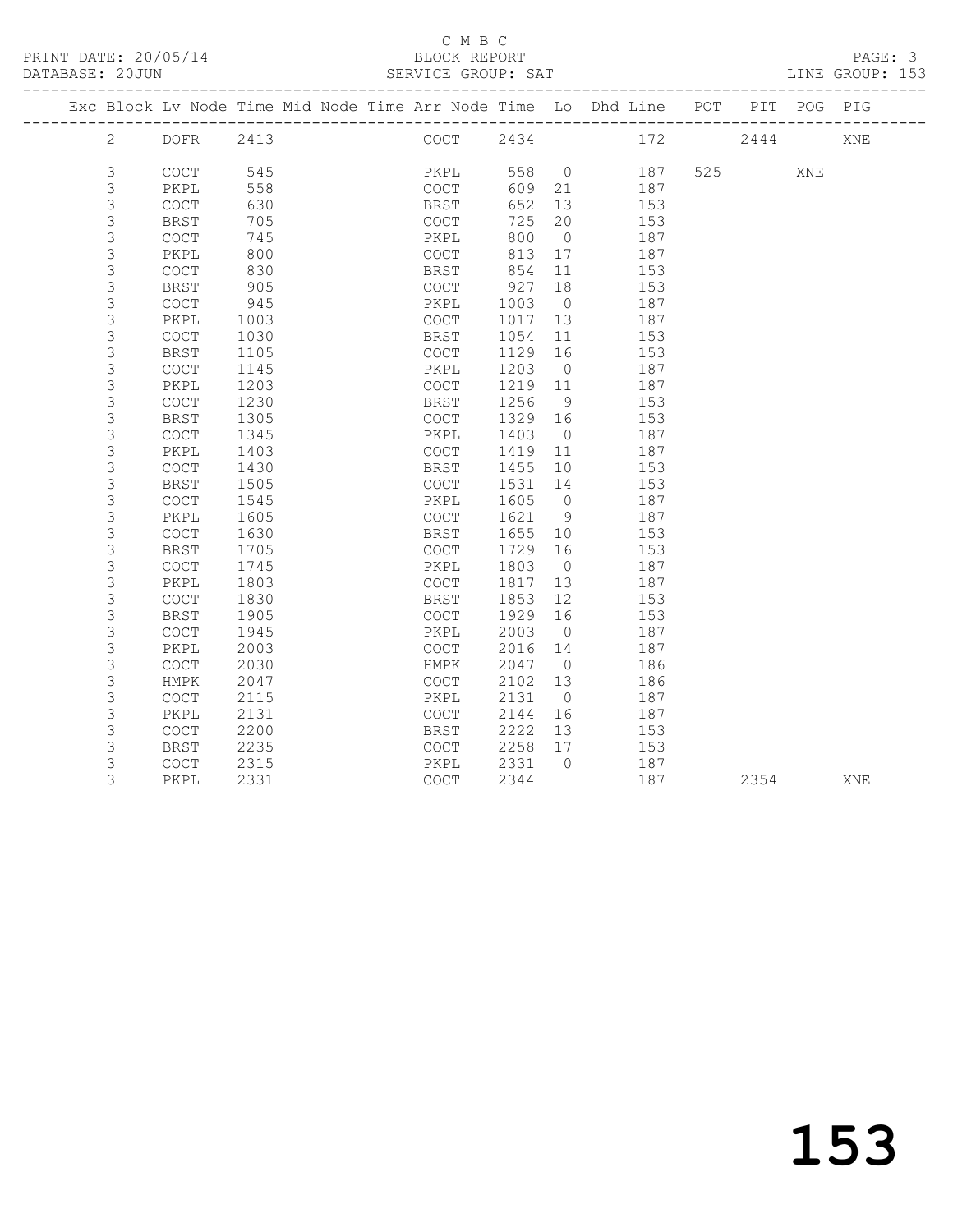#### C M B C<br>BLOCK REPORT SERVICE GROUP: SAT

|  |                | Exc Block Lv Node Time Mid Node Time Arr Node Time Lo Dhd Line POT PIT POG PIG |      |  |      |      |        |                 |            |     |     |  |
|--|----------------|--------------------------------------------------------------------------------|------|--|------|------|--------|-----------------|------------|-----|-----|--|
|  | $\overline{4}$ | COCT                                                                           | 600  |  |      | BRST |        |                 | 622 13 153 | 540 | XNE |  |
|  | $\overline{4}$ | BRST                                                                           | 635  |  | COCT |      | 655 20 |                 | 153        |     |     |  |
|  | 4              | $\mathtt{C}\mathtt{O}\mathtt{C}\mathtt{T}$                                     | 715  |  | PKPL |      | 730    | $\overline{0}$  | 187        |     |     |  |
|  | 4              | PKPL                                                                           | 730  |  | COCT |      | 743    | 17              | 187        |     |     |  |
|  | 4              | $\mathtt{C}\mathtt{O}\mathtt{C}\mathtt{T}$                                     | 800  |  | BRST |      | 824    | 11              | 153        |     |     |  |
|  | 4              | <b>BRST</b>                                                                    | 835  |  | COCT |      | 857    | 18              | 153        |     |     |  |
|  | 4              | COCT                                                                           | 915  |  | PKPL |      | 930    | $\overline{0}$  | 187        |     |     |  |
|  | 4              | PKPL                                                                           | 930  |  | COCT |      | 944    | 16              | 187        |     |     |  |
|  | 4              | COCT                                                                           | 1000 |  | BRST |      | 1024   | 11              | 153        |     |     |  |
|  | 4              | <b>BRST</b>                                                                    | 1035 |  | COCT |      | 1058   | 17              | 153        |     |     |  |
|  | 4              | <b>COCT</b>                                                                    | 1115 |  | PKPL |      | 1133   | $\overline{0}$  | 187        |     |     |  |
|  | 4              | PKPL                                                                           | 1133 |  | COCT |      | 1149   | 11              | 187        |     |     |  |
|  | 4              | <b>COCT</b>                                                                    | 1200 |  | BRST |      | 1226   | - 9             | 153        |     |     |  |
|  | 4              | <b>BRST</b>                                                                    | 1235 |  | COCT |      | 1259   | 16              | 153        |     |     |  |
|  | 4              | <b>COCT</b>                                                                    | 1315 |  | PKPL |      | 1333   | $\bigcirc$      | 187        |     |     |  |
|  | 4              | PKPL                                                                           | 1333 |  | COCT |      | 1349   | 11              | 187        |     |     |  |
|  | 4              | <b>COCT</b>                                                                    | 1400 |  | BRST |      | 1425   | 10              | 153        |     |     |  |
|  | 4              | <b>BRST</b>                                                                    | 1435 |  | COCT |      | 1501   | 14              | 153        |     |     |  |
|  | 4              | <b>COCT</b>                                                                    | 1515 |  | PKPL |      | 1535   | $\overline{0}$  | 187        |     |     |  |
|  | 4              | PKPL                                                                           | 1535 |  | COCT |      | 1550   | 10 <sup>°</sup> | 187        |     |     |  |
|  | 4              | COCT                                                                           | 1600 |  | BRST |      | 1625   | 10              | 153        |     |     |  |
|  | 4              | <b>BRST</b>                                                                    | 1635 |  | COCT |      | 1701   | 14              | 153        |     |     |  |
|  | 4              | COCT                                                                           | 1715 |  | PKPL |      | 1735   | $\overline{0}$  | 187        |     |     |  |
|  | 4              | PKPL                                                                           | 1735 |  | COCT |      | 1749   | 11              | 187        |     |     |  |
|  | 4              | COCT                                                                           | 1800 |  | BRST |      | 1823   | 12              | 153        |     |     |  |
|  | 4              | <b>BRST</b>                                                                    | 1835 |  | COCT |      | 1859   | 16              | 153        |     |     |  |
|  | 4              | COCT                                                                           | 1915 |  | PKPL |      | 1933   | $\overline{0}$  | 187        |     |     |  |
|  | 4              | PKPL                                                                           | 1933 |  | COCT |      | 1946   | 14              | 187        |     |     |  |
|  | 4              | <b>COCT</b>                                                                    | 2000 |  | BRST |      | 2022   | 13              | 153        |     |     |  |
|  | 4              | <b>BRST</b>                                                                    | 2035 |  | COCT |      | 2058   | 17              | 153        |     |     |  |
|  | 4              | <b>COCT</b>                                                                    | 2115 |  | PALA |      | 2127   | $\overline{0}$  | 185        |     |     |  |
|  | 4              | PALA                                                                           | 2127 |  | PMST |      | 2139   | 11              | 184        |     |     |  |
|  | 4              | PMST                                                                           | 2150 |  | LAPA |      | 2205   | $\overline{0}$  | 184        |     |     |  |
|  | 4              | LAPA                                                                           | 2205 |  | COCT |      | 2214   | 16              | 185        |     |     |  |
|  | 4              | <b>COCT</b>                                                                    | 2230 |  | HMPK |      | 2244   | $\bigcap$       | 186        |     |     |  |

4 HMPK 2244 COCT 2259 186 2309 XNE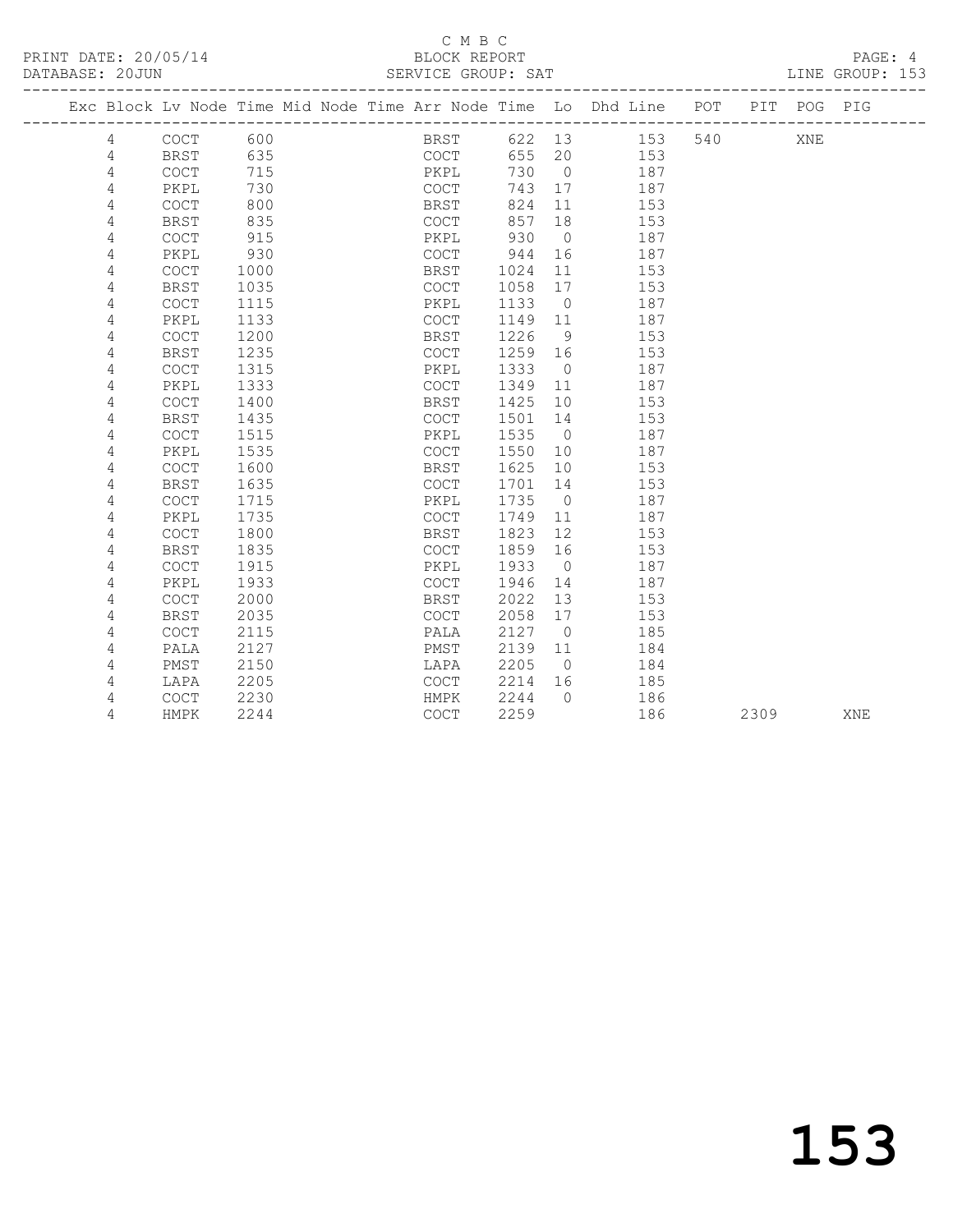### C M B C<br>BLOCK REPORT

SERVICE GROUP: SAT

|   |                                            |      | Exc Block Lv Node Time Mid Node Time Arr Node Time Lo Dhd Line POT |      |                |     |     |      | PIT POG PIG |     |
|---|--------------------------------------------|------|--------------------------------------------------------------------|------|----------------|-----|-----|------|-------------|-----|
| 5 | $\mathtt{C}\mathtt{O}\mathtt{C}\mathtt{T}$ | 535  | HMPK                                                               | 549  | $\overline{0}$ | 186 | 515 |      | XNE         |     |
| 5 | HMPK                                       | 549  | COCT                                                               | 604  | 11             | 186 |     |      |             |     |
| 5 | $\mathtt{C}\mathtt{O}\mathtt{C}\mathtt{T}$ | 615  | PKPL                                                               | 628  | $\overline{0}$ | 187 |     |      |             |     |
| 5 | PKPL                                       | 628  | COCT                                                               | 640  | 20             | 187 |     |      |             |     |
| 5 | $\mathtt{C}\mathtt{O}\mathtt{C}\mathtt{T}$ | 700  | <b>BRST</b>                                                        | 722  | 13             | 153 |     |      |             |     |
| 5 | <b>BRST</b>                                | 735  | <b>COCT</b>                                                        | 755  | 20             | 153 |     |      |             |     |
| 5 | COCT                                       | 815  | PKPL                                                               | 830  | $\overline{0}$ | 187 |     |      |             |     |
| 5 | PKPL                                       | 830  | <b>COCT</b>                                                        | 844  | 16             | 187 |     |      |             |     |
| 5 | <b>COCT</b>                                | 900  | <b>BRST</b>                                                        | 924  | 11             | 153 |     |      |             |     |
| 5 | <b>BRST</b>                                | 935  | <b>COCT</b>                                                        | 958  | 17             | 153 |     |      |             |     |
| 5 | COCT                                       | 1015 | PKPL                                                               | 1033 | $\overline{0}$ | 187 |     |      |             |     |
| 5 | PKPL                                       | 1033 | COCT                                                               | 1049 | 11             | 187 |     |      |             |     |
| 5 | <b>COCT</b>                                | 1100 | <b>BRST</b>                                                        | 1124 | 11             | 153 |     |      |             |     |
| 5 | <b>BRST</b>                                | 1135 | COCT                                                               | 1159 | 16             | 153 |     |      |             |     |
| 5 | <b>COCT</b>                                | 1215 | PKPL                                                               | 1233 | $\bigcirc$     | 187 |     |      |             |     |
| 5 | PKPL                                       | 1233 | COCT                                                               | 1249 | 11             | 187 |     |      |             |     |
| 5 | <b>COCT</b>                                | 1300 | BRST                                                               | 1325 | 10             | 153 |     |      |             |     |
| 5 | <b>BRST</b>                                | 1335 | <b>COCT</b>                                                        | 1401 | 14             | 153 |     |      |             |     |
| 5 | <b>COCT</b>                                | 1415 | PKPL                                                               | 1433 | $\overline{0}$ | 187 |     |      |             |     |
| 5 | PKPL                                       | 1433 | $\mathtt{C}\mathtt{O}\mathtt{C}\mathtt{T}$                         | 1448 | 12             | 187 |     |      |             |     |
| 5 | COCT                                       | 1500 | <b>BRST</b>                                                        | 1525 | 10             | 153 |     |      |             |     |
| 5 | <b>BRST</b>                                | 1535 | $\mathtt{C}\mathtt{O}\mathtt{C}\mathtt{T}$                         | 1601 | 14             | 153 |     |      |             |     |
| 5 | $\mathtt{C}\mathtt{O}\mathtt{C}\mathtt{T}$ | 1615 | PKPL                                                               | 1635 | $\overline{0}$ | 187 |     |      |             |     |
| 5 | PKPL                                       | 1635 | COCT                                                               | 1650 | 10             | 187 |     |      |             |     |
| 5 | <b>COCT</b>                                | 1700 | <b>BRST</b>                                                        | 1725 | 10             | 153 |     |      |             |     |
| 5 | <b>BRST</b>                                | 1735 | COCT                                                               | 1759 | 16             | 153 |     |      |             |     |
| 5 | COCT                                       | 1815 | PKPL                                                               | 1833 | $\overline{0}$ | 187 |     |      |             |     |
| 5 | PKPL                                       | 1833 | $\mathtt{C}\mathtt{O}\mathtt{C}\mathtt{T}$                         | 1847 | 13             | 187 |     |      |             |     |
| 5 | <b>COCT</b>                                | 1900 | <b>BRST</b>                                                        | 1923 | 12             | 153 |     |      |             |     |
| 5 | <b>BRST</b>                                | 1935 | <b>COCT</b>                                                        | 1958 | 17             | 153 |     |      |             |     |
| 5 | <b>COCT</b>                                | 2015 | PKPL                                                               | 2033 | $\overline{0}$ | 187 |     |      |             |     |
| 5 | PKPL                                       | 2033 | COCT                                                               | 2046 | 14             | 187 |     |      |             |     |
| 5 | <b>COCT</b>                                | 2100 | BRST                                                               | 2122 | 13             | 153 |     |      |             |     |
| 5 | BRST                                       | 2135 | COCT                                                               | 2158 | 17             | 153 |     |      |             |     |
| 5 | <b>COCT</b>                                | 2215 | PKPL                                                               | 2231 | $\Omega$       | 187 |     |      |             |     |
| 5 | PKPL                                       | 2231 | <b>COCT</b>                                                        | 2244 |                | 187 |     | 2254 |             | XNE |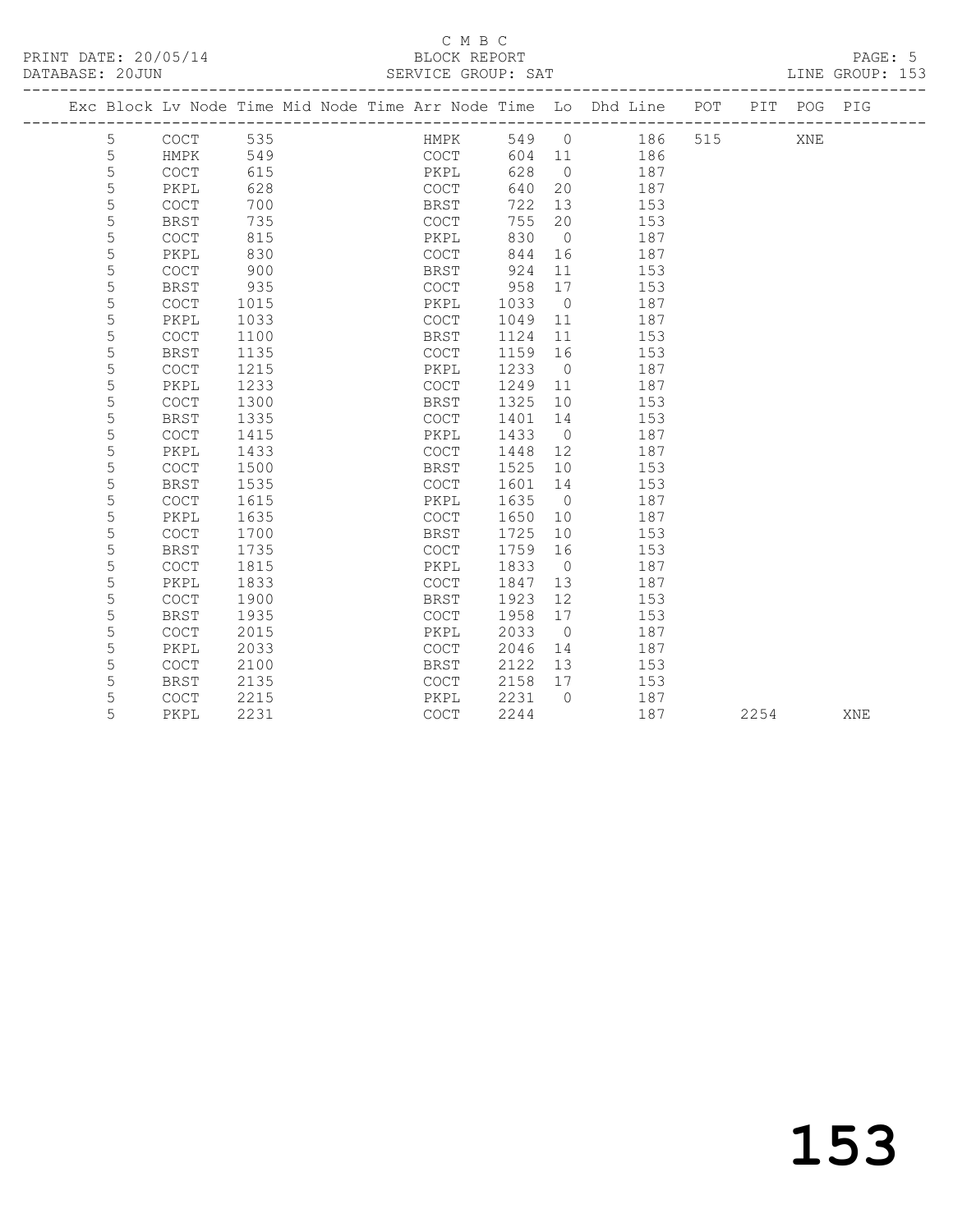### C M B C<br>BLOCK REPORT

|        |                                            |                 |      |      |                                            |                  |                                   |                                                                                |      | PAGE: 6<br>LINE GROUP: 153 |
|--------|--------------------------------------------|-----------------|------|------|--------------------------------------------|------------------|-----------------------------------|--------------------------------------------------------------------------------|------|----------------------------|
|        |                                            |                 |      |      |                                            |                  |                                   | Exc Block Lv Node Time Mid Node Time Arr Node Time Lo Dhd Line POT PIT POG PIG |      |                            |
| 6      | COCT 705                                   |                 |      |      |                                            |                  |                                   | HMPK 719 0 186 645 XNE                                                         |      |                            |
| 6      | HMPK 719                                   |                 |      |      |                                            |                  |                                   | COCT 734 11 186                                                                |      |                            |
| 6      | <b>COCT</b>                                | 745             |      |      |                                            |                  |                                   | PALA 758 0 185                                                                 |      |                            |
| 6      | PALA                                       | 758             |      |      |                                            |                  |                                   | PMST 811 9 184<br>LAPA 835 0 184                                               |      |                            |
| 6      | PMST                                       | $\frac{1}{820}$ |      |      |                                            |                  |                                   |                                                                                |      |                            |
| 6      | LAPA                                       | 835             |      |      | COCT                                       | 844 11           |                                   | 185                                                                            |      |                            |
| 6      | COCT                                       | 855             |      |      | HDGA                                       | 906              | $\overline{0}$                    | 189                                                                            |      |                            |
| 6      | HDGA                                       | 906<br>935      |      |      |                                            |                  |                                   | 189                                                                            |      |                            |
| 6      | COCT                                       |                 |      |      | COCT 916 19<br>HMPK 951 0<br>COCT 1007 8   |                  |                                   | 186                                                                            |      |                            |
| 6      | HMPK                                       | 951             |      |      |                                            |                  |                                   | 186                                                                            |      |                            |
| 6      | COCT                                       | 1015            |      |      | PALA                                       | 1028             | $\overline{0}$                    | 185                                                                            |      |                            |
| 6      | PALA                                       | 1028            |      |      | PMST 1041 9<br>LAPA 1107 0                 |                  |                                   | 184                                                                            |      |                            |
| 6      | PMST                                       | 1050            |      |      |                                            |                  |                                   | 184                                                                            |      |                            |
| 6      | LAPA                                       | 1107            |      |      | $COCT$ 1117                                |                  |                                   | 8 185                                                                          |      |                            |
| 6      | <b>COCT</b>                                | 1125            |      |      | HDGA                                       | 1139             | $\overline{0}$                    | 189                                                                            |      |                            |
| 6      | HDGA                                       | 1139            |      |      | COCT                                       | 1149             | 15                                | 189                                                                            |      |                            |
| 6      | COCT                                       | 1204            |      |      | HMPK                                       | 1223<br>1240     | $\overline{0}$                    | 186<br>186                                                                     |      |                            |
| 6<br>6 | HMPK<br><b>COCT</b>                        | 1223            |      |      | COCT                                       |                  | $5\overline{)}$<br>$\overline{0}$ | 185                                                                            |      |                            |
| 6      | PALA                                       | 1245<br>1258    |      |      | PALA<br>PMST                               | 1258<br>1311     | 9                                 | 184                                                                            |      |                            |
| 6      | PMST                                       | 1320            |      |      | LAPA                                       | 1337             | $\overline{0}$                    | 184                                                                            |      |                            |
| 6      | LAPA                                       | 1337            |      |      | $COCT$ 1347                                |                  | 8                                 | 185                                                                            |      |                            |
| 6      | <b>COCT</b>                                | 1355            |      |      | HDGA 1411                                  |                  | $\overline{0}$                    | 189                                                                            |      |                            |
| 6      | HDGA                                       | 1411            |      |      | COCT                                       | 1421             | 9                                 | 189                                                                            |      |                            |
| 6      | COCT                                       | 1430            |      |      | HMPK                                       | 1450             | $\overline{0}$                    | 186                                                                            |      |                            |
| 6      | HMPK                                       | 1450            |      |      | COCT                                       | 1505 10          |                                   | 186                                                                            |      |                            |
| 6      | <b>COCT</b>                                | 1515            |      |      | PALA 1527                                  |                  | $\overline{0}$                    | 185                                                                            |      |                            |
| 6      | PALA                                       | 1527            |      |      | PMST                                       | 1540             | 10                                | 184                                                                            |      |                            |
| 6      | PMST                                       | 1550            |      |      | LAPA                                       | 1607             | $\overline{0}$                    | 184                                                                            |      |                            |
| 6      | LAPA                                       | 1607            |      |      | COCT                                       | 1617             | 8                                 | $\frac{1}{185}$                                                                |      |                            |
| 6      | <b>COCT</b>                                | 1625            |      |      | HDGA                                       | 1641             | $\overline{0}$                    | 189                                                                            |      |                            |
| 6      | HDGA                                       | 1641            |      |      | COCT                                       | 1651             | $7\overline{ }$                   | 189                                                                            |      |                            |
| 6      | COCT                                       | 1658            |      |      | HMPK                                       | 1720             | $\overline{0}$                    | 186                                                                            |      |                            |
| 6      | HMPK                                       | 1720            |      |      | COCT                                       | $\frac{1}{1735}$ | 9                                 | 186                                                                            |      |                            |
| 6      | COCT                                       | 1744            |      |      |                                            |                  |                                   | PALA 1757 0 185                                                                |      |                            |
| 6      | PALA                                       | 1757            |      |      | PMST                                       | 1812             | 8 <sup>8</sup>                    | 184                                                                            |      |                            |
| 6      | PMST                                       | 1820            |      |      | LAPA                                       | 1837             | $\overline{0}$                    | 184                                                                            |      |                            |
| 6      | LAPA 1837                                  |                 |      |      | COCT 1847 8                                |                  |                                   | 185                                                                            |      |                            |
| 6      | COCT                                       | 1855            |      |      | HDGA                                       | 1908             | 0                                 | 189                                                                            |      |                            |
| 6      | HDGA                                       | 1908            |      |      | $\mathtt{C}\mathtt{O}\mathtt{C}\mathtt{T}$ | 1918             | 12                                | 189                                                                            |      |                            |
| 6      | COCT                                       | 1930            |      |      | HMPK                                       | 1948             | $\circ$                           | 186                                                                            |      |                            |
| 6      | HMPK                                       | 1948            |      |      | COCT                                       | 2003             | 12                                | 186                                                                            |      |                            |
| 6      | $\mathtt{C}\mathtt{O}\mathtt{C}\mathtt{T}$ | 2015            |      |      | PALA                                       | 2028             | 0                                 | 185                                                                            |      |                            |
| 6      | PALA                                       | 2028            |      |      | PMST                                       | 2040             | 10                                | 184                                                                            |      |                            |
| 6      | ${\tt PMST}$                               | 2050            |      |      | LAPA                                       | 2105             | 0                                 | 184                                                                            |      |                            |
| 6      | LAPA                                       | 2105            |      |      | $\mathtt{C}\mathtt{O}\mathtt{C}\mathtt{T}$ | 2114             | 11                                | 185                                                                            |      |                            |
| 6      | COCT                                       | 2125            |      |      | HDGA                                       | 2136             | 0                                 | 189                                                                            |      |                            |
| 6      | HDGA                                       | 2136            |      |      | COCT                                       | 2145             | 15                                | 189                                                                            |      |                            |
| 6      | COCT                                       | 2200            |      |      | HMPK                                       | 2217             | 0                                 | 186                                                                            |      |                            |
| 6      | HMPK                                       | 2217            |      |      | COCT                                       | 2232             | 13                                | 186                                                                            |      |                            |
| 6      | COCT                                       | 2245            |      |      | PKPL                                       | 2301             | 0                                 | 187                                                                            |      |                            |
| 6      | PKPL                                       | 2301            |      |      | $\mathtt{C}\mathtt{O}\mathtt{C}\mathtt{T}$ | 2314             | 6                                 | 187                                                                            |      |                            |
| 6      | COCT                                       | 2320            | PCST | 2330 | $VR-W$                                     | 2346             | 0                                 | 173                                                                            |      |                            |
| 6      | $VR-W$                                     | 2346            | PCST | 2403 | COCT                                       | 2413             | 17                                | 174                                                                            |      |                            |
| 6      | COCT                                       | 2430            |      |      | FRDO                                       | 2451             | $\mathbf{0}$                      | 172                                                                            |      |                            |
| 6      | <b>FRDO</b>                                | 2451            |      |      | $\mathtt{C}\mathtt{O}\mathtt{C}\mathtt{T}$ | 2502             |                                   | 171                                                                            | 2512 | XNE                        |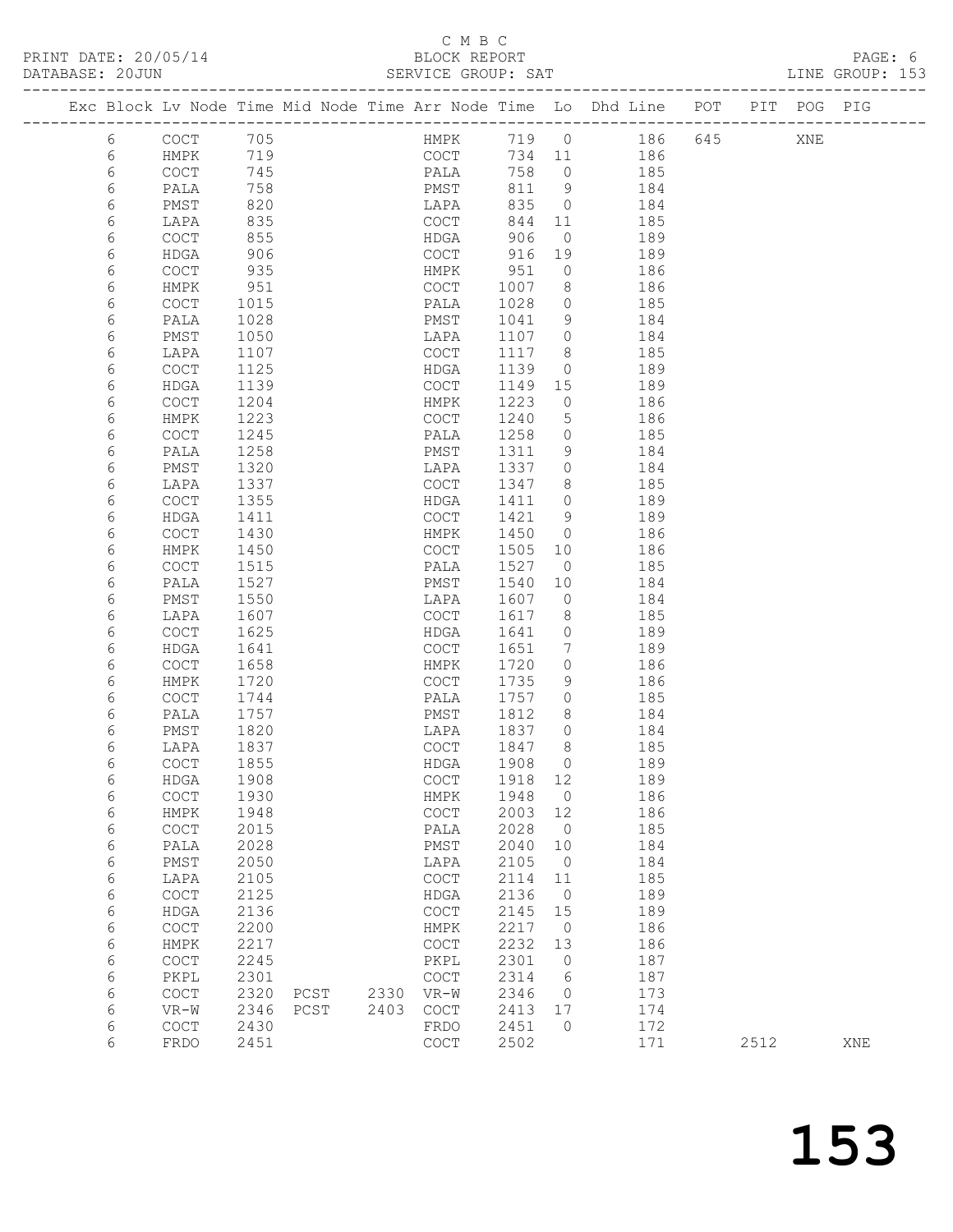## C M B C

|                  |                                            |      |        |      |                                            |            |                | PRINT DATE: 20/05/14<br>BLOCK REPORT BLOCK PRESSERIE BATABASE: 20JUN SERVICE GROUP: SAT LINE GROUP: 153 |      |     |     |  |
|------------------|--------------------------------------------|------|--------|------|--------------------------------------------|------------|----------------|---------------------------------------------------------------------------------------------------------|------|-----|-----|--|
|                  |                                            |      |        |      |                                            |            |                | Exc Block Lv Node Time Mid Node Time Arr Node Time Lo Dhd Line POT PIT POG PIG                          |      |     |     |  |
|                  |                                            |      |        |      |                                            |            |                |                                                                                                         |      |     |     |  |
| 7                | PMST                                       | 720  |        |      |                                            |            |                | LAPA 735 0 184 650                                                                                      |      | XNE |     |  |
| 7                | LAPA                                       |      |        |      |                                            |            |                |                                                                                                         |      |     |     |  |
| 7                | COCT                                       |      |        |      |                                            |            |                |                                                                                                         |      |     |     |  |
| $7\phantom{.0}$  | HDGA                                       |      |        |      |                                            |            |                |                                                                                                         |      |     |     |  |
| 7                | <b>COCT</b>                                |      |        |      |                                            |            |                |                                                                                                         |      |     |     |  |
| 7                | HMPK                                       | 851  |        |      | COCT                                       | 906        | 9              | 186                                                                                                     |      |     |     |  |
| 7                | COCT                                       | 915  |        |      | PALA                                       | 928<br>941 |                | $\begin{array}{ccc} 0 & \hspace{1.5cm} & 185 \\ 9 & \hspace{1.5cm} & 184 \end{array}$                   |      |     |     |  |
| 7                | PALA                                       | 928  |        |      | PMST                                       |            |                |                                                                                                         |      |     |     |  |
| 7                | PMST                                       | 950  |        |      | LAPA                                       | 1007       |                | $0$ 184                                                                                                 |      |     |     |  |
| 7                | LAPA                                       | 1007 |        |      | COCT                                       | 1017       | 8 <sup>8</sup> | 185                                                                                                     |      |     |     |  |
| 7                | COCT                                       | 1025 |        |      | HDGA                                       | 1038       | $\overline{O}$ | 189                                                                                                     |      |     |     |  |
| 7                | HDGA                                       | 1038 |        |      | COCT                                       | 1048 17    |                | 189                                                                                                     |      |     |     |  |
| 7                | COCT                                       | 1105 |        |      | HMPK                                       | 1123       |                | $0$ 186                                                                                                 |      |     |     |  |
| 7                | HMPK                                       | 1123 |        |      | COCT                                       | 1140       | 5 <sup>5</sup> | 186                                                                                                     |      |     |     |  |
| 7                | COCT                                       | 1145 |        |      | PALA                                       | 1157       |                | $0$ 185                                                                                                 |      |     |     |  |
| 7                | PALA                                       | 1157 |        |      | PMST                                       | 1210       | 10             | 184                                                                                                     |      |     |     |  |
| 7                | PMST                                       | 1220 |        |      | LAPA                                       | 1237       |                | $\overline{0}$ 184                                                                                      |      |     |     |  |
| 7                | LAPA                                       | 1237 |        |      | COCT                                       | 1247       |                | 8 185                                                                                                   |      |     |     |  |
| 7                | COCT                                       | 1255 |        |      | HDGA                                       | 1312       |                | $\frac{0}{2}$ 189                                                                                       |      |     |     |  |
| 7                | HDGA                                       | 1312 |        |      | COCT                                       | 1322       | 8 <sup>8</sup> | 189                                                                                                     |      |     |     |  |
| 7                | <b>COCT</b>                                | 1330 |        |      | HMPK                                       | 1350       |                | $\overline{0}$ 186                                                                                      |      |     |     |  |
| 7                | HMPK                                       | 1350 |        |      | COCT                                       | 1405       |                | 10 186                                                                                                  |      |     |     |  |
| 7                | <b>COCT</b>                                | 1415 |        |      | PALA                                       | 1427       | $\overline{0}$ | 185                                                                                                     |      |     |     |  |
| 7                | PALA                                       | 1427 |        |      | PMST                                       | 1440       | 10             | 184                                                                                                     |      |     |     |  |
| 7                | PMST                                       | 1450 |        |      | LAPA                                       | 1507       | $\overline{0}$ | 184                                                                                                     |      |     |     |  |
| 7                | LAPA                                       | 1507 |        |      | COCT                                       | 1517       |                | 8 185                                                                                                   |      |     |     |  |
| 7                | <b>COCT</b>                                | 1525 |        |      | HDGA                                       | 1541       | $\overline{0}$ | 189                                                                                                     |      |     |     |  |
| 7                | <b>HDGA</b>                                | 1541 |        |      | COCT                                       | 1551       |                | 189                                                                                                     |      |     |     |  |
| 7                | COCT                                       | 1600 |        |      | HMPK                                       | 1620       |                | $\frac{9}{0}$<br>186                                                                                    |      |     |     |  |
| 7                | HMPK                                       | 1620 |        |      | COCT                                       | 1635       |                | 8 186                                                                                                   |      |     |     |  |
| 7                | <b>COCT</b>                                | 1643 |        |      | PALA                                       | 1655       |                | $0$ 185                                                                                                 |      |     |     |  |
| 7                | PALA                                       | 1655 |        |      | PMST                                       | 1708       | 12             | 184                                                                                                     |      |     |     |  |
| 7                | PMST                                       | 1720 |        |      | LAPA                                       | 1737       | $\overline{0}$ | 184                                                                                                     |      |     |     |  |
| 7                | LAPA                                       | 1737 |        |      | COCT                                       | 1747       |                | 8 185                                                                                                   |      |     |     |  |
| 7                | COCT                                       | 1755 |        |      | HDGA                                       | 1809       |                | 0 189                                                                                                   |      |     |     |  |
| 7                | HDGA                                       | 1809 |        |      | COCT                                       | 1819 16    |                | 189                                                                                                     |      |     |     |  |
| 7                | COCT                                       | 1835 |        |      | HMPK                                       | 1853       | $\bigcirc$     | 186                                                                                                     |      |     |     |  |
| 7                | HMPK                                       | 1853 |        |      | $\mathtt{C}\mathtt{O}\mathtt{C}\mathtt{T}$ | 1908       | 6              | 186                                                                                                     |      |     |     |  |
| 7                | COCT                                       | 1914 |        |      | PALA                                       | 1927       | 0              | 185                                                                                                     |      |     |     |  |
| 7                | PALA                                       | 1927 |        |      | PMST                                       | 1939       | 11             | 184                                                                                                     |      |     |     |  |
| 7                | PMST                                       | 1950 |        |      | LAPA                                       | 2007       | 0              | 184                                                                                                     |      |     |     |  |
| 7                | LAPA                                       | 2007 |        |      | $\mathtt{C}\mathtt{O}\mathtt{C}\mathtt{T}$ | 2017       | 8              | 185                                                                                                     |      |     |     |  |
| 7                | COCT                                       | 2025 |        |      | HDGA                                       | 2036       | 0              | 189                                                                                                     |      |     |     |  |
| 7                | HDGA                                       | 2036 |        |      | COCT                                       | 2045       | 0              | 189                                                                                                     |      |     |     |  |
| 7                | COCT                                       | 2045 |        |      | PALA                                       | 2058       | 0              | 185                                                                                                     |      |     |     |  |
| $\boldsymbol{7}$ | PALA                                       | 2058 |        |      | ${\tt PMST}$                               | 2110       | 10             | 184                                                                                                     |      |     |     |  |
| 7                | PMST                                       | 2120 |        |      | LAPA                                       | 2135       | 0              | 184                                                                                                     |      |     |     |  |
| 7                | LAPA                                       | 2135 |        |      | $\mathtt{C}\mathtt{O}\mathtt{C}\mathtt{T}$ | 2144       | 5              | 185                                                                                                     |      |     |     |  |
| 7                | COCT                                       | 2149 | PCST   | 2159 | VI90                                       | 2215       | 0              | 174                                                                                                     |      |     |     |  |
| 7                | VI90                                       | 2215 | PCST   | 2231 | $\mathtt{C}\mathtt{O}\mathtt{C}\mathtt{T}$ | 2241       | 19             | 173                                                                                                     |      |     |     |  |
| 7                | COCT                                       | 2300 |        |      | DOFR                                       | 2313       | 0              | 171                                                                                                     |      |     |     |  |
| 7                | DOFR                                       | 2313 |        |      | $\mathtt{C}\mathtt{O}\mathtt{C}\mathtt{T}$ | 2334       | 15             | 172                                                                                                     |      |     |     |  |
| 7                | $\mathtt{C}\mathtt{O}\mathtt{C}\mathtt{T}$ | 2349 |        | 2359 | VI90                                       | 2415       | $\circ$        | 174                                                                                                     |      |     |     |  |
| 7                | VI90                                       | 2415 | PCST   | 2431 | $\mathtt{C}\mathtt{O}\mathtt{C}\mathtt{T}$ | 2441       |                | 173                                                                                                     | 2451 |     | XNE |  |
|                  |                                            |      | $PCST$ |      |                                            |            |                |                                                                                                         |      |     |     |  |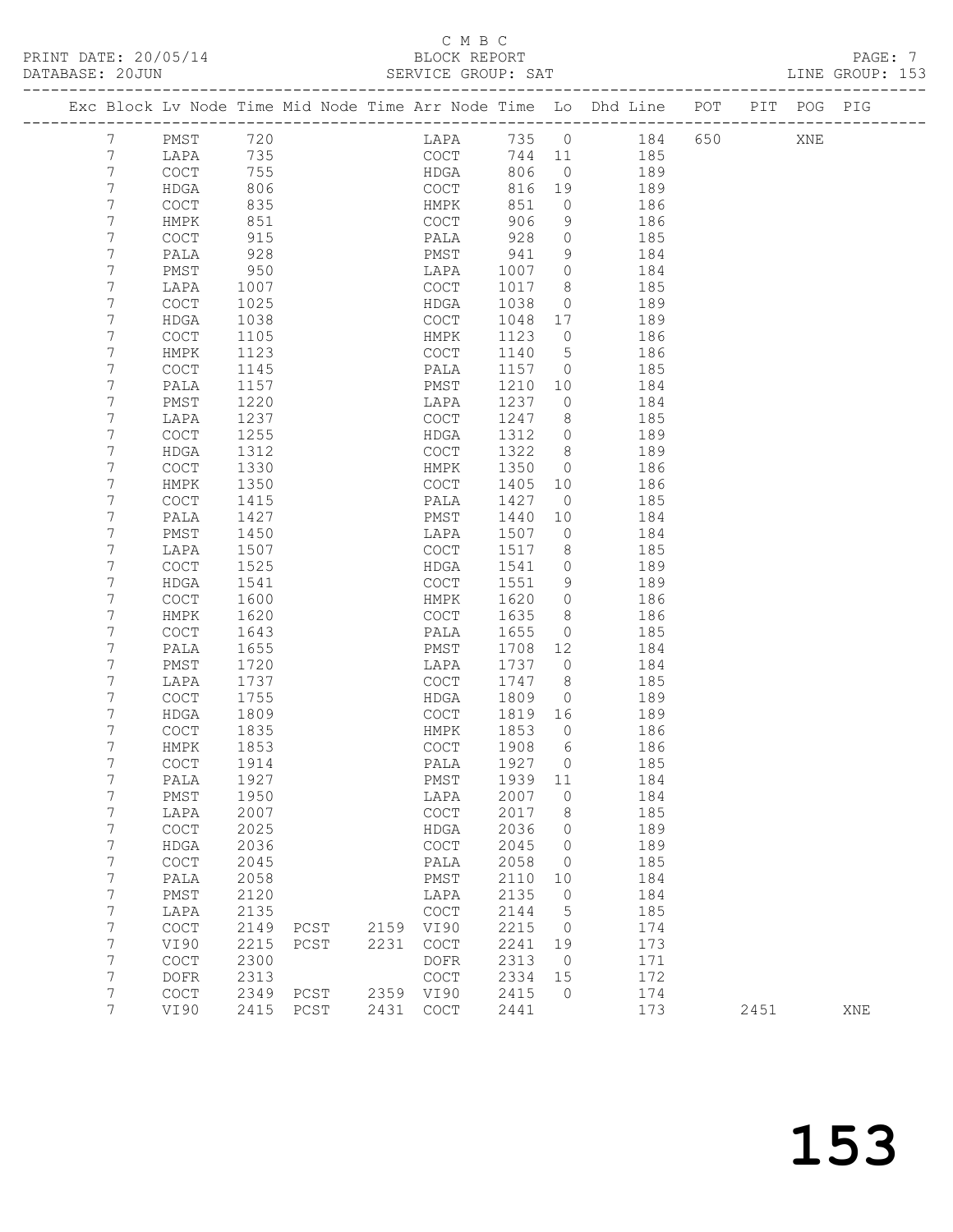PRINT DATE: 20/05/14 BLOCK REPORT BLOCK REPORT DATABASE: 20J

### C M B C<br>BLOCK REPORT

|  | DATABASE: 20JUN |             |      |                                                                |             | SERVICE GROUP: SAT |                |     |     |     |     | LINE GROUP: 153 |  |
|--|-----------------|-------------|------|----------------------------------------------------------------|-------------|--------------------|----------------|-----|-----|-----|-----|-----------------|--|
|  |                 |             |      | Exc Block Lv Node Time Mid Node Time Arr Node Time Lo Dhd Line |             |                    |                |     | POT | PIT | POG | PIG             |  |
|  | 8               | <b>COCT</b> | 605  |                                                                | HMPK        | 619                | $\bigcirc$     | 186 | 545 |     | XNE |                 |  |
|  | 8               | HMPK        | 619  |                                                                | <b>COCT</b> | 634                | 21             | 186 |     |     |     |                 |  |
|  | 8               | <b>COCT</b> | 655  |                                                                | HDGA        | 704                | $\bigcirc$     | 189 |     |     |     |                 |  |
|  | 8               | HDGA        | 704  |                                                                | <b>COCT</b> | 714                | 11             | 189 |     |     |     |                 |  |
|  | 8               | <b>COCT</b> | 725  |                                                                | <b>HDGA</b> | 734                | $\overline{0}$ | 189 |     |     |     |                 |  |
|  | 8               | HDGA        | 734  |                                                                | COCT        | 744                | 21             | 189 |     |     |     |                 |  |
|  | 8               | <b>COCT</b> | 805  |                                                                | HMPK        | 821                | $\Omega$       | 186 |     |     |     |                 |  |
|  | 8               | HMPK        | 821  |                                                                | <b>COCT</b> | 836                | 9              | 186 |     |     |     |                 |  |
|  | 8               | COCT        | 845  |                                                                | PALA        | 858                | 0              | 185 |     |     |     |                 |  |
|  | 8               | PALA        | 858  |                                                                | PMST        | 911                | 9              | 184 |     |     |     |                 |  |
|  | 8               | PMST        | 920  |                                                                | LAPA        | 935                | $\Omega$       | 184 |     |     |     |                 |  |
|  | 8               | LAPA        | 935  |                                                                | <b>COCT</b> | 944                | 11             | 185 |     |     |     |                 |  |
|  | 8               | <b>COCT</b> | 955  |                                                                | <b>HDGA</b> | 1008               | $\Omega$       | 189 |     |     |     |                 |  |
|  | 8               | HDGA        | 1008 |                                                                | <b>COCT</b> | 1018               | 17             | 189 |     |     |     |                 |  |
|  | 8               | <b>COCT</b> | 1035 |                                                                | HMPK        | 1053               | $\Omega$       | 186 |     |     |     |                 |  |
|  |                 |             |      |                                                                |             |                    |                |     |     |     |     |                 |  |

|         | <b>TRIPITI</b>                             | ンシン  | $\sim$ $\sim$ $\sim$ $\sim$                | レエユ  | <b>++</b>      | ∸∪∽ |      |     |  |
|---------|--------------------------------------------|------|--------------------------------------------|------|----------------|-----|------|-----|--|
| 8       | COCT                                       | 955  | <b>HDGA</b>                                | 1008 | $\overline{0}$ | 189 |      |     |  |
| 8       | HDGA                                       | 1008 | COCT                                       | 1018 | 17             | 189 |      |     |  |
| $\,8\,$ | COCT                                       | 1035 | <b>HMPK</b>                                | 1053 | $\circ$        | 186 |      |     |  |
| $\,8\,$ | HMPK                                       | 1053 | $\mathtt{C}\mathtt{O}\mathtt{C}\mathtt{T}$ | 1110 | $\mathsf S$    | 186 |      |     |  |
| 8       | COCT                                       | 1115 | PALA                                       | 1127 | $\mathbf 0$    | 185 |      |     |  |
| $\,8\,$ | PALA                                       | 1127 | PMST                                       | 1140 | 10             | 184 |      |     |  |
| $\,8\,$ | PMST                                       | 1150 | LAPA                                       | 1207 | $\mathbf 0$    | 184 |      |     |  |
| $\,8\,$ | LAPA                                       | 1207 | $\mathtt{C}\mathtt{O}\mathtt{C}\mathtt{T}$ | 1217 | 8              | 185 |      |     |  |
| 8       | $\mathtt{C}\mathtt{O}\mathtt{C}\mathtt{T}$ | 1225 | HDGA                                       | 1240 | $\mathbf{0}$   | 189 |      |     |  |
| 8       | <b>HDGA</b>                                | 1240 | COCT                                       | 1250 | 10             | 189 |      |     |  |
| 8       | $\mathtt{C}\mathtt{O}\mathtt{C}\mathtt{T}$ | 1300 | HMPK                                       | 1321 | $\circ$        | 186 |      |     |  |
| 8       | HMPK                                       | 1321 | $\mathtt{C}\mathtt{O}\mathtt{C}\mathtt{T}$ | 1336 | 9              | 186 |      |     |  |
| 8       | $\mathtt{C}\mathtt{O}\mathtt{C}\mathtt{T}$ | 1345 | PALA                                       | 1358 | $\circ$        | 185 |      |     |  |
| 8       | PALA                                       | 1358 | PMST                                       | 1411 | 9              | 184 |      |     |  |
| 8       | PMST                                       | 1420 | LAPA                                       | 1437 | $\circ$        | 184 |      |     |  |
| $\,8\,$ | LAPA                                       | 1437 | $\mathtt{C}\mathtt{O}\mathtt{C}\mathtt{T}$ | 1447 | 8              | 185 |      |     |  |
| 8       | COCT                                       | 1455 | HDGA                                       | 1511 | $\mathbf{0}$   | 189 |      |     |  |
| 8       | <b>HDGA</b>                                | 1511 | COCT                                       | 1523 | 6              | 189 |      |     |  |
| 8       | $\mathtt{C}\mathtt{O}\mathtt{C}\mathtt{T}$ | 1529 | HMPK                                       | 1549 | $\mathbf{0}$   | 186 |      |     |  |
| $\,8\,$ | HMPK                                       | 1549 | $\mathtt{C}\mathtt{O}\mathtt{C}\mathtt{T}$ | 1604 | 10             | 186 |      |     |  |
| 8       | $\mathtt{C}\mathtt{O}\mathtt{C}\mathtt{T}$ | 1614 | PALA                                       | 1626 | $\circ$        | 185 |      |     |  |
| 8       | PALA                                       | 1626 | PMST                                       | 1639 | 11             | 184 |      |     |  |
| 8       | PMST                                       | 1650 | LAPA                                       | 1707 | $\Omega$       | 184 |      |     |  |
| $\,8\,$ | LAPA                                       | 1707 | $\mathtt{C}\mathtt{O}\mathtt{C}\mathtt{T}$ | 1717 | 8              | 185 |      |     |  |
| $\,8\,$ | $\mathtt{C}\mathtt{O}\mathtt{C}\mathtt{T}$ | 1725 | HDGA                                       | 1740 | $\overline{0}$ | 189 |      |     |  |
| 8       | <b>HDGA</b>                                | 1740 | $\mathtt{C}\mathtt{O}\mathtt{C}\mathtt{T}$ | 1750 | 10             | 189 |      |     |  |
| 8       | $\mathtt{C}\mathtt{O}\mathtt{C}\mathtt{T}$ | 1800 | HMPK                                       | 1820 | $\circ$        | 186 |      |     |  |
| $\,8\,$ | HMPK                                       | 1820 | $\mathtt{C}\mathtt{O}\mathtt{C}\mathtt{T}$ | 1835 | 9              | 186 |      |     |  |
| $\,8\,$ | $\mathtt{C}\mathtt{O}\mathtt{C}\mathtt{T}$ | 1844 | PALA                                       | 1857 | $\overline{0}$ | 185 |      |     |  |
| 8       | PALA                                       | 1857 | PMST                                       | 1910 | 10             | 184 |      |     |  |
| 8       | PMST                                       | 1920 | LAPA                                       | 1937 | $\overline{0}$ | 184 |      |     |  |
| 8       | LAPA                                       | 1937 | <b>COCT</b>                                | 1947 | 13             | 185 |      |     |  |
| $\,8\,$ | $\mathtt{C}\mathtt{O}\mathtt{C}\mathtt{T}$ | 2000 | HMPK                                       | 2018 | $\overline{0}$ | 186 |      |     |  |
| $\,8\,$ | HMPK                                       | 2018 | $\mathtt{C}\mathtt{O}\mathtt{C}\mathtt{T}$ | 2033 | 12             | 186 |      |     |  |
| $\,8\,$ | COCT                                       | 2045 | PKPL                                       | 2103 | $\overline{0}$ | 187 |      |     |  |
| 8       | PKPL                                       | 2103 | COCT                                       | 2116 | 14             | 187 |      |     |  |
| $\,8\,$ | $\mathtt{C}\mathtt{O}\mathtt{C}\mathtt{T}$ | 2130 | HMPK                                       | 2147 | $\overline{0}$ | 186 |      |     |  |
| 8       | HMPK                                       | 2147 | $\mathtt{C}\mathtt{O}\mathtt{C}\mathtt{T}$ | 2202 | 13             | 186 |      |     |  |
| 8       | $\mathtt{C}\mathtt{O}\mathtt{C}\mathtt{T}$ | 2215 | PALA                                       | 2227 | $\overline{0}$ | 185 |      |     |  |
| 8       | PALA                                       | 2227 | PMST                                       | 2239 | 11             | 184 |      |     |  |
| 8       | PMST                                       | 2250 | LAPA                                       | 2305 | $\Omega$       | 184 |      |     |  |
| 8       | LAPA                                       | 2305 | $\mathtt{C}\mathtt{O}\mathtt{C}\mathtt{T}$ | 2314 |                | 185 | 2324 | XNE |  |
|         |                                            |      |                                            |      |                |     |      |     |  |

153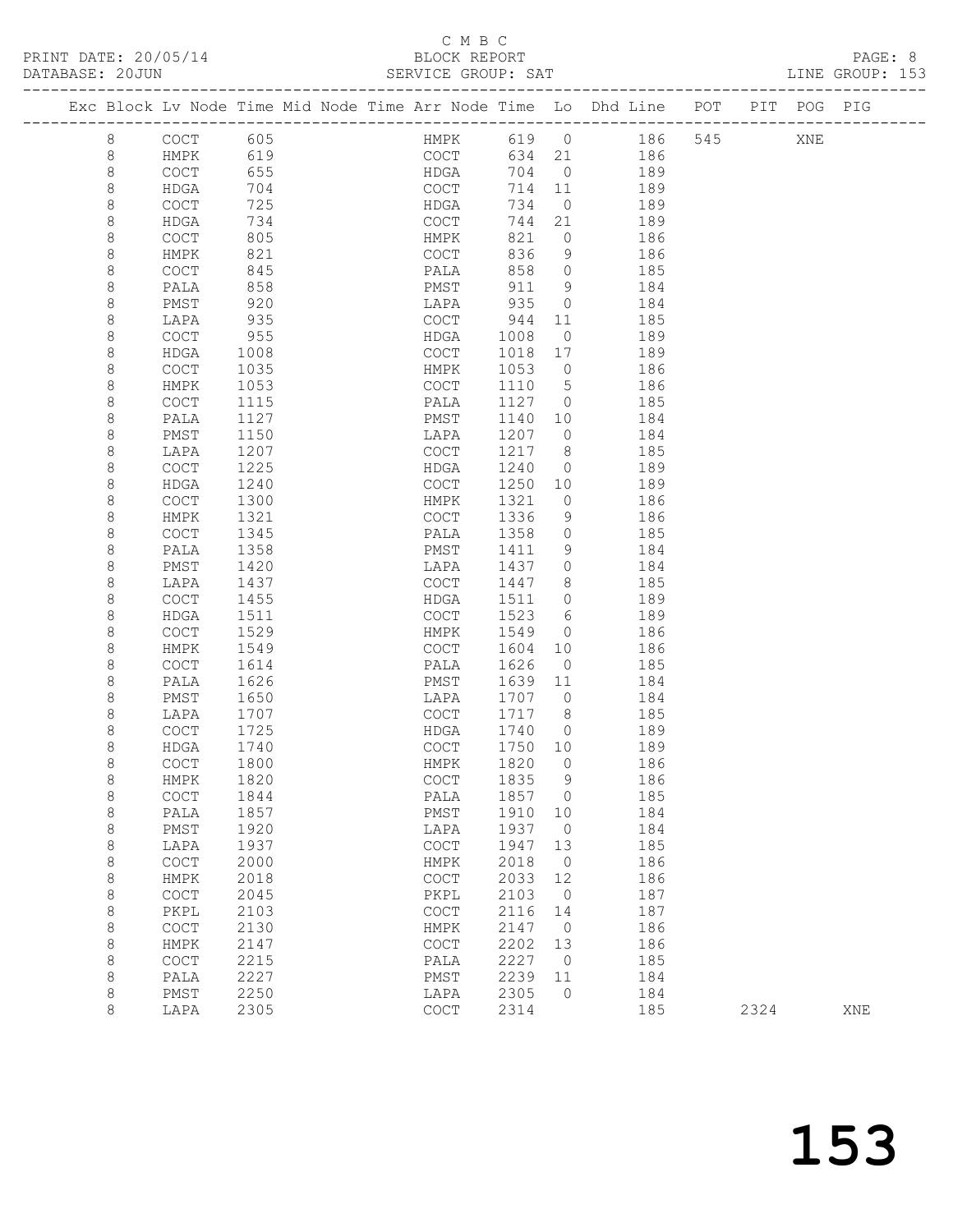### C M B C<br>BLOCK REPORT

|  | DATABASE: 20JUN |                     |              |      |      | SERVICE GROUP: SAT |              |                      |                                                                                |      | LINE GROUP: 153 |  |
|--|-----------------|---------------------|--------------|------|------|--------------------|--------------|----------------------|--------------------------------------------------------------------------------|------|-----------------|--|
|  |                 |                     |              |      |      |                    |              |                      | Exc Block Lv Node Time Mid Node Time Arr Node Time Lo Dhd Line POT PIT POG PIG |      |                 |  |
|  | 9               | COCT 735            |              |      |      |                    |              |                      | HMPK 749 0 186 715 XNE                                                         |      |                 |  |
|  | 9               | HMPK                | 749          |      |      |                    |              |                      | COCT 804 11 186                                                                |      |                 |  |
|  | 9               | COCT                | 815          |      |      | PALA 828           |              | $\overline{0}$       | 185                                                                            |      |                 |  |
|  | 9               | PALA                | 828          |      |      | PMST               | 841 9        |                      | 184                                                                            |      |                 |  |
|  | 9               | PMST                | 850          |      |      | LAPA               | 905          | $\overline{0}$       | 184                                                                            |      |                 |  |
|  | 9               | LAPA                | 905          |      |      | COCT               | 914          | 11                   | 185                                                                            |      |                 |  |
|  | 9               | COCT                | 925          |      |      | HDGA               | 936          | $\overline{0}$       | 189                                                                            |      |                 |  |
|  | 9               | HDGA                | 936          |      |      | COCT               | 946          | 19                   | 189                                                                            |      |                 |  |
|  | $\mathsf 9$     | COCT                | 1005         |      |      | HMPK               | 1022         | $\overline{0}$       | 186                                                                            |      |                 |  |
|  | 9               | HMPK                | 1022         |      |      | COCT               | 1039         | 6                    | 186                                                                            |      |                 |  |
|  | 9               | COCT                | 1045         |      |      | PALA               | 1058         | $\circ$              | 185                                                                            |      |                 |  |
|  | 9               | PALA                | 1058         |      |      | PMST               | 1111         | 9                    | 184                                                                            |      |                 |  |
|  | 9               | PMST                | 1120         |      |      | LAPA               | 1137         | $\overline{0}$       | 184                                                                            |      |                 |  |
|  | 9               | LAPA                | 1137         |      |      | COCT               | 1147         | 8 <sup>8</sup>       | 185                                                                            |      |                 |  |
|  | 9               | COCT                | 1155         |      |      | HDGA               | 1210         | $\overline{0}$       | 189                                                                            |      |                 |  |
|  | 9               | HDGA                | 1210         |      |      | COCT               | 1220         | 10                   | 189                                                                            |      |                 |  |
|  | 9               | COCT                | 1230         |      |      | HMPK               | 1251         | $\overline{0}$       | 186                                                                            |      |                 |  |
|  | 9               | HMPK                | 1251         |      |      | COCT               | 1308         | $7\phantom{.0}$      | 186                                                                            |      |                 |  |
|  | 9               | COCT                | 1315         |      |      | PALA               | 1328         | $\circ$              | 185                                                                            |      |                 |  |
|  | 9               | PALA                | 1328         |      |      | PMST               | 1341         | 9                    | 184                                                                            |      |                 |  |
|  | 9               | PMST                | 1350         |      |      | LAPA               | 1407         | $\circ$              | 184                                                                            |      |                 |  |
|  | 9               | LAPA                | 1407         |      |      | COCT               | 1417         | 8                    | 185                                                                            |      |                 |  |
|  | 9               | COCT                | 1425         |      |      | HDGA               | 1441         | $\overline{0}$       | 189                                                                            |      |                 |  |
|  | 9               | HDGA                | 1441         |      |      | COCT               | 1451         | 9                    | 189                                                                            |      |                 |  |
|  | 9               | COCT                | 1500<br>1520 |      |      | HMPK               | 1520         | $\overline{0}$       | 186                                                                            |      |                 |  |
|  | 9               | HMPK                |              |      |      | COCT               | 1535         | 9                    | 186                                                                            |      |                 |  |
|  | 9               | <b>COCT</b>         | 1544         |      |      | PALA               | 1556         | $\overline{0}$       | 185                                                                            |      |                 |  |
|  | 9               | PALA                | 1556<br>1620 |      |      | PMST               | 1609<br>1637 | 11<br>$\overline{0}$ | 184<br>184                                                                     |      |                 |  |
|  | 9<br>9          | PMST                |              |      |      | LAPA               | 1647         | 8 <sup>8</sup>       |                                                                                |      |                 |  |
|  | 9               | LAPA<br><b>COCT</b> | 1637<br>1655 |      |      | COCT<br>HDGA       | 1710         | $\overline{0}$       | 185<br>189                                                                     |      |                 |  |
|  | 9               | HDGA                | 1710         |      |      | COCT               | 1720         | 10                   | 189                                                                            |      |                 |  |
|  | 9               | COCT                | 1730         |      |      | HMPK               | 1750         | $\overline{0}$       | 186                                                                            |      |                 |  |
|  | 9               | HMPK                | 1750         |      |      | COCT               | 1805         | 8 <sup>8</sup>       | 186                                                                            |      |                 |  |
|  | 9               | COCT                | 1813         |      |      | PALA               | 1826         | $\overline{0}$       | 185                                                                            |      |                 |  |
|  | 9               | PALA                | 1826         |      |      | PMST               | 1839         | 6                    | 184                                                                            |      |                 |  |
|  | 9               | PMST                | 1845         |      |      | LAPA               | 1902         | $\overline{0}$       | 184                                                                            |      |                 |  |
|  | 9               | LAPA                | 1902         |      |      | COCT               | 1912         | 8                    | 185                                                                            |      |                 |  |
|  | $\Omega$        | $COCT$ 1920         |              |      |      | HDGA 1933 0        |              |                      | 189                                                                            |      |                 |  |
|  | 9               | HDGA                | 1933         |      |      | COCT               | 1942         | 8 <sup>8</sup>       | 189                                                                            |      |                 |  |
|  | 9               | COCT                | 1950         |      |      | PMST               | 2023         | $\overline{7}$       | 183                                                                            |      |                 |  |
|  | 9               | PMST                | 2030         | PALA |      | 2047 COCT          | 2100         | 20                   | 183                                                                            |      |                 |  |
|  | 9               | COCT                | 2120         |      |      | PMST               | 2153         | $\overline{7}$       | 183                                                                            |      |                 |  |
|  | 9               | PMST                | 2200         | PALA | 2217 | COCT               | 2230         | 20                   | 183                                                                            |      |                 |  |
|  | 9               | COCT                | 2250         |      |      | PMST               | 2323         | $\overline{7}$       | 183                                                                            |      |                 |  |
|  | $\mathsf 9$     | PMST                | 2330         | PALA |      | 2347 COCT          | 2400         | 20                   | 183                                                                            |      |                 |  |
|  | 9               | COCT                | 2420         |      |      | PMST               | 2453         | 7                    | 183                                                                            |      |                 |  |
|  | 9               | PMST                | 2500         | PALA |      | 2517 COCT          | 2530         |                      | 183                                                                            | 2540 | XNE             |  |
|  |                 |                     |              |      |      |                    |              |                      |                                                                                |      |                 |  |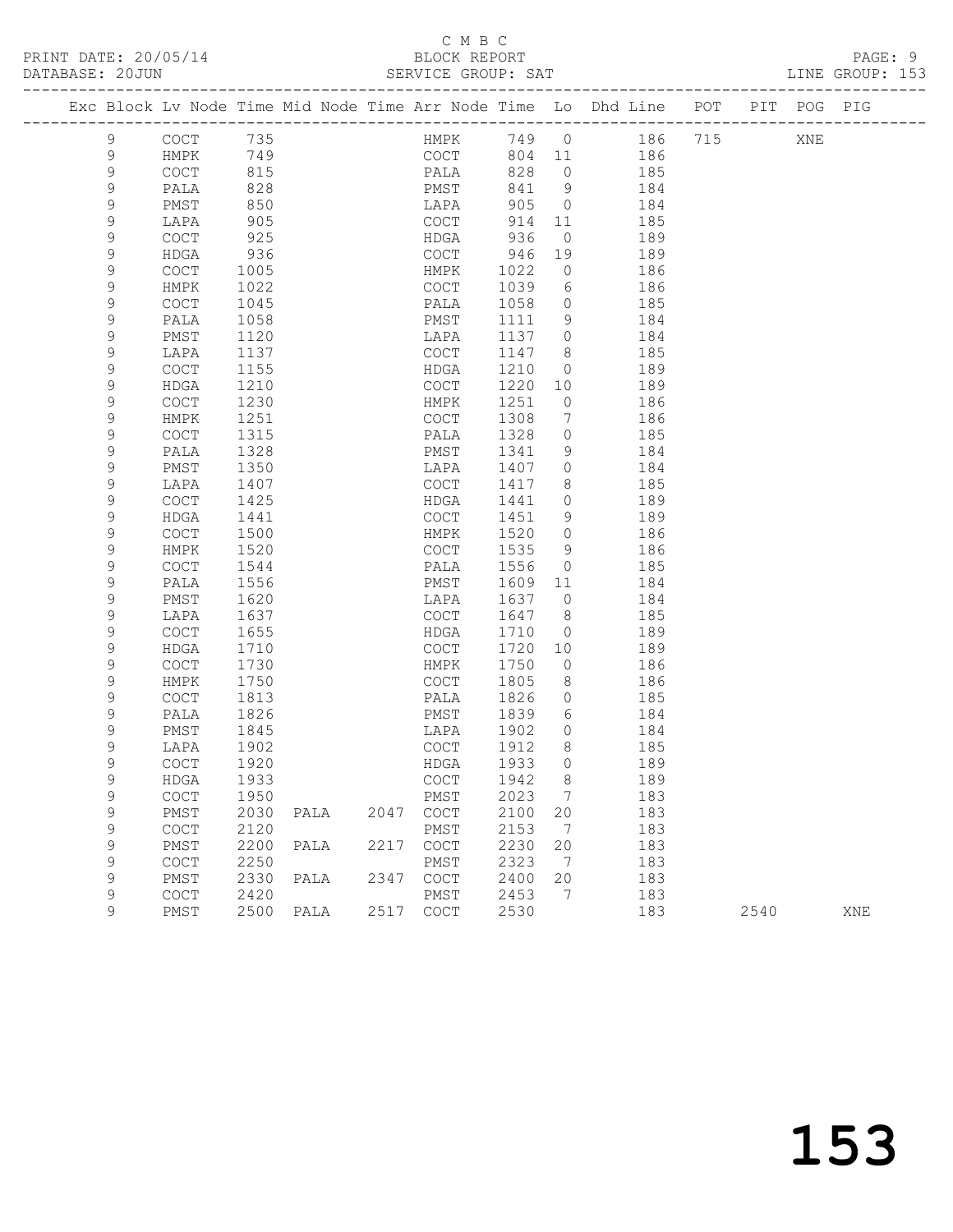| _________ | $\sim$ $\sim$ $\sim$ $\sim$ $\sim$                                                                                                      | ___                   |       | $\sim$ $\sim$ $\sim$ |
|-----------|-----------------------------------------------------------------------------------------------------------------------------------------|-----------------------|-------|----------------------|
|           | PRINT DATE: 20/05/14<br>the contract of the contract of the contract of the contract of the contract of the contract of the contract of | BLOCK REPORT<br>カレリしい | PAGE: |                      |

## C M B C<br>BLOCK REPORT

| DATABASE: 20JUN |    |           |      |  | SERVICE GROUP: SAT |              |                |                                                                                |         |     | LINE GROUP: 170 |  |
|-----------------|----|-----------|------|--|--------------------|--------------|----------------|--------------------------------------------------------------------------------|---------|-----|-----------------|--|
|                 |    |           |      |  |                    |              |                |                                                                                |         |     |                 |  |
|                 |    |           |      |  |                    |              |                | Exc Block Lv Node Time Mid Node Time Arr Node Time Lo Dhd Line POT PIT POG PIG |         |     |                 |  |
|                 | 21 | PCST      | 621  |  | WEEA               | 630 0        |                |                                                                                | 170 601 | XNE |                 |  |
|                 | 21 | WEEA      | 630  |  | PCST               | 639 12       |                | 170                                                                            |         |     |                 |  |
|                 | 21 | PCST      | 651  |  | WEEA               | 700          | $\overline{0}$ | 170                                                                            |         |     |                 |  |
|                 | 21 | WEEA      | 700  |  | PCST               | 709          | 12             | 170                                                                            |         |     |                 |  |
|                 | 21 | PCST      | 721  |  | WEEA               | 730          | $\overline{0}$ | 170                                                                            |         |     |                 |  |
|                 | 21 | WEEA      | 730  |  | PCST               | 739          | 12             | 170                                                                            |         |     |                 |  |
|                 | 21 | PCST      | 751  |  | WEEA               | 800          | $\overline{0}$ | 170                                                                            |         |     |                 |  |
|                 | 21 | WEEA      | 800  |  | PCST               | 809          | 12             | 170                                                                            |         |     |                 |  |
|                 | 21 | PCST      | 821  |  | WEEA               | 830          | $\overline{0}$ | 170                                                                            |         |     |                 |  |
|                 | 21 | WEEA      | 830  |  | PCST               | 839          | 12             | 170                                                                            |         |     |                 |  |
|                 | 21 | PCST      | 851  |  | WEEA               | 900          | $\overline{0}$ | 170                                                                            |         |     |                 |  |
|                 | 21 | WEEA      | 900  |  | PCST               | 911          | 10             | 170                                                                            |         |     |                 |  |
|                 | 21 | PCST      | 921  |  | WEEA               | 930          | $\overline{0}$ | 170                                                                            |         |     |                 |  |
|                 | 21 | WEEA      | 930  |  | PCST               | 941          | 10             | 170                                                                            |         |     |                 |  |
|                 | 21 | PCST      | 951  |  | WEEA               | 1000         | $\overline{0}$ | 170                                                                            |         |     |                 |  |
|                 | 21 | WEEA      | 1000 |  | PCST               | 1011         | 10             | 170                                                                            |         |     |                 |  |
|                 | 21 | PCST      | 1021 |  | WEEA               | 1030         | $\overline{0}$ | 170                                                                            |         |     |                 |  |
|                 | 21 | WEEA      | 1030 |  | PCST               | 1041         | 10             | 170                                                                            |         |     |                 |  |
|                 | 21 |           |      |  |                    |              | $\overline{0}$ | 170                                                                            |         |     |                 |  |
|                 | 21 | PCST      | 1051 |  | WEEA<br>PCST       | 1100<br>1111 | 10             | 170                                                                            |         |     |                 |  |
|                 |    | WEEA      | 1100 |  |                    |              |                |                                                                                |         |     |                 |  |
|                 | 21 | PCST      | 1121 |  | WEEA               | 1130         | $\overline{0}$ | 170                                                                            |         |     |                 |  |
|                 | 21 | WEEA      | 1130 |  | PCST               | 1141         | 10             | 170                                                                            |         |     |                 |  |
|                 | 21 | PCST      | 1151 |  | WEEA               | 1200         | $\overline{0}$ | 170                                                                            |         |     |                 |  |
|                 | 21 | WEEA      | 1200 |  | PCST               | 1211         | 10             | 170                                                                            |         |     |                 |  |
|                 | 21 | PCST      | 1221 |  | WEEA               | 1230         | $\overline{0}$ | 170                                                                            |         |     |                 |  |
|                 | 21 | WEEA      | 1230 |  | PCST               | 1241         | 10             | 170                                                                            |         |     |                 |  |
|                 | 21 | PCST      | 1251 |  | WEEA               | 1300         | $\overline{0}$ | 170                                                                            |         |     |                 |  |
|                 | 21 | WEEA      | 1300 |  | PCST               | 1311         | 10             | 170                                                                            |         |     |                 |  |
|                 | 21 | PCST      | 1321 |  | WEEA               | 1330         | $\overline{0}$ | 170                                                                            |         |     |                 |  |
|                 | 21 | WEEA      | 1330 |  | PCST               | 1341         | 10             | 170                                                                            |         |     |                 |  |
|                 | 21 | PCST      | 1351 |  | WEEA               | 1400         | $\overline{0}$ | 170                                                                            |         |     |                 |  |
|                 | 21 | WEEA      | 1400 |  | PCST               | 1411         | 10             | 170                                                                            |         |     |                 |  |
|                 | 21 | PCST      | 1421 |  | WEEA               | 1430         | $\overline{0}$ | 170                                                                            |         |     |                 |  |
|                 | 21 | WEEA      | 1430 |  | PCST               | 1441         | 10             | 170                                                                            |         |     |                 |  |
|                 | 21 | PCST      | 1451 |  | WEEA               | 1500         | $\bigcirc$     | 170                                                                            |         |     |                 |  |
|                 | 21 | WEEA 1500 |      |  | PCST               | 1511 10      |                | 170                                                                            |         |     |                 |  |
|                 | 21 | PCST      | 1521 |  | WEEA               | 1530         | $\circ$        | 170                                                                            |         |     |                 |  |
|                 | 21 | WEEA      | 1530 |  | PCST               | 1541         | 10             | 170                                                                            |         |     |                 |  |
|                 | 21 | PCST      | 1551 |  | WEEA               | 1600         | $\circ$        | 170                                                                            |         |     |                 |  |
|                 | 21 | WEEA      | 1600 |  | PCST               | 1611         | 9              | 170                                                                            |         |     |                 |  |
|                 | 21 | PCST      | 1620 |  | WEEA               | 1631         | 0              | 170                                                                            |         |     |                 |  |
|                 | 21 | WEEA      | 1631 |  | PCST               | 1642         | 8              | 170                                                                            |         |     |                 |  |
|                 | 21 | $PCST$    | 1650 |  | WEEA               | 1701         | $\circ$        | 170                                                                            |         |     |                 |  |
|                 | 21 | WEEA      | 1701 |  | PCST               | 1712         | 9              | 170                                                                            |         |     |                 |  |
|                 | 21 | PCST      | 1721 |  | WEEA               | 1730         | $\circ$        | 170                                                                            |         |     |                 |  |
|                 | 21 | WEEA      | 1730 |  | PCST               | 1741         | 10             | 170                                                                            |         |     |                 |  |
|                 | 21 | PCST      | 1751 |  | WEEA               | 1800         | $\overline{0}$ | 170                                                                            |         |     |                 |  |
|                 | 21 | WEEA      | 1800 |  | PCST               | 1811         | 10             | 170                                                                            |         |     |                 |  |
|                 | 21 | PCST      | 1821 |  | WEEA               | 1830         | $\overline{0}$ | 170                                                                            |         |     |                 |  |
|                 | 21 | WEEA      | 1830 |  | PCST               | 1841         | 10             | 170                                                                            |         |     |                 |  |
|                 | 21 | PCST      | 1851 |  | WEEA               | 1900         | $\overline{0}$ | 170                                                                            |         |     |                 |  |
|                 | 21 | WEEA      | 1900 |  | PCST               | 1911         | 10             | 170                                                                            |         |     |                 |  |
|                 | 21 | PCST      | 1921 |  | WEEA               | 1930         | $\overline{0}$ | 170                                                                            |         |     |                 |  |
|                 | 21 | WEEA      | 1930 |  | PCST               | 1941         | 10             | 170                                                                            |         |     |                 |  |
|                 |    |           |      |  |                    |              |                |                                                                                |         |     |                 |  |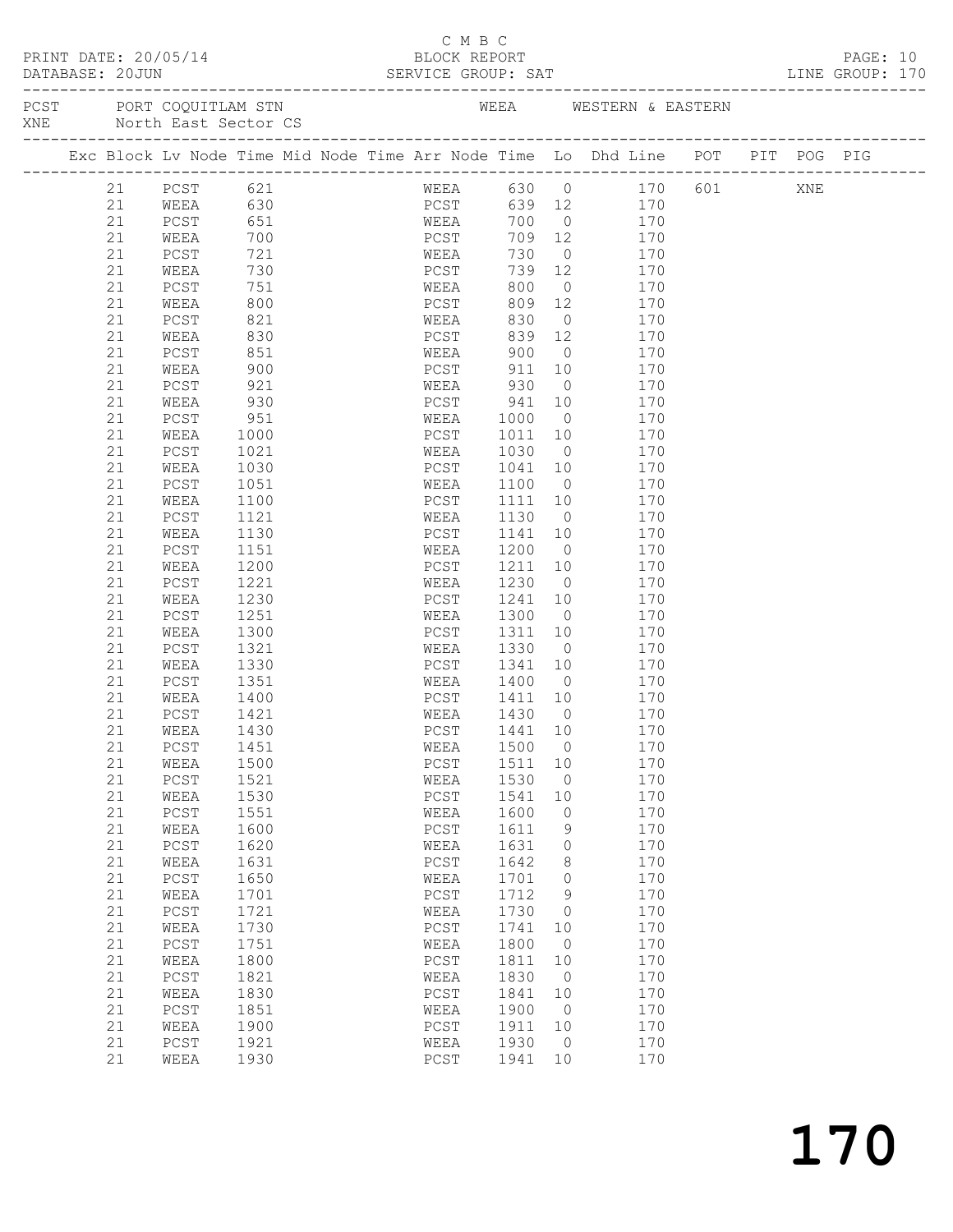### C M B C<br>BLOCK REPORT

| DATABASE: 20JUN |    |      |      |  | SERVICE GROUP: SAT |      |                 |                                                                    |      |             | LINE GROUP: 170 |  |
|-----------------|----|------|------|--|--------------------|------|-----------------|--------------------------------------------------------------------|------|-------------|-----------------|--|
|                 |    |      |      |  |                    |      |                 | Exc Block Lv Node Time Mid Node Time Arr Node Time Lo Dhd Line POT |      | PIT POG PIG |                 |  |
|                 | 21 | PCST | 1951 |  | WEEA               | 2000 | $\overline{0}$  | 170                                                                |      |             |                 |  |
|                 | 21 | WEEA | 2000 |  | PCST               | 2010 | 11              | 170                                                                |      |             |                 |  |
|                 | 21 | PCST | 2021 |  | WEEA               | 2030 | $\overline{0}$  | 170                                                                |      |             |                 |  |
|                 | 21 | WEEA | 2030 |  | PCST               | 2040 | 11              | 170                                                                |      |             |                 |  |
|                 | 21 | PCST | 2051 |  | WEEA               | 2100 | $\overline{0}$  | 170                                                                |      |             |                 |  |
|                 | 21 | WEEA | 2100 |  | PCST               | 2110 | 11              | 170                                                                |      |             |                 |  |
|                 | 21 | PCST | 2121 |  | WEEA               | 2130 | $\overline{0}$  | 170                                                                |      |             |                 |  |
|                 | 21 | WEEA | 2130 |  | PCST               | 2139 | 12              | 170                                                                |      |             |                 |  |
|                 | 21 | PCST | 2151 |  | WEEA               | 2200 | $\Omega$        | 170                                                                |      |             |                 |  |
|                 | 21 | WEEA | 2200 |  | PCST               | 2209 | 12 <sup>°</sup> | 170                                                                |      |             |                 |  |
|                 | 21 | PCST | 2221 |  | WEEA               | 2230 | $\overline{0}$  | 170                                                                |      |             |                 |  |
|                 | 21 | WEEA | 2230 |  | PCST               | 2239 | 12              | 170                                                                |      |             |                 |  |
|                 | 21 | PCST | 2251 |  | WEEA               | 2300 | $\overline{0}$  | 170                                                                |      |             |                 |  |
|                 | 21 | WEEA | 2300 |  | PCST               | 2309 | 12              | 170                                                                |      |             |                 |  |
|                 | 21 | PCST | 2321 |  | WEEA               | 2330 | $\overline{0}$  | 170                                                                |      |             |                 |  |
|                 | 21 | WEEA | 2330 |  | PCST               | 2339 | 12              | 170                                                                |      |             |                 |  |
|                 | 21 | PCST | 2351 |  | WEEA               | 2400 | $\Omega$        | 170                                                                |      |             |                 |  |
|                 | 21 | WEEA | 2400 |  | PCST               | 2409 |                 | 170                                                                | 2414 |             | XNE             |  |

170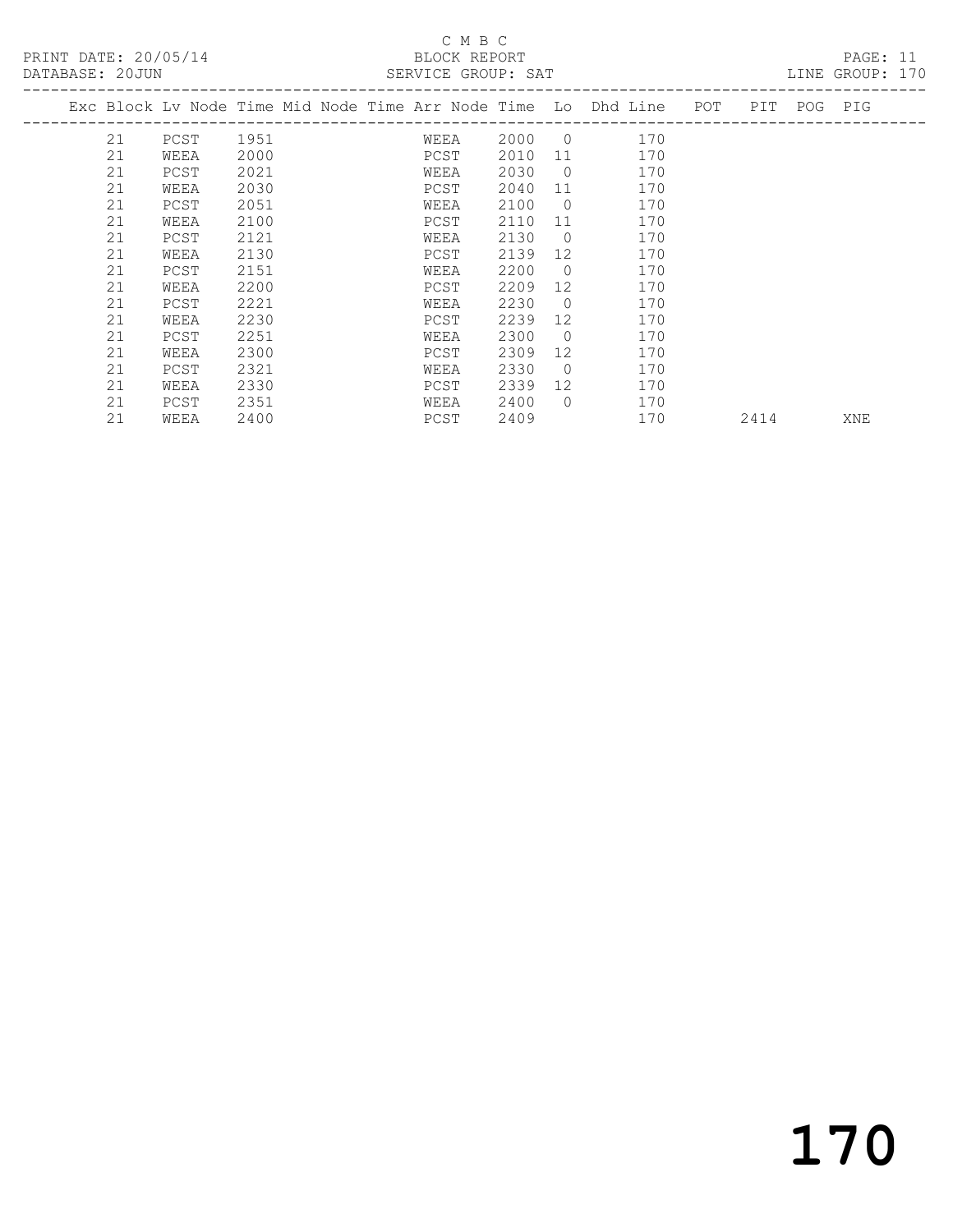|  |          | PRINT DATE: 20/05/14     |              |                          | C M B C<br>BLOCK REPORT |              |                | DATABASE: 20JUN SERVICE GROUP: SAT LINE GROUP: 171                                                                             |      | PAGE: 12 |  |
|--|----------|--------------------------|--------------|--------------------------|-------------------------|--------------|----------------|--------------------------------------------------------------------------------------------------------------------------------|------|----------|--|
|  |          | XNE North East Sector CS |              |                          |                         |              |                |                                                                                                                                |      |          |  |
|  |          |                          |              |                          |                         |              |                |                                                                                                                                |      |          |  |
|  | 26<br>26 |                          |              |                          |                         |              |                | 26 PCST 601 VI90 615 0 174 541 XNE<br>VI90 615 PCST 632 COCT 642 13 173<br>COCT 655 FRDO 716 0 172<br>FRDO 716 COCT 728 23 171 |      |          |  |
|  | 26<br>26 | COCT                     |              |                          |                         |              |                | 751 PCST 801 VI90 815 0 174                                                                                                    |      |          |  |
|  | 26       | VI90                     |              |                          |                         |              |                | 815 PCST 832 COCT 842 13 173                                                                                                   |      |          |  |
|  | 26       | COCT                     |              |                          |                         |              |                |                                                                                                                                |      |          |  |
|  | 26       | FRDO                     |              |                          |                         |              |                |                                                                                                                                |      |          |  |
|  | 26       | COCT                     |              |                          |                         |              |                | 950 PCST 1001 VI90 1017 0 174                                                                                                  |      |          |  |
|  | 26       | VI90                     |              |                          |                         |              |                | 1017 PCST 1037 COCT 1047 8 173                                                                                                 |      |          |  |
|  | 26       | COCT                     |              |                          |                         |              |                |                                                                                                                                |      |          |  |
|  | 26       | FRDO                     |              |                          |                         |              |                | FRDO 1123 0 172<br>COCT 1141 9 171                                                                                             |      |          |  |
|  | 26       | COCT                     |              |                          |                         |              |                | 1150 PCST 1201 VI90 1217 0 174                                                                                                 |      |          |  |
|  | 26       | VI90                     |              | 1217 PCST 1237 COCT 1248 |                         |              |                | 7 173                                                                                                                          |      |          |  |
|  | 26       | COCT                     |              |                          |                         |              |                |                                                                                                                                |      |          |  |
|  | 26       | FRDO                     |              |                          |                         |              |                |                                                                                                                                |      |          |  |
|  | 26       | COCT                     |              |                          |                         |              |                |                                                                                                                                |      |          |  |
|  | 26       | VI90                     |              |                          |                         |              |                | 1417 PCST 1436 COCT 1447 8 173                                                                                                 |      |          |  |
|  | 26       | COCT                     | 1455         |                          | FRDO                    | 1523         |                | $\frac{172}{172}$                                                                                                              |      |          |  |
|  | 26       | FRDO                     |              |                          |                         |              |                |                                                                                                                                |      |          |  |
|  | 26       | COCT                     |              |                          |                         |              |                |                                                                                                                                |      |          |  |
|  | 26       | VI90                     |              |                          |                         |              |                | 1615 PCST 1634 COCT 1645 10 173                                                                                                |      |          |  |
|  | 26<br>26 | COCT<br>FRDO             | 1655         |                          |                         | 1722         |                |                                                                                                                                |      |          |  |
|  | 26       | COCT                     |              |                          |                         |              |                |                                                                                                                                |      |          |  |
|  | 26       | VI90                     |              |                          |                         |              |                | 1815 PCST 1832 COCT 1842 18 173                                                                                                |      |          |  |
|  | 26       | COCT                     | 1900         |                          | DOFR 1914               |              |                | $0$ 171                                                                                                                        |      |          |  |
|  | 26       | DOFR                     |              |                          |                         |              |                |                                                                                                                                |      |          |  |
|  | 26       | COCT                     |              |                          |                         |              |                | $\begin{array}{c} 172 \\ 174 \end{array}$                                                                                      |      |          |  |
|  |          |                          |              |                          |                         |              |                | 26 VI90 2015 PCST 2031 COCT 2041 19 173                                                                                        |      |          |  |
|  | 26       | COCT                     | 2100         |                          | DOFR                    | 2114         | $\circ$        | 171                                                                                                                            |      |          |  |
|  | 26       | <b>DOFR</b>              | 2114         |                          | COCT                    | 2136         | 9              | 172                                                                                                                            |      |          |  |
|  | 26       | $\operatorname{COT}$     | 2145         |                          | PALA                    | 2157         | $\circ$        | 185                                                                                                                            |      |          |  |
|  | 26       | PALA                     | 2157         |                          | PMST                    | 2209         | 11             | 184                                                                                                                            |      |          |  |
|  | 26       | PMST                     | 2220         |                          | LAPA                    | 2235         | $\overline{0}$ | 184                                                                                                                            |      |          |  |
|  | 26       | LAPA                     | 2235         |                          | COCT                    | 2244         | 16             | 185                                                                                                                            |      |          |  |
|  | 26       | COCT                     | 2300         |                          | HMPK                    | 2314         | $\overline{0}$ | 186                                                                                                                            |      |          |  |
|  | 26       | HMPK                     | 2314         |                          | COCT                    | 2329         | 16             | 186                                                                                                                            |      |          |  |
|  | 26<br>26 | <b>COCT</b><br>PALA      | 2345<br>2357 |                          | PALA<br>PMST            | 2357<br>2409 | $\Omega$       | 185<br>184                                                                                                                     | 2424 | XNE      |  |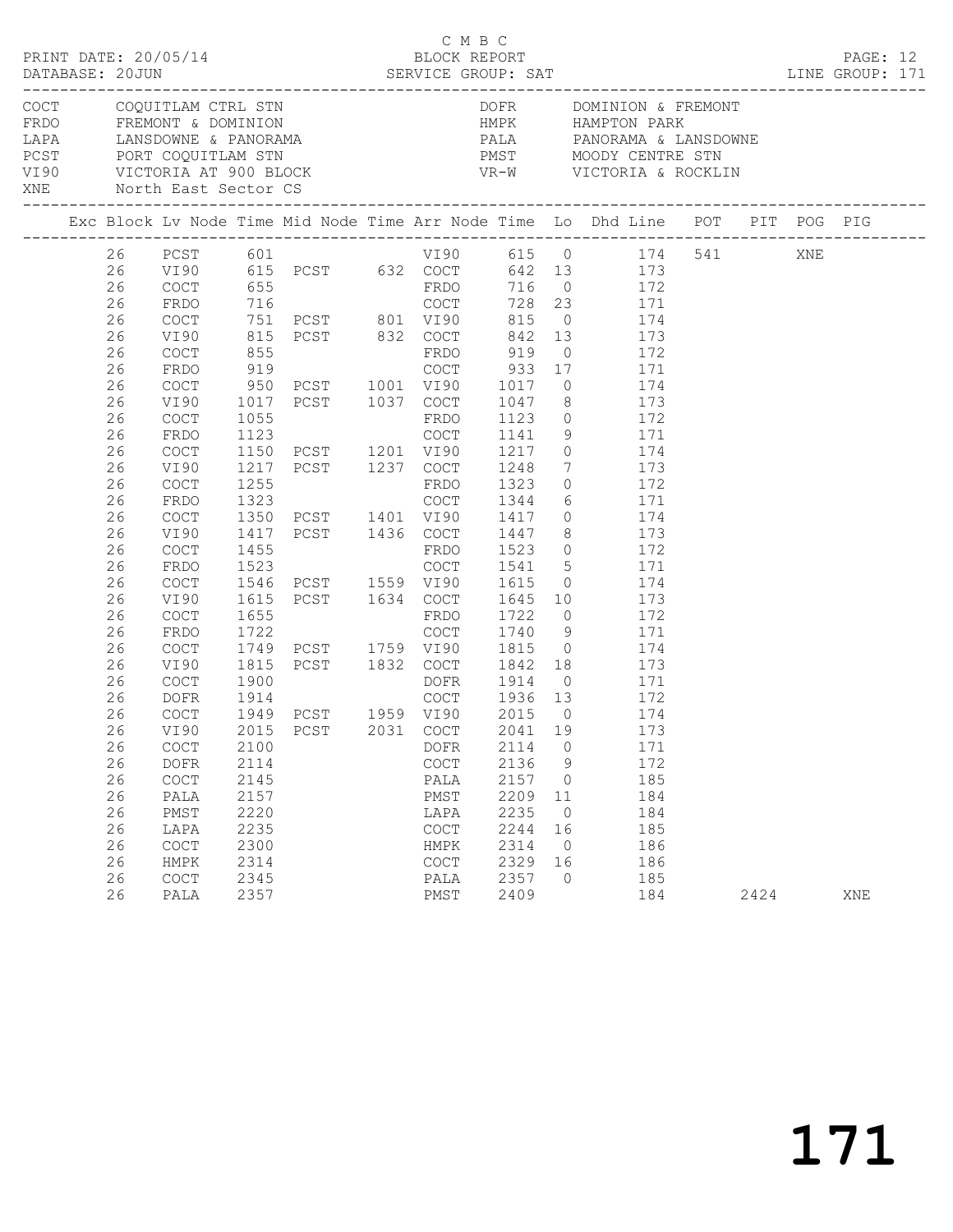PRINT DATE: 20/05/14 BLOCK REPORT<br>DATABASE: 20JUN SERVICE GROUP: SAT

### C M B C<br>BLOCK REPORT

PAGE: 13<br>LINE GROUP: 171

| PHILIPING . 2000N |    |             |      |               |      | CHILATOR GILOUI . DIII |      |                 |                                                                |     |            |             | THIAT ATIONT . TIT |
|-------------------|----|-------------|------|---------------|------|------------------------|------|-----------------|----------------------------------------------------------------|-----|------------|-------------|--------------------|
|                   |    |             |      |               |      |                        |      |                 | Exc Block Lv Node Time Mid Node Time Arr Node Time Lo Dhd Line | POT |            | PIT POG PIG |                    |
|                   | 27 | COCT        | 625  |               |      | FRDO                   | 646  | $\Omega$        | 172                                                            | 605 |            | XNE         |                    |
|                   | 27 | <b>FRDO</b> | 646  |               |      | COCT                   | 658  | 7               | 171                                                            |     |            |             |                    |
|                   | 27 | <b>COCT</b> | 705  | PCST 715 VR-W |      |                        | 730  | $\overline{0}$  | 173                                                            |     |            |             |                    |
|                   | 27 | $VR-W$      | 730  | PCST          | 747  | COCT                   | 757  | 13              | 174                                                            |     |            |             |                    |
|                   | 27 | COCT        | 810  |               |      | DOFR                   | 823  | $\bigcirc$      | 171                                                            |     |            |             |                    |
|                   | 27 | <b>DOFR</b> | 823  |               |      | <b>COCT</b>            | 845  | 20              | 172                                                            |     |            |             |                    |
|                   | 27 | COCT        | 905  | PCST          | 915  | VR-W                   | 930  | $\overline{0}$  | 173                                                            |     |            |             |                    |
|                   | 27 | VR-W        | 930  | PCST          | 947  | COCT                   | 957  | 13              | 174                                                            |     |            |             |                    |
|                   | 27 | <b>COCT</b> | 1010 |               |      | <b>DOFR</b>            | 1025 | $\Omega$        | 171                                                            |     |            |             |                    |
|                   | 27 | DOFR        | 1025 |               |      | <b>COCT</b>            | 1049 | 13 <sup>°</sup> | 172                                                            |     |            |             |                    |
|                   | 27 | <b>COCT</b> | 1102 | PCST          | 1113 | VR-W                   | 1130 | $\circ$         | 173                                                            |     |            |             |                    |
|                   | 27 | $VR-W$      | 1130 | PCST          | 1149 | COCT                   | 1200 | 10              | 174                                                            |     |            |             |                    |
|                   | 27 | <b>COCT</b> | 1210 |               |      | <b>DOFR</b>            | 1227 | $\Omega$        | 171                                                            |     |            |             |                    |
|                   | 27 | <b>DOFR</b> | 1227 |               |      | <b>COCT</b>            | 1252 | 9               | 172                                                            |     |            |             |                    |
|                   | 27 | <b>COCT</b> | 1301 | PCST          | 1312 | VR-W                   | 1330 | $\Omega$        | 173                                                            |     |            |             |                    |
|                   | 27 | $VR-W$      | 1330 | PCST          | 1349 | COCT                   | 1400 | 10              | 174                                                            |     |            |             |                    |
|                   | 27 | <b>COCT</b> | 1410 |               |      | DOFR                   | 1427 | $\circ$         | 171                                                            |     |            |             |                    |
|                   | 27 | <b>DOFR</b> | 1427 |               |      | <b>COCT</b>            | 1452 | 9               | 172                                                            |     |            |             |                    |
|                   | 27 | <b>COCT</b> | 1501 | PCST          | 1512 | VR-W                   | 1530 | $\Omega$        | 173                                                            |     |            |             |                    |
|                   | 27 | $VR-W$      | 1530 | PCST          | 1549 | <b>COCT</b>            | 1600 | 10              | 174                                                            |     |            |             |                    |
|                   | 27 | <b>COCT</b> | 1610 |               |      | DOFR                   | 1627 | $\circ$         | 171                                                            |     |            |             |                    |
|                   | 27 | <b>DOFR</b> | 1627 |               |      | <b>COCT</b>            | 1652 | 8               | 172                                                            |     |            |             |                    |
|                   | 27 | <b>COCT</b> | 1700 | PCST          | 1712 | VR-W                   | 1730 | $\overline{0}$  | 173                                                            |     |            |             |                    |
|                   | 27 | $VR-W$      | 1730 | PCST          | 1749 | COCT                   | 1759 | 11              | 174                                                            |     |            |             |                    |
|                   | 27 | <b>COCT</b> | 1810 |               |      | DOFR                   | 1824 | $\overline{0}$  | 171                                                            |     |            |             |                    |
|                   | 27 | <b>DOFR</b> | 1824 |               |      | <b>COCT</b>            | 1846 |                 | 172                                                            |     | 1857 — 187 |             | XNE                |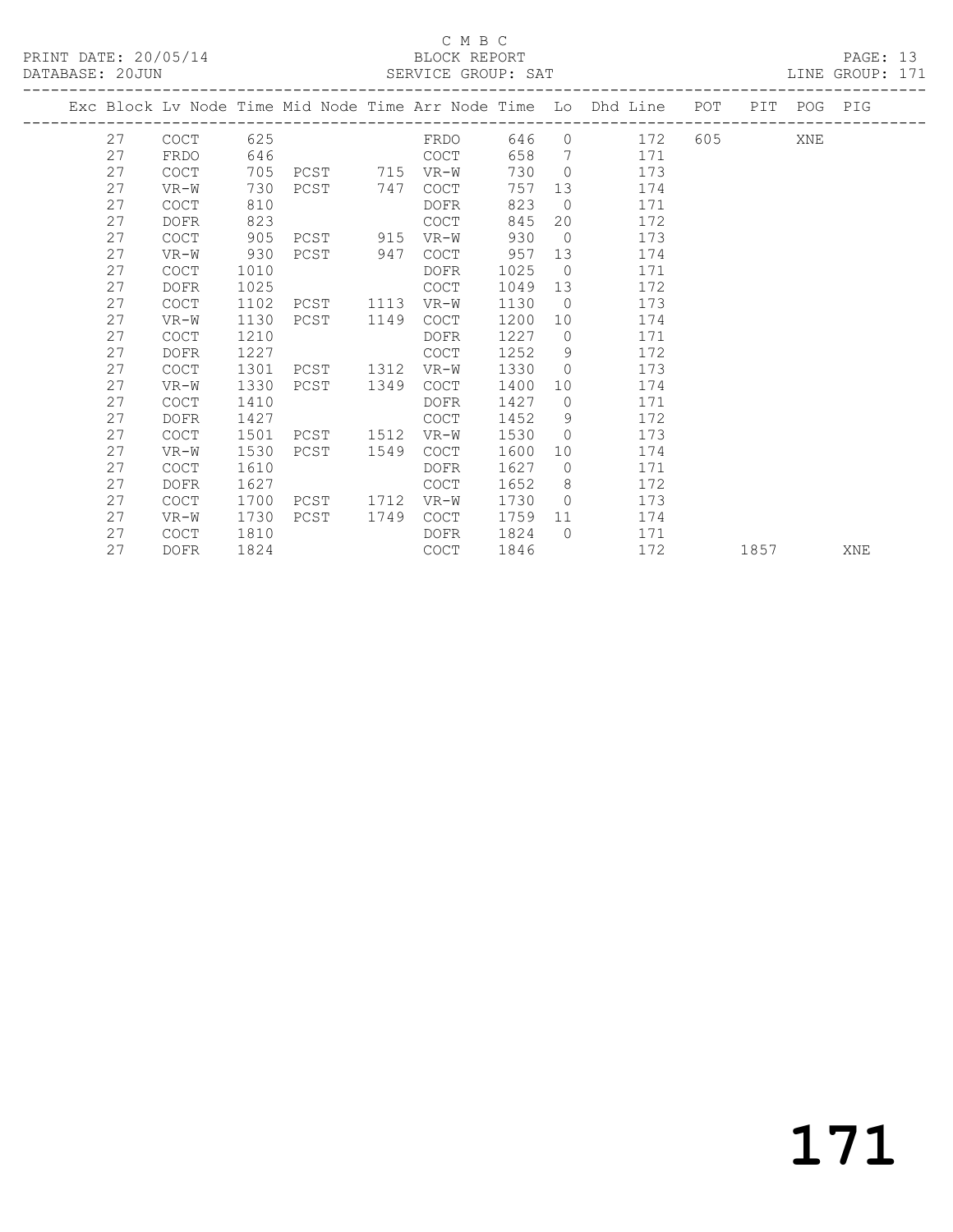#### C M B C<br>BLOCK REPORT

PAGE: 14<br>LINE GROUP: 171

|  |    |                                            |      |                |      |                                            |      |                 | Exc Block Lv Node Time Mid Node Time Arr Node Time Lo Dhd Line POT |           |      | PIT POG PIG |     |
|--|----|--------------------------------------------|------|----------------|------|--------------------------------------------|------|-----------------|--------------------------------------------------------------------|-----------|------|-------------|-----|
|  | 28 | PCST                                       | 631  |                |      | <b>VI90</b>                                |      |                 | 645 0 174                                                          | 611 — 100 |      | XNE         |     |
|  | 28 | VI90                                       |      |                |      | 645 PCST 702 COCT                          |      |                 | 712 13 173                                                         |           |      |             |     |
|  | 28 | <b>COCT</b>                                | 725  |                |      | FRDO                                       | 748  | $\overline{0}$  | 172                                                                |           |      |             |     |
|  | 28 | FRDO                                       | 748  |                |      | COCT                                       | 800  | 21              | 171                                                                |           |      |             |     |
|  | 28 | $\mathtt{C}\mathtt{O}\mathtt{C}\mathtt{T}$ | 821  | PCST 831 VI90  |      |                                            | 845  | $\overline{0}$  | 174                                                                |           |      |             |     |
|  | 28 | VI90                                       | 845  | PCST 903 COCT  |      |                                            | 913  | 12              | 173                                                                |           |      |             |     |
|  | 28 | COCT                                       | 925  |                |      | FRDO                                       | 950  | $\overline{0}$  | 172                                                                |           |      |             |     |
|  | 28 | FRDO                                       | 950  |                |      | <b>COCT</b>                                | 1006 | 14              | 171                                                                |           |      |             |     |
|  | 28 | COCT                                       | 1020 | PCST 1031 VI90 |      |                                            | 1047 | $\overline{0}$  | 174                                                                |           |      |             |     |
|  | 28 | VI90                                       | 1047 | PCST 1107 COCT |      |                                            | 1118 | $\overline{7}$  | 173                                                                |           |      |             |     |
|  | 28 | COCT                                       | 1125 |                |      | FRDO                                       | 1153 | $\overline{0}$  | 172                                                                |           |      |             |     |
|  | 28 | FRDO                                       | 1153 |                |      | <b>COCT</b>                                | 1213 | 7               | 171                                                                |           |      |             |     |
|  | 28 | <b>COCT</b>                                | 1220 | PCST 1231 VI90 |      |                                            | 1247 | $\circ$         | 174                                                                |           |      |             |     |
|  | 28 | VI90                                       | 1247 | PCST 1306 COCT |      |                                            | 1317 | 8               | 173                                                                |           |      |             |     |
|  | 28 | COCT                                       | 1325 |                |      | FRDO                                       | 1353 | $\circ$         | 172                                                                |           |      |             |     |
|  | 28 | FRDO                                       | 1353 |                |      | COCT                                       | 1414 | 6               | 171                                                                |           |      |             |     |
|  | 28 | COCT                                       | 1420 | PCST 1432 VI90 |      |                                            | 1448 | $\circ$         | 174                                                                |           |      |             |     |
|  | 28 | VI90                                       | 1448 | PCST 1507      |      | COCT                                       | 1518 | $7\overline{ }$ | 173                                                                |           |      |             |     |
|  | 28 | COCT                                       | 1525 |                |      | FRDO                                       | 1553 | $\circ$         | 172                                                                |           |      |             |     |
|  | 28 | FRDO                                       | 1553 |                |      | <b>COCT</b>                                | 1611 | 5               | 171                                                                |           |      |             |     |
|  | 28 | COCT                                       | 1616 | PCST 1629 VI90 |      |                                            | 1645 | $\overline{0}$  | 174                                                                |           |      |             |     |
|  | 28 | VI90                                       | 1645 | PCST 1704 COCT |      |                                            | 1715 | 10              | 173                                                                |           |      |             |     |
|  | 28 | COCT                                       | 1725 |                |      | FRDO                                       | 1752 | $\overline{0}$  | 172                                                                |           |      |             |     |
|  | 28 | FRDO                                       | 1752 |                |      | <b>COCT</b>                                | 1808 | 11              | 171                                                                |           |      |             |     |
|  | 28 | COCT                                       | 1819 | PCST 1829 VI90 |      |                                            | 1845 | $\overline{0}$  | 174                                                                |           |      |             |     |
|  | 28 | VI90                                       | 1845 | PCST           | 1902 | COCT                                       | 1912 | 18              | 173                                                                |           |      |             |     |
|  | 28 | COCT                                       | 1930 |                |      | FRDO                                       | 1953 | $\overline{0}$  | 172                                                                |           |      |             |     |
|  | 28 | FRDO                                       | 1953 |                |      | <b>COCT</b>                                | 2006 | 14              | 171                                                                |           |      |             |     |
|  | 28 | COCT                                       | 2020 | PCST           | 2030 | VR-W                                       | 2046 | $\overline{0}$  | 173                                                                |           |      |             |     |
|  | 28 | $VR-W$                                     | 2046 | PCST           | 2103 | $\mathtt{C}\mathtt{O}\mathtt{C}\mathtt{T}$ | 2113 | 17              | 174                                                                |           |      |             |     |
|  | 28 | COCT                                       | 2130 |                |      | FRDO                                       | 2153 | $\overline{0}$  | 172                                                                |           |      |             |     |
|  | 28 | FRDO                                       | 2153 |                |      | $\mathtt{C}\mathtt{O}\mathtt{C}\mathtt{T}$ | 2206 | 14              | 171                                                                |           |      |             |     |
|  | 28 | <b>COCT</b>                                | 2220 | PCST 2230 VR-W |      |                                            | 2246 | $\overline{0}$  | 173                                                                |           |      |             |     |
|  | 28 | $VR-W$                                     | 2246 | PCST           |      | 2303 COCT                                  | 2313 | 17              | 174                                                                |           |      |             |     |
|  | 28 | <b>COCT</b>                                | 2330 |                |      | FRDO                                       | 2353 | $\bigcirc$      | 172                                                                |           |      |             |     |
|  | 28 | FRDO                                       | 2353 |                |      | <b>COCT</b>                                | 2404 |                 | 171                                                                |           | 2414 |             | XNE |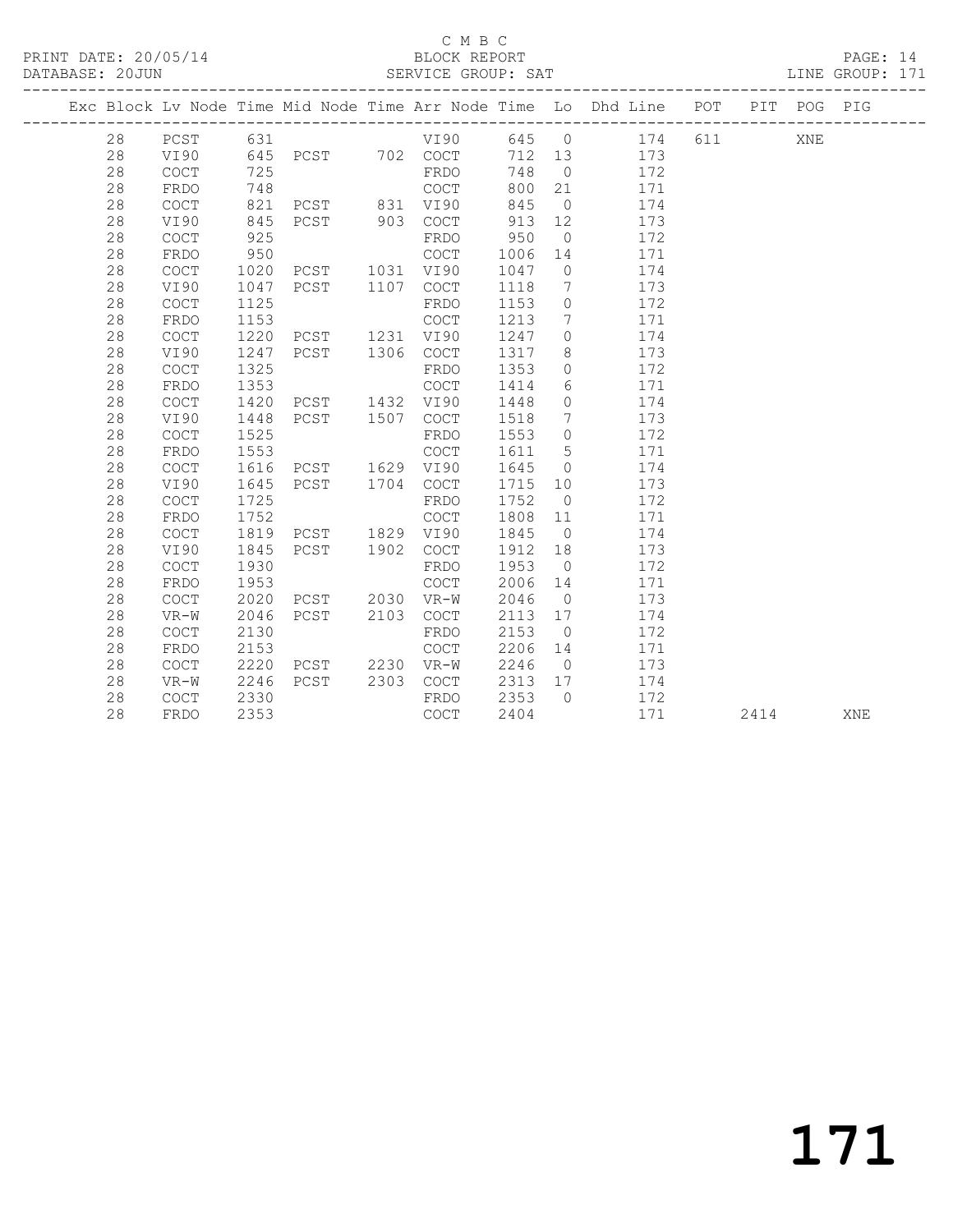#### C M B C<br>BLOCK REPORT

PAGE: 15<br>LINE GROUP: 171

|    |                                    |      |          |      |             |      |                | Exc Block Lv Node Time Mid Node Time Arr Node Time Lo Dhd Line | POT | PIT  | POG PIG |     |
|----|------------------------------------|------|----------|------|-------------|------|----------------|----------------------------------------------------------------|-----|------|---------|-----|
| 29 | --------------------------<br>PCST | 645  |          |      | VR-W        |      |                | 700 0<br>173                                                   | 625 |      | XNE     |     |
| 29 | VR-W                               | 700  | PCST     |      | 717 COCT    | 727  | 13             | 174                                                            |     |      |         |     |
| 29 | <b>COCT</b>                        | 740  |          |      | DOFR        | 753  | $\bigcirc$     | 171                                                            |     |      |         |     |
| 29 | <b>DOFR</b>                        | 753  |          |      | COCT        | 815  | 20             | 172                                                            |     |      |         |     |
| 29 | <b>COCT</b>                        | 835  | PCST 845 |      | VR-W        | 900  | $\overline{0}$ | 173                                                            |     |      |         |     |
| 29 | $VR-W$                             | 900  | PCST     | 917  | COCT        | 927  | 13             | 174                                                            |     |      |         |     |
| 29 | <b>COCT</b>                        | 940  |          |      | DOFR        | 954  | $\bigcirc$     | 171                                                            |     |      |         |     |
| 29 | <b>DOFR</b>                        | 954  |          |      | <b>COCT</b> | 1018 | 16             | 172                                                            |     |      |         |     |
| 29 | <b>COCT</b>                        | 1034 | PCST     | 1044 | $VR-W$      | 1100 | $\bigcirc$     | 173                                                            |     |      |         |     |
| 29 | $VR-W$                             | 1100 | PCST     | 1119 | <b>COCT</b> | 1130 | 10             | 174                                                            |     |      |         |     |
| 29 | <b>COCT</b>                        | 1140 |          |      | DOFR        | 1157 | $\bigcirc$     | 171                                                            |     |      |         |     |
| 29 | <b>DOFR</b>                        | 1157 |          |      | <b>COCT</b> | 1222 | - 9            | 172                                                            |     |      |         |     |
| 29 | <b>COCT</b>                        | 1231 | PCST     | 1242 | VR-W        | 1300 | $\bigcirc$     | 173                                                            |     |      |         |     |
| 29 | $VR-W$                             | 1300 | PCST     | 1319 | <b>COCT</b> | 1330 | 10             | 174                                                            |     |      |         |     |
| 29 | <b>COCT</b>                        | 1340 |          |      | DOFR        | 1357 | $\bigcirc$     | 171                                                            |     |      |         |     |
| 29 | <b>DOFR</b>                        | 1357 |          |      | <b>COCT</b> | 1424 | $\overline{7}$ | 172                                                            |     |      |         |     |
| 29 | <b>COCT</b>                        | 1431 | PCST     | 1442 | $VR-W$      | 1500 | $\bigcirc$     | 173                                                            |     |      |         |     |
| 29 | $VR-W$                             | 1500 | PCST     | 1519 | COCT        | 1530 | 10             | 174                                                            |     |      |         |     |
| 29 | <b>COCT</b>                        | 1540 |          |      | DOFR        | 1557 | $\overline{0}$ | 171                                                            |     |      |         |     |
| 29 | <b>DOFR</b>                        | 1557 |          |      | <b>COCT</b> | 1622 | - 9            | 172                                                            |     |      |         |     |
| 29 | <b>COCT</b>                        | 1631 | PCST     | 1642 | VR-W        | 1700 | $\overline{0}$ | 173                                                            |     |      |         |     |
| 29 | $VR-W$                             | 1700 | PCST     | 1719 | <b>COCT</b> | 1729 | 11             | 174                                                            |     |      |         |     |
| 29 | <b>COCT</b>                        | 1740 |          |      | DOFR        | 1757 | $\bigcirc$     | 171                                                            |     |      |         |     |
| 29 | <b>DOFR</b>                        | 1757 |          |      | <b>COCT</b> | 1819 | 12             | 172                                                            |     |      |         |     |
| 29 | <b>COCT</b>                        | 1831 | PCST     | 1842 | VR-W        | 1900 | $\bigcap$      | 173                                                            |     |      |         |     |
| 29 | $VR-W$                             | 1900 | PCST     | 1919 | COCT        | 1929 |                | 174                                                            |     | 1939 |         | XNE |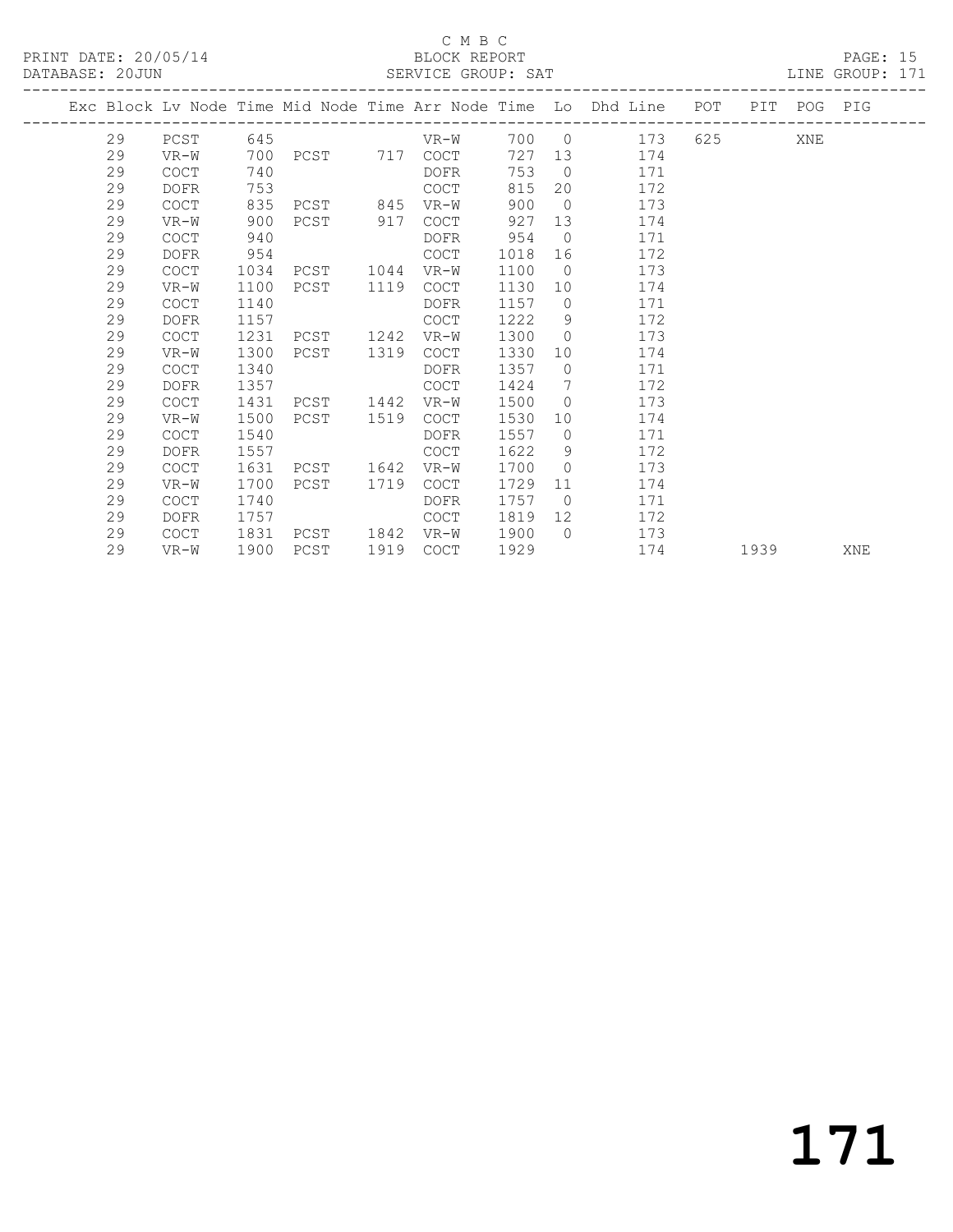#### C M B C<br>BLOCK REPORT

PAGE: 16<br>LINE GROUP: 171

|  |          |                                            |              |                                  |      |                                                    |                 |                               | Exc Block Lv Node Time Mid Node Time Arr Node Time Lo Dhd Line POT PIT POG PIG |         |     |     |
|--|----------|--------------------------------------------|--------------|----------------------------------|------|----------------------------------------------------|-----------------|-------------------------------|--------------------------------------------------------------------------------|---------|-----|-----|
|  | 30       | $\mathtt{C}\mathtt{O}\mathtt{C}\mathtt{T}$ |              | 651 PCST 701 VI90                |      |                                                    |                 |                               | 715 0 174                                                                      | 631 000 | XNE |     |
|  | 30       | VI90                                       | 715          | PCST 732 COCT                    |      |                                                    | 742 13          |                               | 173                                                                            |         |     |     |
|  | 30       | $\mathtt{C}\mathtt{O}\mathtt{C}\mathtt{T}$ | 755          |                                  |      | FRDO                                               | 818             | $\overline{0}$                | 172                                                                            |         |     |     |
|  | 30       | FRDO                                       | 818          |                                  |      | COCT                                               | 831             | 19                            | 171                                                                            |         |     |     |
|  | 30       | COCT                                       | 850          | PCST 900 VI90                    |      |                                                    | 916             | $\overline{0}$                | 174                                                                            |         |     |     |
|  | 30       | VI90                                       | 916          | PCST 934 COCT                    |      |                                                    | 944             | 11                            | 173                                                                            |         |     |     |
|  | 30       | COCT                                       | 955          |                                  |      | FRDO                                               | 1021            | $\overline{0}$                | 172                                                                            |         |     |     |
|  | 30       | FRDO                                       | 1021         |                                  |      | COCT                                               | 1037            | 13                            | 171                                                                            |         |     |     |
|  | 30<br>30 | COCT                                       | 1050         | PCST 1101 VI90<br>PCST 1137 COCT |      |                                                    | 1117<br>1148    | $\overline{0}$                | 174<br>173                                                                     |         |     |     |
|  | 30       | VI90<br>COCT                               | 1117<br>1155 |                                  |      | FRDO                                               | 1223            | $7\phantom{.0}$<br>$\circ$    | 172                                                                            |         |     |     |
|  | 30       | FRDO                                       | 1223         |                                  |      | $\mathtt{C}\mathtt{O}\mathtt{C}\mathtt{T}$         | 1243            | 7                             | 171                                                                            |         |     |     |
|  | 30       | COCT                                       | 1250         | PCST 1301 VI90                   |      |                                                    | 1317            | $\circ$                       | 174                                                                            |         |     |     |
|  | 30       | VI90                                       | 1317         | PCST 1336 COCT                   |      |                                                    | 1347            | 8                             | 173                                                                            |         |     |     |
|  | 30       | $\mathtt{C}\mathtt{O}\mathtt{C}\mathtt{T}$ | 1355         |                                  |      | FRDO                                               | 1423            | $\circ$                       | 172                                                                            |         |     |     |
|  | 30       | FRDO                                       | 1423         |                                  |      | $\mathtt{C}\mathtt{O}\mathtt{C}\mathtt{T}$         | 1444            | 6                             | 171                                                                            |         |     |     |
|  | 30       | COCT                                       | 1450         | PCST                             |      | 1502 VI90                                          | 1518            | $\circ$                       | 174                                                                            |         |     |     |
|  | 30       | VI90                                       | 1518         | PCST 1537 COCT                   |      |                                                    | 1548            | $7\overline{ }$               | 173                                                                            |         |     |     |
|  | 30       | COCT                                       | 1555         |                                  |      | FRDO                                               | 1623            | $\circ$                       | 172                                                                            |         |     |     |
|  | 30       | FRDO                                       | 1623         |                                  |      | COCT                                               | 1641            | $5\overline{)}$               | 171                                                                            |         |     |     |
|  | 30       | COCT                                       | 1646         | PCST 1657 VI90                   |      |                                                    | 1716            | $\overline{0}$                | 174                                                                            |         |     |     |
|  | 30       | VI90                                       | 1716         | PCST                             |      | 1734 COCT                                          | 1744            | 11                            | 173                                                                            |         |     |     |
|  | 30<br>30 | COCT                                       | 1755<br>1821 |                                  |      | FRDO                                               | 1821<br>1835    | $\overline{0}$<br>14          | 172<br>171                                                                     |         |     |     |
|  | 30       | FRDO<br>COCT                               | 1849         | PCST                             |      | COCT<br>1859 VI90                                  | 1915            | 10                            | 174                                                                            |         |     |     |
|  | 30       | VI90                                       | 1925         | PCST                             | 1942 | COCT                                               | 1952            | 8 <sup>8</sup>                | 173                                                                            |         |     |     |
|  | 30       | COCT                                       | 2000         |                                  |      | DOFR                                               | 2014            | $\overline{0}$                | 171                                                                            |         |     |     |
|  | 30       | DOFR                                       | 2014         |                                  |      | COCT                                               | 2036            | 13                            | 172                                                                            |         |     |     |
|  | 30       | COCT                                       | 2049         | PCST 2059 VI90                   |      |                                                    | 2115            | $\overline{0}$                | 174                                                                            |         |     |     |
|  | 30       | VI90                                       | 2115         | PCST 2131                        |      | COCT                                               | 2141            | 19                            | 173                                                                            |         |     |     |
|  | 30       | COCT                                       | 2200         |                                  |      | DOFR                                               | 2214            | $\overline{0}$                | 171                                                                            |         |     |     |
|  | 30       | DOFR                                       | 2214         |                                  |      | COCT                                               | 2236            | 13                            | 172                                                                            |         |     |     |
|  | 30       | COCT                                       | 2249         | PCST                             |      | 2259 VI90                                          | 2315            | $\overline{0}$                | 174                                                                            |         |     |     |
|  | 30       | VI90                                       | 2315         | PCST                             | 2331 | COCT                                               | 2341            |                               | 173                                                                            | 2351    |     | XNE |
|  | 31       | COCT                                       | 710          |                                  |      | DOFR                                               | 723             | $\overline{0}$                | 171                                                                            | 650 700 | XNE |     |
|  | 31       | DOFR                                       | 723          |                                  |      | COCT                                               | 745             | 20                            | 172                                                                            |         |     |     |
|  | 31       | $\mathtt{C}\mathtt{O}\mathtt{C}\mathtt{T}$ | 805          | PCST 815 VR-W                    |      |                                                    | 830             | $\overline{0}$                | 173                                                                            |         |     |     |
|  | 31<br>31 | $VR-W$<br>COCT                             | 830<br>910   | PCST 847 COCT                    |      |                                                    | 857 13<br>924 0 |                               | 174                                                                            |         |     |     |
|  | 31       | <b>DOFR</b>                                | 924          |                                  |      | DOFR<br>COCT                                       | 948             | 16                            | 171<br>172                                                                     |         |     |     |
|  | 31       | $\mathtt{C}\mathtt{O}\mathtt{C}\mathtt{T}$ | 1004         | PCST                             | 1014 | $VR-W$                                             | 1030            | $\overline{0}$                | 173                                                                            |         |     |     |
|  | 31       | $VR-W$                                     | 1030         | PCST                             | 1047 | $\mathtt{C}\mathtt{O}\mathtt{C}\mathtt{T}$         | 1057            | 13                            | 174                                                                            |         |     |     |
|  | 31       | $\mathtt{C}\mathtt{O}\mathtt{C}\mathtt{T}$ | 1110         |                                  |      | DOFR                                               | 1127            | $\overline{0}$                | 171                                                                            |         |     |     |
|  | 31       | <b>DOFR</b>                                | 1127         |                                  |      | $\mathtt{C}\mathtt{O}\mathtt{C}\mathtt{T}$         | 1152            | 10                            | 172                                                                            |         |     |     |
|  | 31       | COCT                                       | 1202         | PCST                             | 1213 | $VR-W$                                             | 1230            | $\overline{0}$                | 173                                                                            |         |     |     |
|  | 31       | $VR-W$                                     | 1230         | PCST                             | 1249 | $\mathtt{C}\mathtt{O}\mathtt{C}\mathtt{T}$         | 1300            | 10                            | 174                                                                            |         |     |     |
|  | 31       | COCT                                       | 1310         |                                  |      | DOFR                                               | 1327            | $\overline{0}$                | 171                                                                            |         |     |     |
|  | 31       | DOFR                                       | 1327         |                                  |      | $\mathtt{C}\mathtt{O}\mathtt{C}\mathtt{T}$         | 1352            | 9                             | 172                                                                            |         |     |     |
|  | 31       | COCT                                       | 1401         | PCST                             | 1412 | $VR-W$                                             | 1430            | $\overline{0}$                | 173                                                                            |         |     |     |
|  | 31       | $VR-W$                                     | 1430         | PCST                             | 1449 | $\mathtt{C}\mathtt{O}\mathtt{C}\mathtt{T}$         | 1500            | 10                            | 174                                                                            |         |     |     |
|  | 31       | COCT                                       | 1510         |                                  |      | DOFR                                               | 1527            | $\overline{0}$                | 171                                                                            |         |     |     |
|  | 31<br>31 | <b>DOFR</b><br>$\operatorname{COCT}$       | 1527<br>1601 | PCST                             | 1612 | $\mathtt{C}\mathtt{O}\mathtt{C}\mathtt{T}$<br>VR-W | 1552<br>1630    | 9<br>$\overline{\phantom{0}}$ | 172<br>173                                                                     |         |     |     |
|  | 31       | $VR-W$                                     | 1630         | PCST                             | 1649 | $\mathtt{C}\mathtt{O}\mathtt{C}\mathtt{T}$         | 1700            | 10                            | 174                                                                            |         |     |     |
|  | 31       | COCT                                       | 1710         |                                  |      | DOFR                                               | 1727            | $\overline{0}$                | 171                                                                            |         |     |     |
|  | 31       | DOFR                                       | 1727         |                                  |      | $\mathtt{C}\mathtt{O}\mathtt{C}\mathtt{T}$         | 1750            | 11                            | 172                                                                            |         |     |     |
|  |          |                                            |              |                                  |      |                                                    |                 |                               |                                                                                |         |     |     |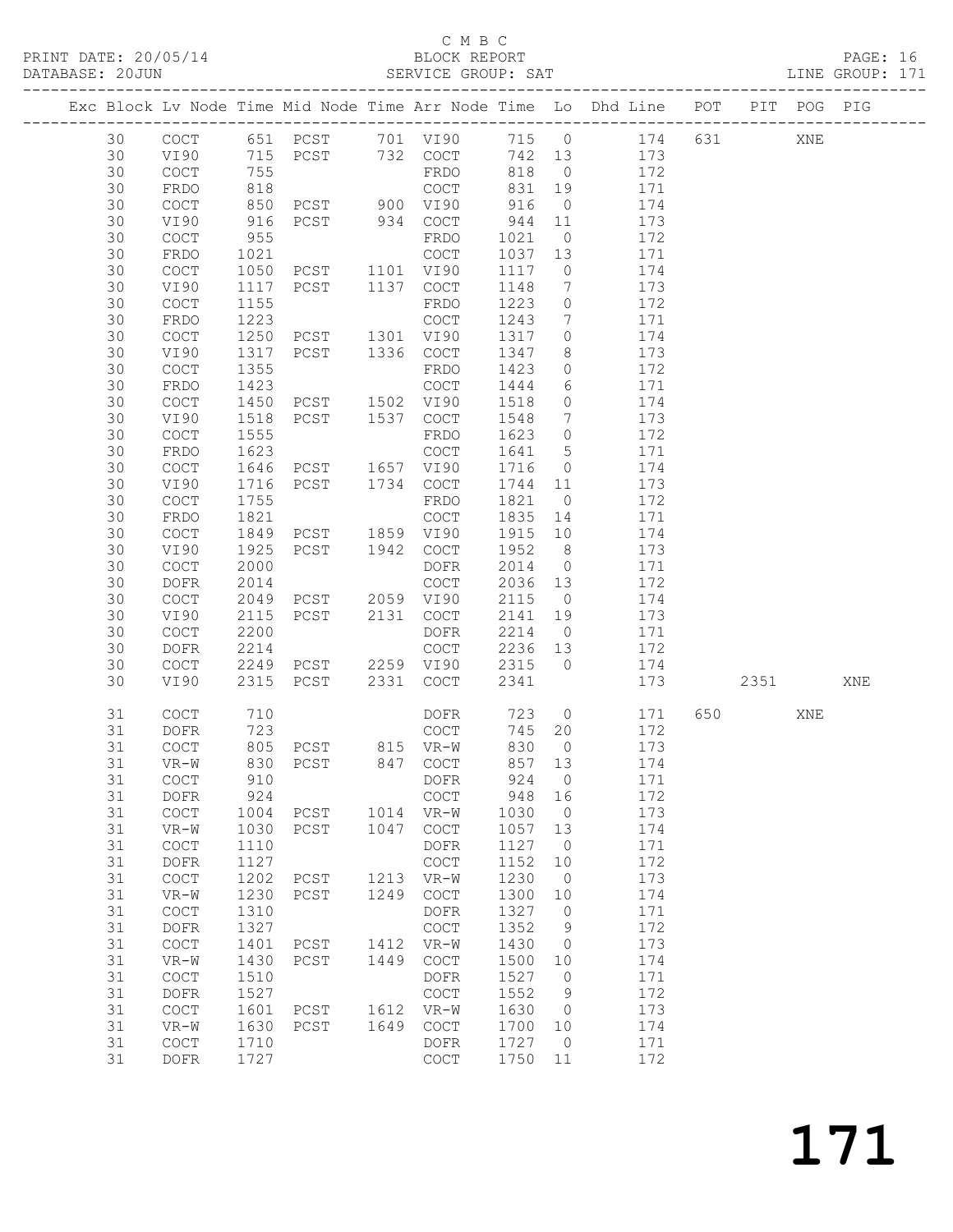#### C M B C<br>BLOCK REPORT

PAGE: 17<br>LINE GROUP: 171

|  |    |                                            |            |                                  |           |         |                 | Exc Block Lv Node Time Mid Node Time Arr Node Time Lo Dhd Line POT |      | PIT POG PIG |     |
|--|----|--------------------------------------------|------------|----------------------------------|-----------|---------|-----------------|--------------------------------------------------------------------|------|-------------|-----|
|  | 31 |                                            |            |                                  |           |         |                 | COCT 1801 PCST 1813 VR-W 1830 0 173                                |      |             |     |
|  | 31 | VR-W                                       |            |                                  |           |         |                 | 1830 PCST 1849 COCT 1859 174 1910                                  |      |             | XNE |
|  | 32 | COCT                                       |            | 721 PCST 731 VI90                |           |         |                 | 745 0 174                                                          | 701  | XNE         |     |
|  | 32 | VI90                                       | 745        | PCST 802 COCT                    |           | 812     |                 | 13 173                                                             |      |             |     |
|  | 32 | COCT                                       | 825        |                                  | FRDO      | 848     | $\overline{0}$  | 172                                                                |      |             |     |
|  | 32 | FRDO                                       | 848        |                                  | COCT      | 901     | 19              | 171                                                                |      |             |     |
|  | 32 | <b>COCT</b>                                | 848<br>920 |                                  |           | 946     | $\overline{0}$  | 174                                                                |      |             |     |
|  | 32 | VI90                                       | 946        | PCST 930 VI90<br>PCST 1005 COCT  |           | 1015 10 |                 | 173                                                                |      |             |     |
|  | 32 | COCT                                       | 1025       |                                  | FRDO      | 1053    | $\overline{0}$  | 172                                                                |      |             |     |
|  | 32 | FRDO                                       | 1053       |                                  | COCT      | 1109 11 |                 | 171                                                                |      |             |     |
|  | 32 | COCT                                       | 1120       | PCST 1131 VI90                   |           | 1147    | $\overline{0}$  | 174                                                                |      |             |     |
|  | 32 | VI90                                       | 1147       | PCST 1207 COCT                   |           | 1218    | $\overline{7}$  | 173                                                                |      |             |     |
|  | 32 | <b>COCT</b>                                | 1225       |                                  | FRDO      | 1253    | $\overline{0}$  | 172                                                                |      |             |     |
|  | 32 | FRDO                                       | 1253       |                                  | COCT      | 1314    |                 | 6 171                                                              |      |             |     |
|  | 32 | <b>COCT</b>                                | 1320       | PCST 1331 VI90                   |           | 1347    |                 | $\overline{0}$<br>174                                              |      |             |     |
|  | 32 | VI90                                       | 1347       | PCST 1406 COCT                   |           | 1417    |                 | 8 173                                                              |      |             |     |
|  | 32 | $\mathtt{C}\mathtt{O}\mathtt{C}\mathtt{T}$ | 1425       |                                  | FRDO      | 1453    |                 | $0$ 172                                                            |      |             |     |
|  | 32 | FRDO                                       | 1453       |                                  | COCT      | 1512    | 8 <sup>8</sup>  | 171                                                                |      |             |     |
|  | 32 | COCT                                       | 1520       |                                  |           | 1548    | $\overline{0}$  | 174                                                                |      |             |     |
|  | 32 | VI90                                       | 1548       | PCST 1532 VI90<br>PCST 1607 COCT |           | 1618    | $7\overline{ }$ | 173                                                                |      |             |     |
|  | 32 | COCT                                       | 1625       |                                  | FRDO      | 1653    | $\overline{0}$  | 172                                                                |      |             |     |
|  | 32 | FRDO                                       | 1653       |                                  | COCT      | 1711 8  |                 | 171                                                                |      |             |     |
|  | 32 |                                            |            | 1719 PCST 1729 VI90              |           | 1745    | $\overline{0}$  | 174                                                                |      |             |     |
|  | 32 | COCT<br>VI90                               | 1745       | PCST 1802 COCT                   |           | 1812 13 |                 | 173                                                                |      |             |     |
|  | 32 | <b>COCT</b>                                | 1825       |                                  | FRDO      | 1851    | $\overline{0}$  | 172                                                                |      |             |     |
|  | 32 |                                            | 1851       |                                  |           | 1905    |                 | 17 8 171                                                           |      |             |     |
|  | 32 | FRDO<br>PMST                               | 1930       | PALA 1948 COCT                   | COCT      | 2001    | 19              | 183                                                                |      |             |     |
|  | 32 | COCT                                       | 2020       |                                  | PMST      | 2053    | $\overline{7}$  | 183                                                                |      |             |     |
|  | 32 | PMST                                       | 2100       | PALA 2117 COCT                   |           | 2130    | 20              | 183                                                                |      |             |     |
|  | 32 | <b>COCT</b>                                | 2150       |                                  | PMST      | 2223    | $\overline{7}$  | 183                                                                |      |             |     |
|  | 32 | PMST                                       | 2230       |                                  |           | 2300    | 20              |                                                                    |      |             |     |
|  | 32 | COCT                                       | 2320       | PALA 2247 COCT                   |           | 2353 7  |                 | 183<br>183                                                         |      |             |     |
|  | 32 | PMST                                       | 2400       | PMST<br>PALA 2417 COCT           |           | 2430 20 |                 |                                                                    |      |             |     |
|  | 32 | COCT                                       | 2450       |                                  | PMST      | 2523    | $7\phantom{0}$  | 183                                                                |      |             |     |
|  | 32 | PMST                                       |            | 2530 PALA                        | 2547 COCT | 2600    |                 | 183<br>183                                                         | 2610 |             | XNE |
|  |    |                                            |            |                                  |           |         |                 |                                                                    |      |             |     |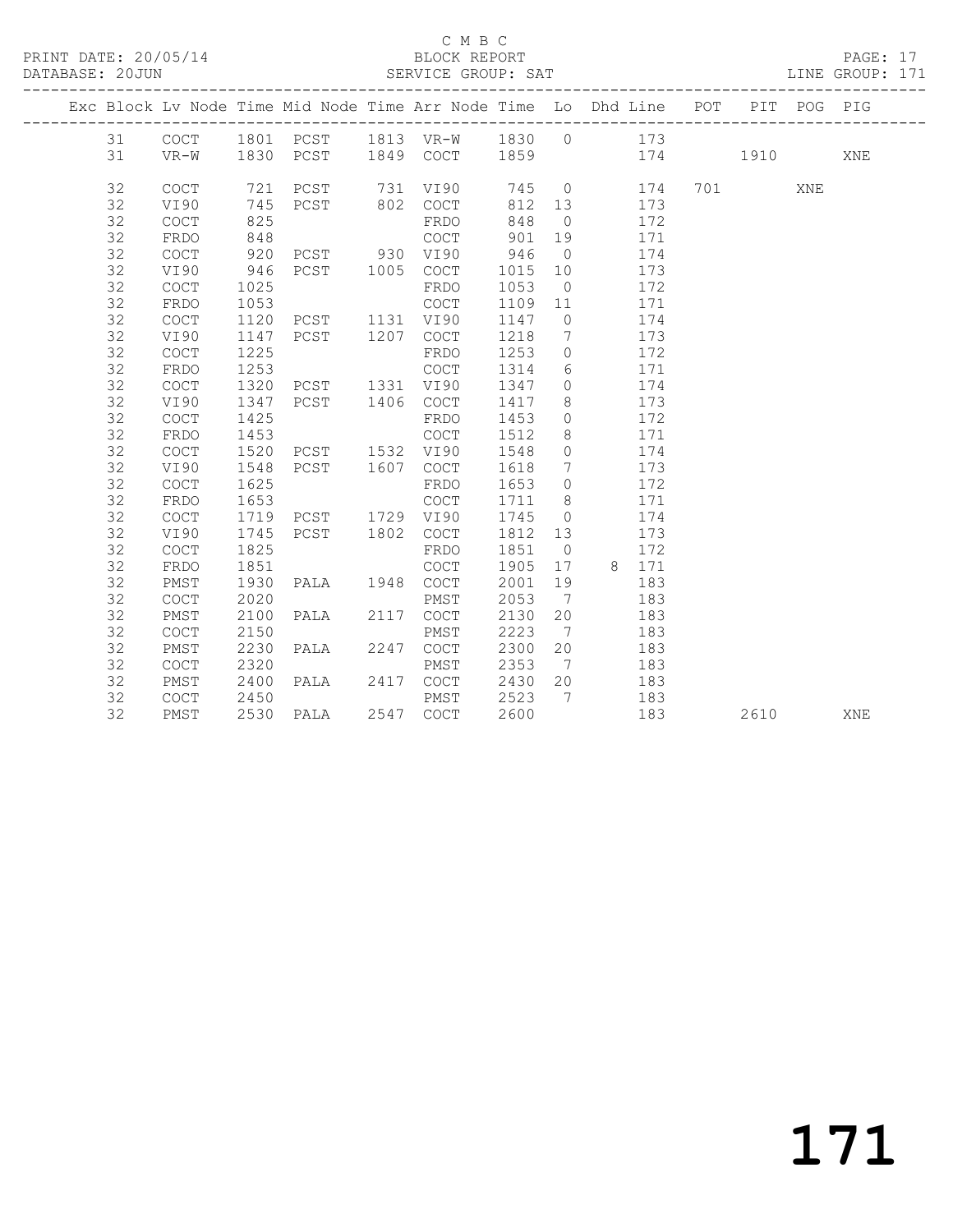#### C M B C<br>BLOCK REPORT DATABASE: 2012<br>SERVICE GROUP: SAT

|  |    |             |      |                   |      |             |        |                 | Exc Block Lv Node Time Mid Node Time Arr Node Time Lo Dhd Line POT PIT POG PIG |      |     |     |
|--|----|-------------|------|-------------------|------|-------------|--------|-----------------|--------------------------------------------------------------------------------|------|-----|-----|
|  | 33 | COCT        |      | 735 PCST 745 VR-W |      |             |        |                 | 800 0 173 715                                                                  |      | XNE |     |
|  | 33 | VR-W        | 800  | PCST 817 COCT     |      |             | 827 13 |                 | 174                                                                            |      |     |     |
|  | 33 | <b>COCT</b> | 840  |                   |      | DOFR        | 854    | $\overline{0}$  | 171                                                                            |      |     |     |
|  | 33 | <b>DOFR</b> | 854  |                   |      | COCT        | 916    | 18              | 172                                                                            |      |     |     |
|  | 33 | COCT        | 934  | PCST 944 VR-W     |      |             | 1000   | $\overline{0}$  | 173                                                                            |      |     |     |
|  | 33 | VR-W        | 1000 | PCST              | 1017 | COCT        | 1027   | 13              | 174                                                                            |      |     |     |
|  | 33 | COCT        | 1040 |                   |      | DOFR        | 1057   | $\overline{0}$  | 171                                                                            |      |     |     |
|  | 33 | <b>DOFR</b> | 1057 |                   |      | COCT        | 1122   | 10              | 172                                                                            |      |     |     |
|  | 33 | COCT        | 1132 | PCST              | 1143 | VR-W        | 1200   | $\overline{0}$  | 173                                                                            |      |     |     |
|  | 33 | VR-W        | 1200 | PCST              | 1219 | COCT        | 1230   | 10              | 174                                                                            |      |     |     |
|  | 33 | COCT        | 1240 |                   |      | DOFR        | 1257   | $\overline{0}$  | 171                                                                            |      |     |     |
|  | 33 | <b>DOFR</b> | 1257 |                   |      | COCT        | 1322   | 9               | 172                                                                            |      |     |     |
|  | 33 | COCT        | 1331 | PCST              | 1342 | $VR-W$      | 1400   | $\circ$         | 173                                                                            |      |     |     |
|  | 33 | VR-W        | 1400 | PCST              | 1419 | COCT        | 1430   | 10              | 174                                                                            |      |     |     |
|  | 33 | COCT        | 1440 |                   |      | <b>DOFR</b> | 1457   | $\overline{0}$  | 171                                                                            |      |     |     |
|  | 33 | <b>DOFR</b> | 1457 |                   |      | <b>COCT</b> | 1522   | 9               | 172                                                                            |      |     |     |
|  | 33 | <b>COCT</b> | 1531 | PCST 1542         |      | VR-W        | 1600   | $\overline{0}$  | 173                                                                            |      |     |     |
|  | 33 | VR-W        | 1600 | PCST              | 1619 | COCT        | 1630   | 10 <sup>°</sup> | 174                                                                            |      |     |     |
|  | 33 | <b>COCT</b> | 1640 |                   |      | <b>DOFR</b> | 1657   | $\overline{0}$  | 171                                                                            |      |     |     |
|  | 33 | <b>DOFR</b> | 1657 |                   |      | <b>COCT</b> | 1720   | 11              | 172                                                                            |      |     |     |
|  | 33 | <b>COCT</b> | 1731 | PCST 1743         |      | $VR-W$      | 1800   | $\overline{0}$  | 173                                                                            |      |     |     |
|  | 33 | $VR-W$      | 1800 | PCST              | 1819 | COCT        | 1829   | 6               | 174                                                                            |      |     |     |
|  | 33 | COCT        | 1835 |                   |      | <b>DOFR</b> | 1849   | $\overline{0}$  | 171                                                                            |      |     |     |
|  | 33 | <b>DOFR</b> | 1849 |                   |      | <b>COCT</b> | 1911   | 9               | 172                                                                            |      |     |     |
|  | 33 | COCT        | 1920 | PCST              | 1930 | VR-W        | 1946   | $\overline{0}$  | 173                                                                            |      |     |     |
|  | 33 | VR-W        | 1946 | PCST              | 2005 | COCT        | 2015   | 15              | 174                                                                            |      |     |     |
|  | 33 | COCT        | 2030 |                   |      | FRDO        | 2053   | $\overline{0}$  | 172                                                                            |      |     |     |
|  | 33 | FRDO        | 2053 |                   |      | <b>COCT</b> | 2106   | 14              | 171                                                                            |      |     |     |
|  | 33 | COCT        | 2120 | PCST              | 2130 | VR-W        | 2146   | $\overline{0}$  | 173                                                                            |      |     |     |
|  | 33 | $VR-W$      | 2146 | PCST              | 2203 | COCT        | 2213   | 17              | 174                                                                            |      |     |     |
|  | 33 | COCT        | 2230 |                   |      | FRDO        | 2253   | $\overline{0}$  | 172                                                                            |      |     |     |
|  | 33 | FRDO        | 2253 |                   |      | COCT        | 2304   | 11              | 171                                                                            |      |     |     |
|  | 33 | COCT        | 2315 |                   |      | PALA        | 2327   | $\bigcirc$      | 185                                                                            |      |     |     |
|  | 33 | PALA        | 2327 |                   |      | PMST        | 2339   |                 | 184                                                                            | 2354 |     | XNE |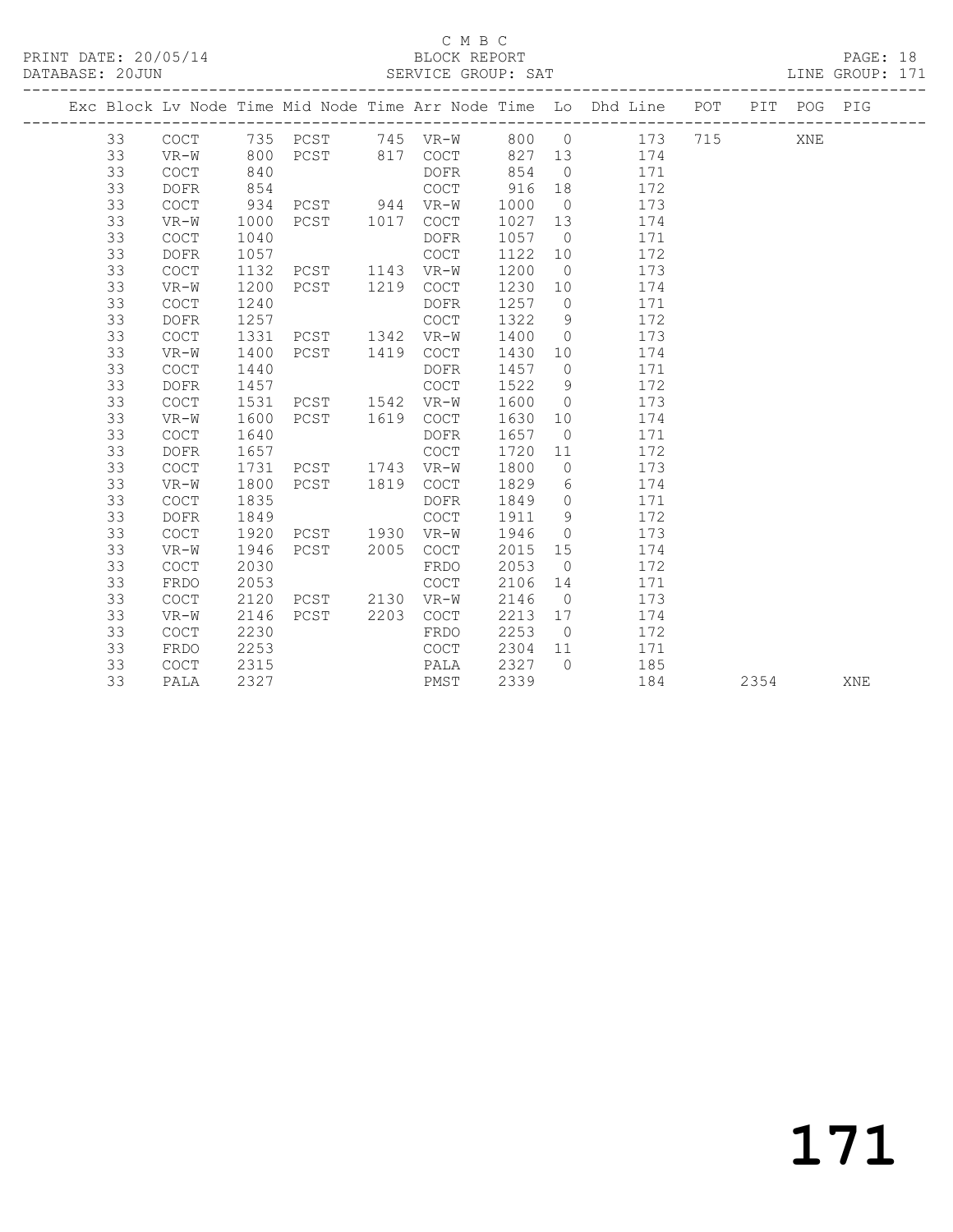| XNE |                                                                                        | North East Sector CS                                                                                                 |                                                                                                                              |                                                                                                                   |           |  | $\begin{tabular}{lllllllllllllllllll} \multicolumn{3}{c}{2 AU & 2 AU & 10 CO & 80000 & 100000 & 100000 & 100000 & 100000 & 100000 & 100000 & 100000 & 100000 & 100000 & 100000 & 100000 & 100000 & 100000 & 100000 & 100000 & 100000 & 100000 & 100000 & 100000 & 100000 & 100000 & 100000 &$                                                                                                                                                                 |      |     |  |
|-----|----------------------------------------------------------------------------------------|----------------------------------------------------------------------------------------------------------------------|------------------------------------------------------------------------------------------------------------------------------|-------------------------------------------------------------------------------------------------------------------|-----------|--|---------------------------------------------------------------------------------------------------------------------------------------------------------------------------------------------------------------------------------------------------------------------------------------------------------------------------------------------------------------------------------------------------------------------------------------------------------------|------|-----|--|
|     |                                                                                        |                                                                                                                      |                                                                                                                              |                                                                                                                   |           |  |                                                                                                                                                                                                                                                                                                                                                                                                                                                               |      |     |  |
|     | 51<br>51<br>51<br>51<br>51<br>51<br>51<br>51<br>51<br>51<br>51<br>51<br>51<br>51       | 51 NWST 500<br>BW03<br>LOST<br>BQST<br>LOST<br>BW02<br>LKST<br>BW03<br>LOST<br>BQST                                  | 1105<br>1145<br>1256<br>1335                                                                                                 | 856 PROD<br>935 CORN<br>1015 CORS<br>HOLD<br>SPST<br>1225 SPST<br>PROD<br>CORN<br>CORS                            |           |  | LOST 516 19 109 425 XNE<br>LOST 535 CORN 547 BQST 556 19 157<br>BQST 615 CORS 627 LOST 641 24 157<br>LOST 705 HOLD 729 BW02 733 10 136<br>BW02 743 SPST 803 LKST 811 16 134<br>LKST 827 SPST 833 BW03 855 1 134<br>PROD 919 LOST 925 10 136<br>CORN 949 BQST 959 16 157<br>CORS 1029 LOST 1045 20 157<br>1133 BW02 1139 6 136<br>1208 LKST 1217 8 134<br>$1231$ BW03 $1255$ 1 $134$<br>1321 LOST 1328 7 136<br>1349 BQST 1359 16 157<br>1430 LOST 1447 18 157 |      |     |  |
|     | 51<br>51<br>51<br>51<br>51<br>51<br>51<br>51<br>51<br>51<br>51<br>51<br>51<br>51<br>51 | LOST<br>BW02<br>LKST<br>BW03<br>LOST<br>BQST<br>LOST<br>BQST<br>LOST<br>BW02<br>LKST<br>BW03<br>LOST<br>BW02<br>LKST | 1415<br>1505<br>1545<br>1626<br>1656<br>1735<br>1815<br>1905<br>1935<br>2009<br>2045<br>2129<br>2156<br>2230<br>2331<br>2408 | HOLD<br>SPST<br>SPST<br>PROD<br>CORN<br>CORS<br>CORN<br>CORS<br>HOLD<br>SPST<br>SPST<br>PROD<br>HOLD<br>2408 SPST | 1948 LOST |  | 1533 BW02 1539 6 136<br>1609 LKST 1618 8 134<br>1632 BW03 1655 1 134<br>1721 LOST 1727 8 136<br>1751 BOST 1801 14 157<br>1830 LOST 1846 19 157<br>1920 BQST 1930 5 157<br>2002 7 157<br>2035 BW02 2040 5 136<br>2107 LKST 2115 14 134<br>2135 BW03 2155 1 134<br>2217 LOST 2223 7 136<br>2254 BW02 2259 32 136<br>SPST 2353 LKST 2401 7 134<br>SPST 2414 BW03 2432 134<br>134                                                                                 | 2502 | XNE |  |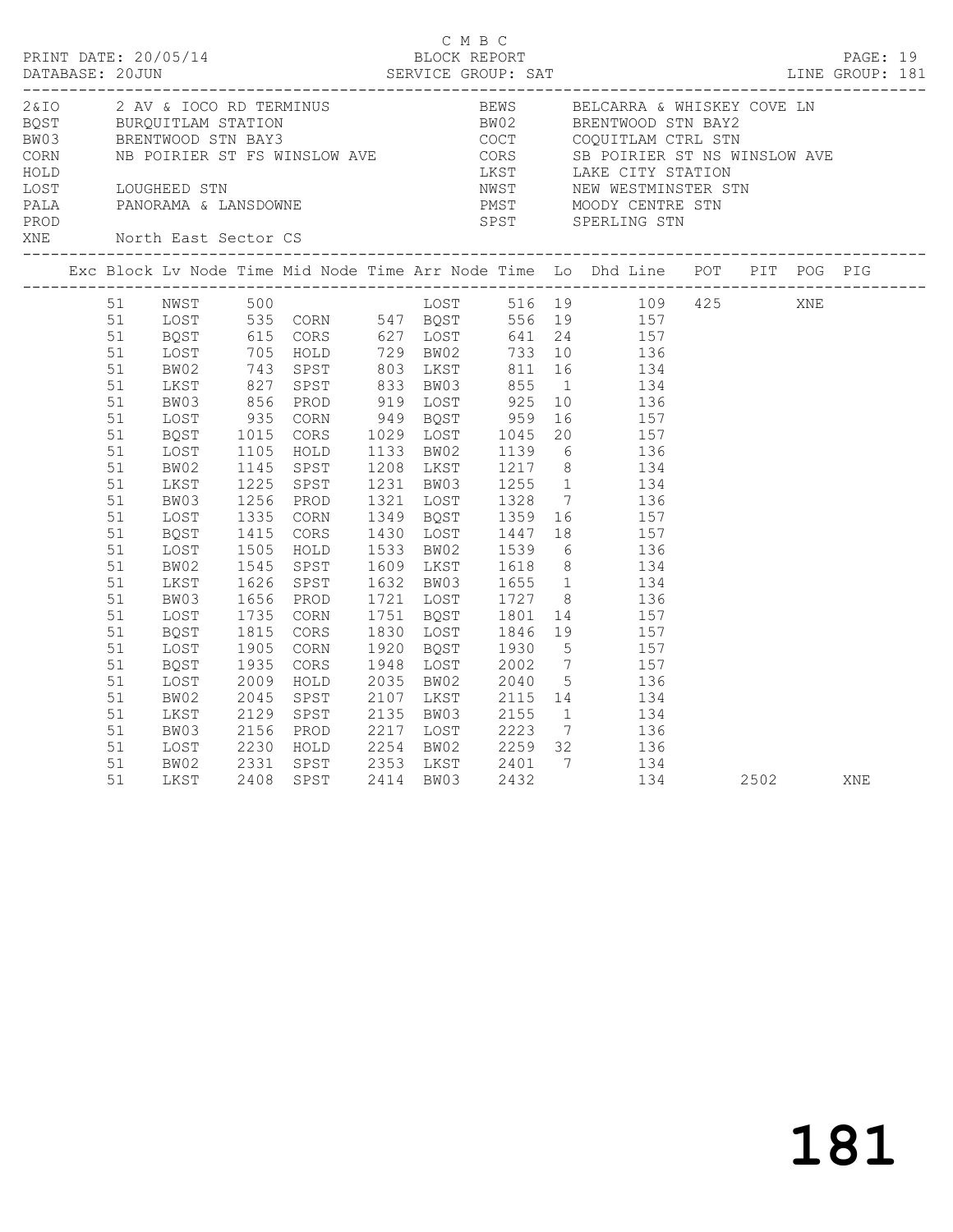## C M B C<br>BLOCK REPORT

PAGE: 20<br>LINE GROUP: 181

|  |    |      |      |               |      |           |      |                 | Exc Block Lv Node Time Mid Node Time Arr Node Time Lo Dhd Line POT PIT POG PIG |     |      |     |            |
|--|----|------|------|---------------|------|-----------|------|-----------------|--------------------------------------------------------------------------------|-----|------|-----|------------|
|  | 52 | LOST | 535  |               |      | NWST      |      |                 | 553 7<br>109                                                                   | 505 |      | XNE |            |
|  | 52 | NWST | 600  |               |      | LOST      |      |                 | 618 17<br>109                                                                  |     |      |     |            |
|  | 52 | LOST | 635  | HOLD 659 BW02 |      |           | 703  | 12              | 136                                                                            |     |      |     |            |
|  | 52 | BW02 | 715  | SPST          |      | 735 LKST  | 743  | 16              | 134                                                                            |     |      |     |            |
|  | 52 | LKST | 759  | SPST          | 805  | BW03      | 825  | $\overline{1}$  | 134                                                                            |     |      |     |            |
|  | 52 | BW03 | 826  | PROD          | 849  | LOST      | 855  | 10              | 136                                                                            |     |      |     |            |
|  | 52 | LOST | 905  | CORN          | 917  | BQST      | 927  | 18              | 157                                                                            |     |      |     |            |
|  | 52 | BQST | 945  | CORS          | 959  | LOST      | 1015 | 20              | 157                                                                            |     |      |     |            |
|  | 52 | LOST | 1035 |               |      | NWST      | 1055 | $5\overline{)}$ | 109                                                                            |     |      |     |            |
|  | 52 | NWST | 1100 |               |      | LOST      | 1123 | 12              | 109                                                                            |     |      |     |            |
|  | 52 | LOST | 1135 | HOLD          |      | 1203 BW02 | 1209 | 6               | 136                                                                            |     |      |     |            |
|  | 52 | BW02 | 1215 | SPST          | 1237 | LKST      | 1249 | 6               | 134                                                                            |     |      |     |            |
|  | 52 | LKST | 1255 | SPST          | 1301 | BW03      | 1325 | $\overline{1}$  | 134                                                                            |     |      |     |            |
|  | 52 | BW03 | 1326 | PROD          | 1351 | LOST      | 1358 | $\overline{7}$  | 136                                                                            |     |      |     |            |
|  | 52 | LOST | 1405 | CORN          | 1420 | BQST      | 1430 | 15              | 157                                                                            |     |      |     |            |
|  | 52 | BQST | 1445 | CORS          | 1500 | LOST      | 1517 | 13              | 157                                                                            |     |      |     |            |
|  | 52 | LOST | 1530 |               |      | NWST      | 1551 | 9               | 109                                                                            |     |      |     |            |
|  | 52 | NWST | 1600 |               |      | LOST      | 1624 | 11              | 109                                                                            |     |      |     |            |
|  | 52 | LOST | 1635 | HOLD          | 1703 | BW02      | 1709 | $5\overline{)}$ | 136                                                                            |     |      |     |            |
|  | 52 | BW02 | 1714 | SPST          | 1741 | LKST      | 1752 | 5 <sup>5</sup>  | 134                                                                            |     |      |     |            |
|  | 52 | LKST | 1757 | SPST          | 1803 | BW03      | 1825 |                 | $1 \qquad \qquad$<br>134                                                       |     |      |     |            |
|  | 52 | BW03 | 1826 | PROD          | 1849 | LOST      | 1855 |                 | 136<br>10                                                                      |     |      |     |            |
|  | 52 | LOST | 1905 | HOLD          | 1933 | BW02      | 1939 |                 | 136<br>$6\degree$                                                              |     |      |     |            |
|  | 52 | BW02 | 1945 | SPST          | 2007 | LKST      | 2016 | 13              | 134                                                                            |     |      |     |            |
|  | 52 | LKST | 2029 | SPST          | 2035 | BW03      | 2055 | $\overline{1}$  | 134                                                                            |     |      |     |            |
|  | 52 | BW03 | 2056 | PROD          | 2117 | LOST      | 2123 | 12              | 136                                                                            |     |      |     |            |
|  | 52 | LOST | 2135 |               |      | NWST      | 2153 | $\overline{7}$  | 109                                                                            |     |      |     |            |
|  | 52 | NWST | 2200 |               |      | LOST      | 2219 | 16              | 109                                                                            |     |      |     |            |
|  | 52 | LOST | 2235 |               |      | NWST      | 2253 | $\overline{7}$  | 109                                                                            |     |      |     |            |
|  | 52 | NWST | 2300 |               |      | LOST      | 2318 | 17              | 109                                                                            |     |      |     |            |
|  | 52 | LOST | 2335 |               |      | NWST      | 2353 | $\overline{7}$  | 109                                                                            |     |      |     |            |
|  | 52 | NWST | 2400 |               |      | LOST      | 2417 | 18              | 109                                                                            |     |      |     |            |
|  | 52 | LOST | 2435 |               |      | NWST      | 2453 | $\overline{7}$  | 109                                                                            |     |      |     |            |
|  | 52 | NWST | 2500 |               |      | LOST      | 2517 | 18              | 109                                                                            |     |      |     |            |
|  | 52 | LOST | 2535 |               |      | NWST      | 2553 |                 | 109                                                                            |     | 2615 |     | <b>XNE</b> |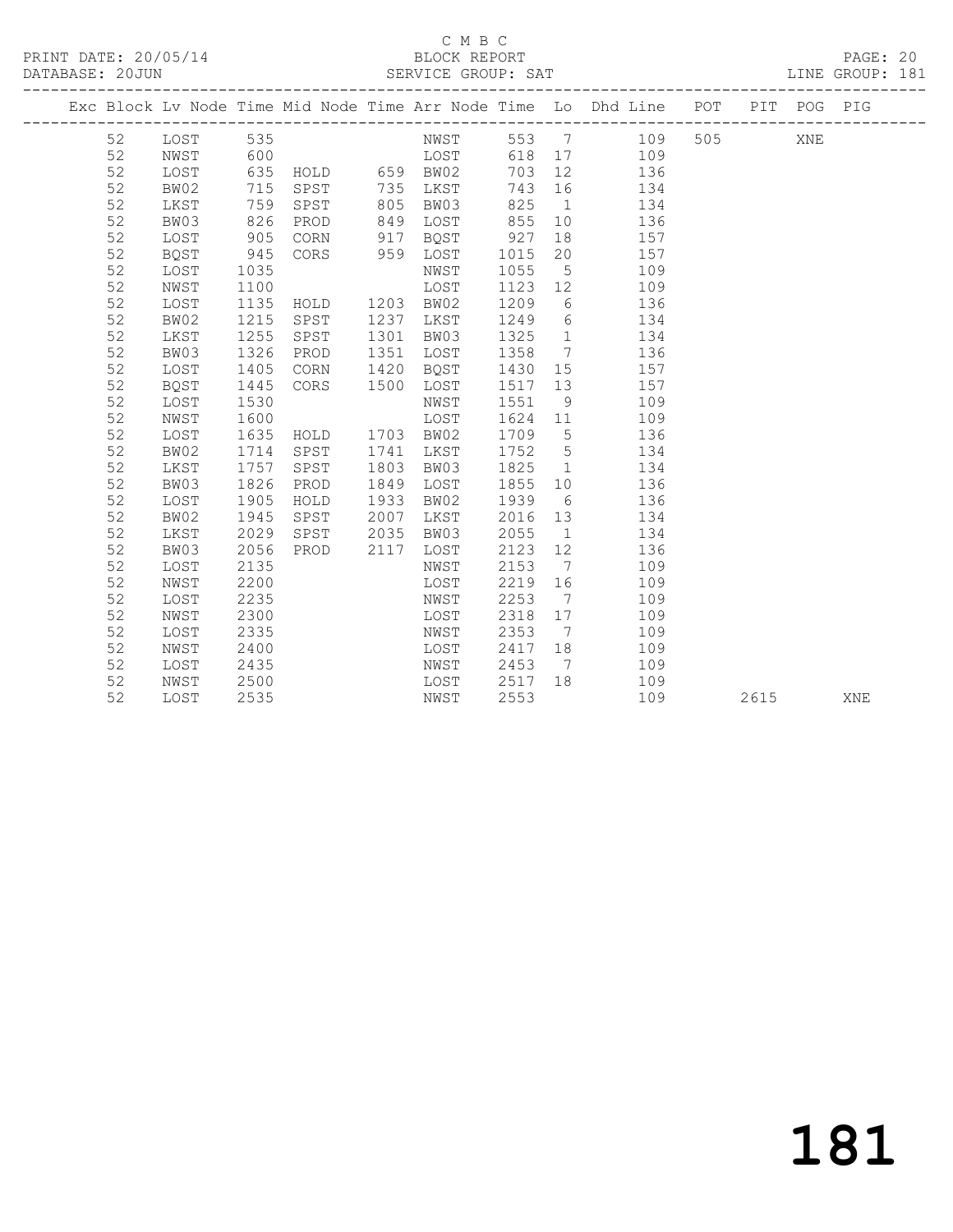#### C M B C<br>BLOCK REPORT SERVICE GROUP: SAT

|          |                                  |                 |                      |              |                      |                 |                                   | Exc Block Lv Node Time Mid Node Time Arr Node Time Lo Dhd Line POT PIT POG PIG |         |     |     |
|----------|----------------------------------|-----------------|----------------------|--------------|----------------------|-----------------|-----------------------------------|--------------------------------------------------------------------------------|---------|-----|-----|
| 53       |                                  |                 |                      |              |                      |                 |                                   | BQST 545 CORS 557 LOST 611 24 157                                              | 515     | XNE |     |
| 53       | LOST                             | 635             |                      |              |                      |                 |                                   | NWST 653 7 109                                                                 |         |     |     |
| 53       | NWST                             | 700             |                      |              | LOST                 |                 | 718 17                            | 109                                                                            |         |     |     |
| 53       | LOST                             | $\frac{1}{815}$ | $HOLD$ 801 BW02      |              |                      | 806             | 9                                 | 136                                                                            |         |     |     |
| 53       | BW02                             |                 | SPST                 |              |                      |                 | 843 14                            | 134                                                                            |         |     |     |
| 53       | LKST                             | 857             | SPST                 |              | 835 LKST<br>903 BW03 | 843<br>925      |                                   | $\frac{1}{1}$ $\frac{1}{134}$                                                  |         |     |     |
| 53       | BW03                             | 926             | PROD                 |              | 949 LOST             | 955             | 10                                | 136                                                                            |         |     |     |
| 53       | LOST                             | 1005            | CORN                 |              | 1019 BQST            | 1029            | 16                                | 157                                                                            |         |     |     |
| 53       | BQST                             | 1045            | CORS                 |              | 1100 LOST            | 1117            | 13                                | 157                                                                            |         |     |     |
| 53       | LOST                             | 1130            |                      |              | NWST                 | 1151            | 9                                 | 109                                                                            |         |     |     |
| 53       | NWST                             | 1200            |                      |              | LOST                 | 1223 12         |                                   | 109                                                                            |         |     |     |
| 53       | LOST                             | 1235            | HOLD 1303 BW02       |              |                      | 1309            | $6\overline{6}$                   | 136                                                                            |         |     |     |
| 53       | BW02                             | 1315            | SPST                 |              | 1339 LKST            | 1348            | 8 <sup>8</sup>                    | 134                                                                            |         |     |     |
| 53       | LKST                             | 1356            | SPST                 |              | 1402 BW03            | 1425            | 1                                 | 134                                                                            |         |     |     |
| 53       | BW03                             | 1426            | PROD                 |              | 1451 LOST            | 1457            | 8 <sup>8</sup>                    | 136                                                                            |         |     |     |
| 53       | LOST                             | 1505            | CORN                 |              | 1521 BQST            | 1531            | 14                                | 157                                                                            |         |     |     |
| 53       | BQST                             | 1545            | CORS                 |              | 1600 LOST            | 1617 13         |                                   | 157                                                                            |         |     |     |
| 53       | LOST                             | 1630            |                      |              | NWST                 | 1651 9          |                                   | 109                                                                            |         |     |     |
| 53       | NWST                             | 1700            |                      |              | LOST                 | 1724 11         |                                   | 109                                                                            |         |     |     |
| 53       | LOST                             | 1735            | HOLD 1803 BW02       |              |                      | 1809            | 6                                 | 136                                                                            |         |     |     |
| 53       | BW02                             | 1815            | SPST                 |              | 1838 LKST            | 1849            | 10                                | 134                                                                            |         |     |     |
| 53       | LKST                             | 1859            | SPST                 |              | 1905 BW03            | 1925            | 1                                 | 134                                                                            |         |     |     |
| 53       | BW03                             | 1926            | PROD                 |              | 1947 LOST            | 1953            | $7\overline{ }$                   | 136                                                                            |         |     |     |
| 53       | LOST                             | 2000            | CORN                 | 2015         | BQST                 | 2025            | $5\overline{)}$                   | 157                                                                            |         |     |     |
| 53       | BQST                             | 2030            | CORS                 | 2043         | LOST                 | 2057            | 8 <sup>8</sup>                    | 157                                                                            |         |     |     |
| 53       | LOST                             | 2105            | HOLD                 |              | 2129 BW02            | 2134 11         |                                   | 136                                                                            |         |     |     |
| 53       | BW02                             | 2145            | SPST                 | 2207         | LKST                 | 2215 5          |                                   | 134                                                                            |         |     |     |
| 53       | LKST                             | 2220            | SPST                 | 2226         | BW03                 | 2245 5          |                                   | 134                                                                            |         |     |     |
| 53       | BW03                             | 2250            | PROD                 | 2311         | LOST                 | 2317            | 13                                | 136                                                                            |         |     |     |
| 53       | LOST                             | 2330            | HOLD                 |              | 2354 BW02            | 2359 32<br>2458 |                                   | 136                                                                            |         |     |     |
| 53       | BW02                             | 2431            | SPST                 | 2450         | LKST                 |                 |                                   | 134                                                                            | 2523    |     | XNE |
| 54       | BW03                             | 600             | PROD                 |              | 623 LOST             | 629             |                                   | $6\overline{6}$<br>136                                                         | 520 320 | XNE |     |
| 54       | LOST                             | 635<br>715      | CORN                 |              | 647 BQST             | 657             | 18                                | 157                                                                            |         |     |     |
| 54       | BQST                             |                 | CORS                 |              | 728 LOST             | 742             | 23                                | 157                                                                            |         |     |     |
| 54       | LOST                             | 805             | HOLD                 | 831          | BW02                 | 836             | 9                                 | 136                                                                            |         |     |     |
| 54       | BW02                             | 845             | SPST                 |              | 905 LKST             |                 | 913 14                            | 134                                                                            |         |     |     |
| 54       | LKST                             |                 | 927 SPST<br>956 PROD |              | 933 BW03             | $955$<br>1025   | $\overline{1}$                    | 134                                                                            |         |     |     |
| 54       | BW03                             |                 |                      |              | 1019 LOST            | 1025 10         |                                   | 136                                                                            |         |     |     |
| 54       | LOST 1035 CORN 1049 BQST 1059 16 |                 |                      |              |                      |                 |                                   | 157                                                                            |         |     |     |
| 54       | <b>BOST</b>                      | 1115            | CORS                 | 1130<br>1233 | LOST<br>BW02         | 1147            | 18                                | 157<br>136                                                                     |         |     |     |
| 54<br>54 | LOST<br>BW02                     | 1205<br>1245    | HOLD<br>SPST         | 1309         | LKST                 | 1239<br>1318    | $6\overline{6}$<br>$\overline{7}$ | 134                                                                            |         |     |     |
| 54       | LKST                             | 1325            | SPST                 | 1331         | BW03                 | 1355            | $\overline{1}$                    | 134                                                                            |         |     |     |
| 54       | BW03                             | 1356            | PROD                 | 1421         | LOST                 | 1427            | 8                                 | 136                                                                            |         |     |     |
| 54       | LOST                             | 1435            | CORN                 | 1452         | BQST                 | 1502            | 13                                | 157                                                                            |         |     |     |
| 54       | <b>BQST</b>                      | 1515            | CORS                 | 1530         | LOST                 | 1547            | 18                                | 157                                                                            |         |     |     |
| 54       | LOST                             | 1605            | CORN                 | 1621         | BQST                 | 1631            | 14                                | 157                                                                            |         |     |     |
| 54       | BQST                             | 1645            | CORS                 | 1700         | LOST                 | 1717            | 13                                | 157                                                                            |         |     |     |
| 54       | LOST                             | 1730            |                      |              | NWST                 | 1751            | 9                                 | 109                                                                            |         |     |     |
| 54       | NWST                             | 1800            |                      |              | LOST                 | 1824            | 6                                 | 109                                                                            |         |     |     |
| 54       | LOST                             | 1830            | CORN                 |              | 1846 BQST            | 1856            | 9                                 | 157                                                                            |         |     |     |

54 BQST 1905 CORS 1920 LOST 1936 157 1954 XNE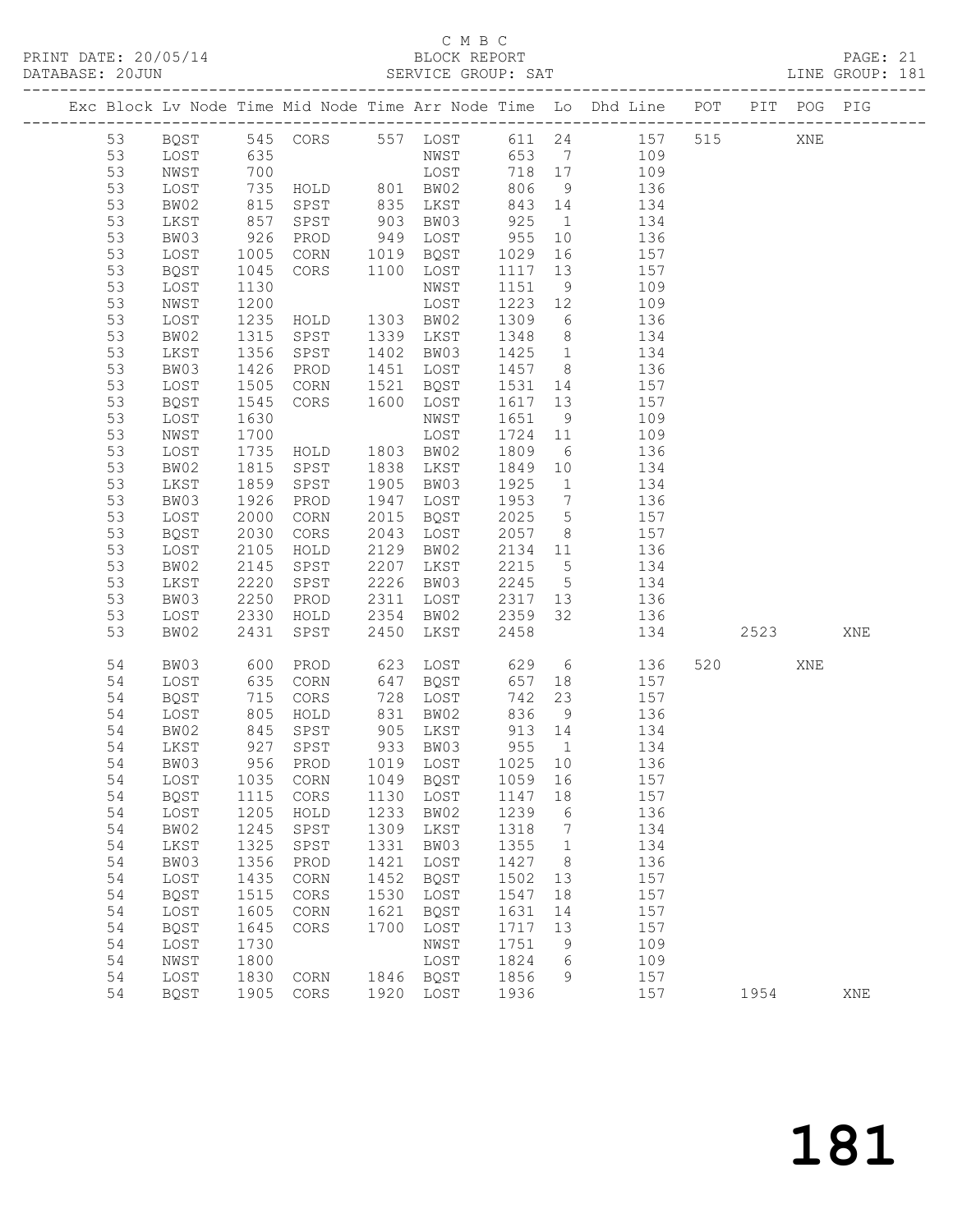## C M B C<br>BLOCK REPORT

PAGE: 22<br>LINE GROUP: 181

|  |          |              |              |  |                |                   |                      | Exc Block Lv Node Time Mid Node Time Arr Node Time Lo Dhd Line POT |     |       | PIT POG PIG |     |
|--|----------|--------------|--------------|--|----------------|-------------------|----------------------|--------------------------------------------------------------------|-----|-------|-------------|-----|
|  | 55       | LOST 600     |              |  |                |                   |                      | PMST 620 15 180                                                    | 530 |       | XNE         |     |
|  | 55       | PMST         | 635          |  | LOST           | 658 7             |                      | 180                                                                |     |       |             |     |
|  | 55       | LOST         | 705          |  | PMST           | 726               | 9                    | 180                                                                |     |       |             |     |
|  | 55       | PMST         | 735          |  | LOST           | 758               | $\overline{7}$       | 180                                                                |     |       |             |     |
|  | 55       | LOST         | 805          |  | PMST           | 826               | 9                    | 180                                                                |     |       |             |     |
|  | 55       | PMST         | 835          |  | LOST           | 901               | $5\overline{)}$      | 180                                                                |     |       |             |     |
|  | 55       | LOST         | 906          |  | PMST           | 929               | $6\overline{6}$      | 180                                                                |     |       |             |     |
|  | 55       | PMST         | 935          |  | LOST           | 1001              | $5\overline{)}$      | 180                                                                |     |       |             |     |
|  | 55<br>55 | LOST<br>PMST | 1006<br>1045 |  | PMST<br>LOST   | 1029<br>1113      | 16<br>12             | 180<br>180                                                         |     |       |             |     |
|  | 55       | LOST         | 1125         |  | PMST           | 1149              | 16                   | 180                                                                |     |       |             |     |
|  | 55       | PMST         | 1205         |  | LOST           | 1235              | 10                   | 180                                                                |     |       |             |     |
|  | 55       | LOST         | 1245         |  | PMST           | 1310              | 15                   | 180                                                                |     |       |             |     |
|  | 55       | PMST         | 1325         |  | LOST           | 1354              | 11                   | 180                                                                |     |       |             |     |
|  | 55       | LOST         | 1405         |  | PMST           | 1430              | 15                   | 180                                                                |     |       |             |     |
|  | 55       | PMST         | 1445         |  | LOST           | 1514              | 11                   | 180                                                                |     |       |             |     |
|  | 55       | LOST         | 1525         |  | PMST           | 1551              | 14                   | 180                                                                |     |       |             |     |
|  | 55       | PMST         | 1605         |  | LOST           | 1633 12           |                      | 180                                                                |     |       |             |     |
|  | 55       | LOST         | 1645         |  | PMST           | 1711 14           |                      | 180                                                                |     |       |             |     |
|  | 55       | PMST         | 1725         |  | LOST           | 1751 14           |                      | 180                                                                |     |       |             |     |
|  | 55       | LOST         | 1805         |  | PMST           | 1830              | $5\overline{)}$      | 180                                                                |     |       |             |     |
|  | 55<br>55 | PMST         | 1835<br>1905 |  | LOST           | 1859 6<br>1930 10 |                      | 180                                                                |     |       |             |     |
|  | 55       | LOST<br>PMST | 1940         |  | PMST<br>2 & IO | 1954              | $\overline{0}$       | 180<br>181                                                         |     |       |             |     |
|  | 55       | 2& IO        | 1954         |  | PMST           | 2006              | $6\overline{6}$      | 181                                                                |     |       |             |     |
|  | 55       | PMST         | 2012         |  | BEWS           | 2046              | $\overline{0}$       | 182                                                                |     |       |             |     |
|  | 55       | BEWS         | 2046         |  | PMST           | 2117              | 18                   | 182                                                                |     |       |             |     |
|  | 55       | PMST         | 2135         |  | LOST           | 2159              | 11                   | 180                                                                |     |       |             |     |
|  | 55       | LOST         | 2210         |  | PMST           | 2232              | 10                   | 180                                                                |     |       |             |     |
|  | 55       | PMST         | 2242         |  | BEWS           | 2313              | $\overline{0}$       | 181                                                                |     |       |             |     |
|  | 55       | BEWS         | 2313         |  | PMST           | 2336              | 6                    | 181                                                                |     |       |             |     |
|  | 55       | PMST         | 2342         |  | BEWS           | 2413              |                      | 181                                                                |     | 2438  |             | XNE |
|  | 56       | PMST         | 605          |  | LOST<br>PMST   | 628               | 5 <sup>5</sup>       | 180                                                                |     | 535 7 | XNE         |     |
|  | 56       | LOST         | 633          |  | PMST           | 653 12            |                      | 180                                                                |     |       |             |     |
|  | 56       | PMST         | 705          |  | LOST           | 728               | $\overline{7}$       | 180                                                                |     |       |             |     |
|  | 56       | LOST         | 735          |  | PMST           | 756               | 9                    | 180                                                                |     |       |             |     |
|  | 56<br>56 | PMST<br>LOST | 805<br>836   |  | LOST<br>PMST   | 831<br>857        | $5\overline{)}$<br>8 | 180<br>180                                                         |     |       |             |     |
|  | 56       | PMST         | 905          |  | LOST           | 931               | 5 <sup>5</sup>       | 180                                                                |     |       |             |     |
|  | 56       | LOST         | 936          |  | PMST           | 959               | 6                    | 180                                                                |     |       |             |     |
|  | 56       | PMST         | 1005         |  | LOST           | 1031              | $5\phantom{.0}$      | 180                                                                |     |       |             |     |
|  | 56       | LOST         | 1036         |  | PMST           | 1059              | - 6                  | 180                                                                |     |       |             |     |
|  | 56       | PMST         | 1105         |  | LOST           | 1133              | 12                   | 180                                                                |     |       |             |     |
|  | 56       | LOST         | 1145         |  | PMST           | 1209              | 16                   | 180                                                                |     |       |             |     |
|  | 56       | PMST         | 1225         |  | LOST           | 1255              | 10                   | 180                                                                |     |       |             |     |
|  | 56       | LOST         | 1305         |  | PMST           | 1330              | 15                   | 180                                                                |     |       |             |     |
|  | 56       | PMST         | 1345         |  | LOST           | 1414              | 11                   | 180                                                                |     |       |             |     |
|  | 56       | LOST         | 1425         |  | PMST           | 1450              | 15                   | 180                                                                |     |       |             |     |
|  | 56       | PMST         | 1505         |  | LOST           | 1533              | 12                   | 180                                                                |     |       |             |     |
|  | 56       | LOST         | 1545         |  | PMST           | 1611              | 14                   | 180                                                                |     |       |             |     |
|  | 56<br>56 | PMST<br>LOST | 1625<br>1705 |  | LOST<br>PMST   | 1653<br>1731      | 12<br>14             | 180<br>180                                                         |     |       |             |     |
|  | 56       | PMST         | 1745         |  | LOST           | 1809              |                      | 180                                                                |     | 1830  |             | XNE |
|  |          |              |              |  |                |                   |                      |                                                                    |     |       |             |     |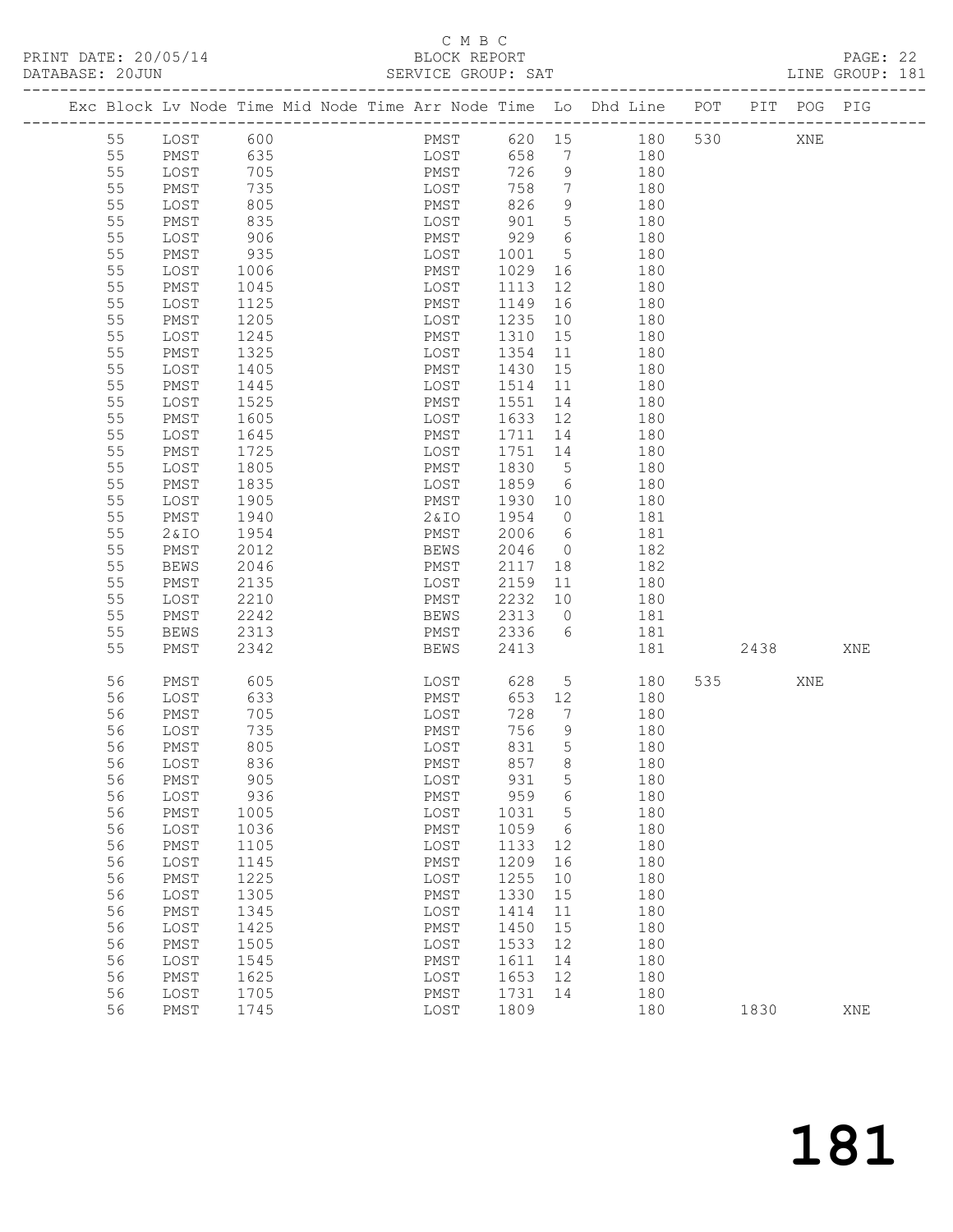#### C M B C<br>BLOCK REPORT

#### PAGE: 23<br>LINE GROUP: 181

|  |    |      |      |          |      |          |      |                 | Exc Block Lv Node Time Mid Node Time Arr Node Time Lo Dhd Line POT |     |      | PIT POG PIG |            |
|--|----|------|------|----------|------|----------|------|-----------------|--------------------------------------------------------------------|-----|------|-------------|------------|
|  | 57 | LOST |      | 605 CORN |      | 617 BQST |      |                 | 626 19<br>157                                                      | 535 |      | XNE         |            |
|  | 57 | BQST | 645  | CORS     | 657  | LOST     | 711  | 24              | 157                                                                |     |      |             |            |
|  | 57 | LOST | 735  |          |      | NWST     | 754  | 6               | 109                                                                |     |      |             |            |
|  | 57 | NWST | 800  |          |      | LOST     | 819  | 16              | 109                                                                |     |      |             |            |
|  | 57 | LOST | 835  | HOLD     | 901  | BW02     | 906  | 9               | 136                                                                |     |      |             |            |
|  | 57 | BW02 | 915  | SPST     | 934  | LKST     | 944  | 13              | 134                                                                |     |      |             |            |
|  | 57 | LKST | 957  | SPST     | 1003 | BW03     | 1025 | $\mathbf{1}$    | 134                                                                |     |      |             |            |
|  | 57 | BW03 | 1026 | PROD     | 1051 | LOST     | 1057 | 8 <sup>8</sup>  | 136                                                                |     |      |             |            |
|  | 57 | LOST | 1105 | CORN     | 1119 | BQST     | 1129 | 16              | 157                                                                |     |      |             |            |
|  | 57 | BQST | 1145 | CORS     | 1200 | LOST     | 1217 | 13              | 157                                                                |     |      |             |            |
|  | 57 | LOST | 1230 |          |      | NWST     | 1251 | 9               | 109                                                                |     |      |             |            |
|  | 57 | NWST | 1300 |          |      | LOST     | 1323 | 12 <sup>°</sup> | 109                                                                |     |      |             |            |
|  | 57 | LOST | 1335 | HOLD     | 1403 | BW02     | 1409 | 6               | 136                                                                |     |      |             |            |
|  | 57 | BW02 | 1415 | SPST     | 1439 | LKST     | 1448 | 8               | 134                                                                |     |      |             |            |
|  | 57 | LKST | 1456 | SPST     | 1502 | BW03     | 1525 | $\mathbf{1}$    | 134                                                                |     |      |             |            |
|  | 57 | BW03 | 1526 | PROD     | 1551 | LOST     | 1557 | $7\phantom{.0}$ | 136                                                                |     |      |             |            |
|  | 57 | LOST | 1604 | HOLD     | 1632 | BW02     | 1638 | $5\phantom{.0}$ | 136                                                                |     |      |             |            |
|  | 57 | BW02 | 1643 | SPST     | 1708 | LKST     | 1719 | $5\phantom{.0}$ | 134                                                                |     |      |             |            |
|  | 57 | LKST | 1724 | SPST     | 1732 | BW03     | 1755 | 1               | 134                                                                |     |      |             |            |
|  | 57 | BW03 | 1756 | PROD     | 1819 | LOST     | 1825 | 10              | 136                                                                |     |      |             |            |
|  | 57 | LOST | 1835 | HOLD     | 1903 | BW02     | 1909 | 6               | 136                                                                |     |      |             |            |
|  | 57 | BW02 | 1915 | SPST     | 1938 | LKST     | 1947 | 12              | 134                                                                |     |      |             |            |
|  | 57 | LKST | 1959 | SPST     | 2005 | BW03     | 2025 | $\mathbf{1}$    | 134                                                                |     |      |             |            |
|  | 57 | BW03 | 2026 | PROD     | 2047 | LOST     | 2053 | 7               | 136                                                                |     |      |             |            |
|  | 57 | LOST | 2100 | CORN     | 2115 | BQST     | 2125 | 5               | 157                                                                |     |      |             |            |
|  | 57 | BQST | 2130 | CORS     | 2143 | LOST     | 2157 | 6               | 157                                                                |     |      |             |            |
|  | 57 | LOST | 2203 | HOLD     | 2227 | BW02     | 2232 | $5\phantom{.0}$ | 136                                                                |     |      |             |            |
|  | 57 | BW02 | 2237 | SPST     | 2259 | LKST     | 2307 | 5               | 134                                                                |     |      |             |            |
|  | 57 | LKST | 2312 | SPST     | 2318 | BW03     | 2336 | 8               | 134                                                                |     |      |             |            |
|  | 57 | BW03 | 2344 | PROD     | 2405 | LOST     | 2411 | 24              | 136                                                                |     |      |             |            |
|  | 57 | LOST | 2435 | HOLD     | 2459 | BW02     | 2504 |                 | 136                                                                |     | 2534 |             | <b>XNE</b> |
|  |    |      |      |          |      |          |      |                 |                                                                    |     |      |             |            |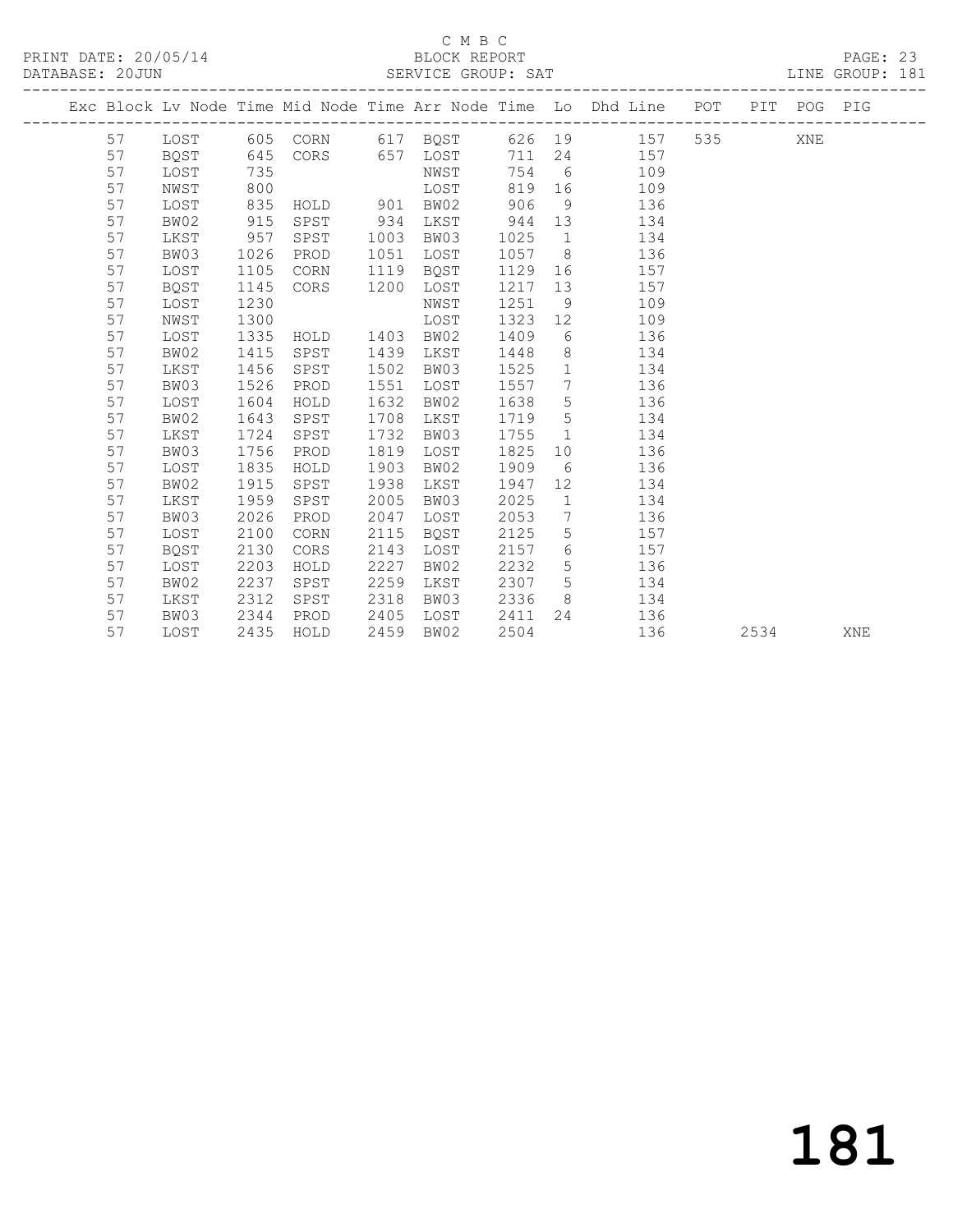#### C M B C<br>BLOCK REPORT

PAGE: 24<br>LINE GROUP: 181

|  |          |              |              |                                    |              |                     |              |                 | Exc Block Lv Node Time Mid Node Time Arr Node Time Lo Dhd Line POT PIT POG PIG |        |       |     |     |
|--|----------|--------------|--------------|------------------------------------|--------------|---------------------|--------------|-----------------|--------------------------------------------------------------------------------|--------|-------|-----|-----|
|  | 58       | SPST         | 608          |                                    |              |                     |              |                 | BW03 625 1 134                                                                 | 533 64 |       | XNE |     |
|  | 58       | BW03         |              |                                    |              |                     | 655 10       |                 | 136                                                                            |        |       |     |     |
|  | 58       | LOST         |              |                                    |              |                     | 727          | 18              | 157                                                                            |        |       |     |     |
|  | 58       | BQST         | 745          |                                    |              | CORS 758 LOST       | 812          | 23              | 157                                                                            |        |       |     |     |
|  | 58       | LOST         | 835          |                                    |              | NWST                | 854          | 6               | 109                                                                            |        |       |     |     |
|  | 58       | NWST         |              |                                    |              | LOST                | 922 13       |                 | 109                                                                            |        |       |     |     |
|  | 58       | LOST         | 900<br>935   | HOLD                               |              | 1001 BW02           | 1007         | 8 <sup>8</sup>  | 136                                                                            |        |       |     |     |
|  | 58       | BW02         | 1015         | SPST                               |              | 1038 LKST           | 1046         | 11              | 134                                                                            |        |       |     |     |
|  | 58       | LKST         | 1057         | SPST                               |              | 1103 BW03           | 1125         | $\overline{1}$  | 134                                                                            |        |       |     |     |
|  | 58       | BW03         | 1126         | PROD                               | 1151         | LOST                | 1157         | 8 <sup>8</sup>  | 136                                                                            |        |       |     |     |
|  | 58       | LOST         | 1205         | CORN                               |              | 1219 BQST           | 1229         | 16              | 157                                                                            |        |       |     |     |
|  | 58       | BQST         | 1245         | CORS                               | 1300         | LOST                | 1317         | 13              | 157                                                                            |        |       |     |     |
|  | 58       | LOST         | 1330         |                                    |              | NWST                | 1351         | 9               | 109                                                                            |        |       |     |     |
|  | 58       | NWST         | 1400         |                                    |              | LOST                | 1424         | 11              | 109                                                                            |        |       |     |     |
|  | 58       | LOST         | 1435         | HOLD                               |              | 1503 BW02           | 1509         | 6               | 136                                                                            |        |       |     |     |
|  | 58       | BW02         | 1515         | SPST                               |              | 1539 LKST           | 1548         | 8 <sup>8</sup>  | 134                                                                            |        |       |     |     |
|  | 58       | LKST         | 1556         | SPST                               |              | 1602 BW03           | 1625         |                 | 1 134                                                                          |        |       |     |     |
|  | 58       | BW03         | 1626         | PROD                               |              | 1651 LOST           | 1657         | 8 <sup>8</sup>  | 136                                                                            |        |       |     |     |
|  | 58       | LOST         | 1705         | CORN                               |              | 1721 BQST           | 1731         | 14              | 157                                                                            |        |       |     |     |
|  | 58       | BQST         | 1745         | CORS                               |              | 1800 LOST           | 1817         | 18              | 157                                                                            |        |       |     |     |
|  | 58       | LOST         | 1835         |                                    |              | NWST                | 1855         | $5\overline{)}$ | 109                                                                            |        |       |     |     |
|  | 58       | NWST         | 1900         |                                    |              | LOST                | 1922         | 13              | 109                                                                            |        |       |     |     |
|  | 58       | LOST         | 1935         | HOLD 2001 BW02                     |              |                     | 2006         | 9               | 136                                                                            |        |       |     |     |
|  | 58       | BW02         | 2015         | SPST                               |              | 2037 LKST           | 2046         | 13              | 134                                                                            |        |       |     |     |
|  | 58       | LKST         | 2059         | SPST                               |              | 2105 BW03           | 2125         | $\mathbf{1}$    | 134                                                                            |        |       |     |     |
|  | 58       | BW03         | 2126         | PROD                               |              | 2147 LOST           | 2153         | $\overline{7}$  | 136                                                                            |        |       |     |     |
|  | 58       | LOST         | 2200         | CORN                               |              | 2215 BQST           | 2224         | $5\overline{)}$ | 157                                                                            |        |       |     |     |
|  | 58       | BQST         | 2229         | CORS                               |              | 2242 LOST           | 2256         | 5 <sup>5</sup>  | 157                                                                            |        |       |     |     |
|  | 58       | LOST         | 2301         | CORN                               | 2316         | BQST                | 2325         | 5 <sup>5</sup>  | 157                                                                            |        |       |     |     |
|  | 58       | BQST         | 2330         | CORS                               | 2343         | LOST                | 2357         |                 | 157                                                                            |        | 2415  |     | XNE |
|  | 59       | BW02         | 615          | SPST                               |              | 635 LKST            | 643          |                 | 18 18<br>134                                                                   |        | 535 7 | XNE |     |
|  | 59       | LKST         | 701          | SPST                               | 707          | BW03                | 725          | 1               | 134                                                                            |        |       |     |     |
|  | 59       | BW03         | 726          | PROD                               |              | 749 LOST            | 755          | 10              | 136                                                                            |        |       |     |     |
|  | 59       | LOST         | 805          | CORN                               | 817          | BQST                | 827          | 18              | 157                                                                            |        |       |     |     |
|  | 59       | <b>BOST</b>  | 845          | CORS                               |              | 858 LOST            | 913          | 22              | 157                                                                            |        |       |     |     |
|  | 59       | LOST         | 935          |                                    |              | NWST                | 955          | $5\overline{)}$ | 109                                                                            |        |       |     |     |
|  | 59       | NWST         | 1000         |                                    |              | LOST                | 1022 13      |                 | 109                                                                            |        |       |     |     |
|  | 59       | LOST         |              | 1035 HOLD 1101 BW02                |              |                     | 1107 8       |                 | 136                                                                            |        |       |     |     |
|  |          |              |              | 59 BW02 1115 SPST 1138 LKST 1147 8 |              |                     |              |                 | 134                                                                            |        |       |     |     |
|  | 59       | LKST         | 1155         | SPST                               | 1201         | BW03                | 1225<br>1258 | $\mathbf{1}$    | 134                                                                            |        |       |     |     |
|  | 59<br>59 | BW03<br>LOST | 1226<br>1305 | PROD                               | 1251<br>1319 | LOST                |              | $7\phantom{.0}$ | 136<br>157                                                                     |        |       |     |     |
|  | 59       | <b>BQST</b>  | 1345         | CORN<br>CORS                       | 1400         | <b>BQST</b><br>LOST | 1329<br>1417 | 16<br>13        | 157                                                                            |        |       |     |     |
|  | 59       | LOST         | 1430         |                                    |              | NWST                | 1453         | 7               | 109                                                                            |        |       |     |     |
|  | 59       | NWST         | 1500         |                                    |              | LOST                | 1526         | 9               | 109                                                                            |        |       |     |     |
|  | 59       | LOST         | 1535         | HOLD                               | 1603         | BW02                | 1609         | 6               | 136                                                                            |        |       |     |     |
|  | 59       | BW02         | 1615         | SPST                               | 1640         | LKST                | 1651         | 5               | 134                                                                            |        |       |     |     |
|  | 59       | LKST         | 1656         | SPST                               | 1702         | BW03                | 1725         | $\mathbf{1}$    | 134                                                                            |        |       |     |     |
|  | 59       | BW03         | 1726         | PROD                               | 1751         | LOST                | 1757         | 8               | 136                                                                            |        |       |     |     |
|  | 59       | LOST         | 1805         | CORN                               | 1821         | <b>BQST</b>         | 1831         | 14              | 157                                                                            |        |       |     |     |
|  | 59       | <b>BQST</b>  | 1845         | CORS                               | 1900         | LOST                | 1916         | 19              | 157                                                                            |        |       |     |     |
|  | 59       | LOST         | 1935         |                                    |              | NWST                | 1954         | 6               | 109                                                                            |        |       |     |     |
|  | 59       | NWST         | 2000         |                                    |              | LOST                | 2022         | 13              | 109                                                                            |        |       |     |     |
|  | 59       | LOST         | 2035         | HOLD                               | 2059         | BW02                | 2104         | 11              | 136                                                                            |        |       |     |     |
|  | 59       | BW02         | 2115         | SPST                               | 2137         | LKST                | 2145         |                 | 134                                                                            |        | 2210  |     | XNE |
|  |          |              |              |                                    |              |                     |              |                 |                                                                                |        |       |     |     |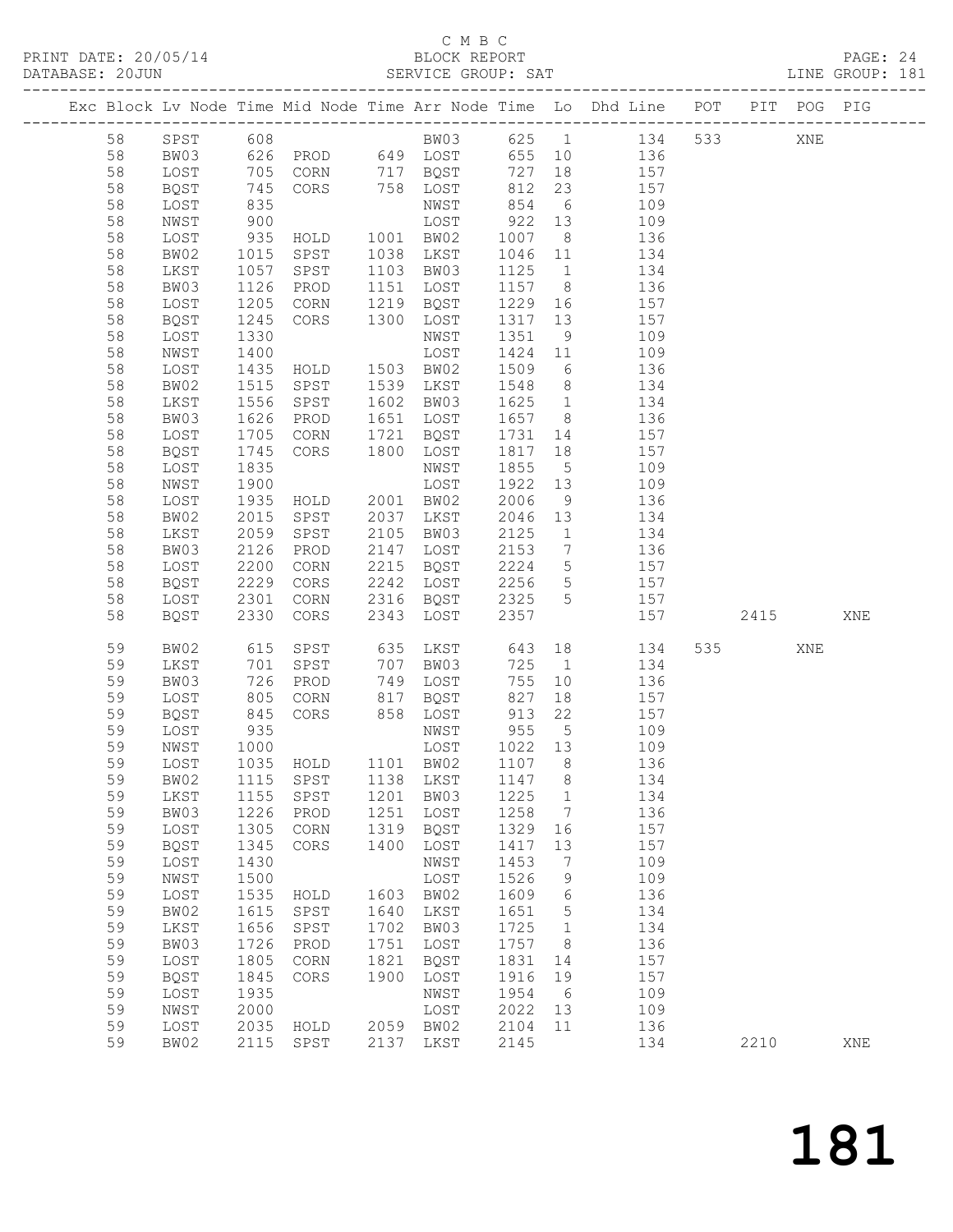PRINT DATE: 20/05/14 BLOCK REPORT<br>DATABASE: 20JUN SERVICE GROUP: SAT

## C M B C<br>BLOCK REPORT

PAGE: 25<br>LINE GROUP: 181

|    |                                            |            |           |      |             |            |                 | ----------------------                                                         |     |        |     |     |
|----|--------------------------------------------|------------|-----------|------|-------------|------------|-----------------|--------------------------------------------------------------------------------|-----|--------|-----|-----|
|    |                                            |            |           |      |             |            |                 | Exc Block Lv Node Time Mid Node Time Arr Node Time Lo Dhd Line POT PIT POG PIG |     |        |     |     |
| 60 | LKST                                       |            | 631 SPST  |      | 637 BW03    | 655 1      |                 | 134                                                                            |     | 556 35 | XNE |     |
| 60 | BW03                                       | 656        | PROD      |      | 719 LOST    | 725 10     |                 | 136                                                                            |     |        |     |     |
| 60 | LOST                                       | 735        | CORN      |      | 747 BQST    | 757        | 18              | 157                                                                            |     |        |     |     |
| 60 | BQST                                       |            | CORS      |      | 828 LOST    |            | 23              | 157                                                                            |     |        |     |     |
| 60 | LOST                                       | 815<br>905 | HOLD      |      | 931 BW02    | 842<br>936 | 9               | 136                                                                            |     |        |     |     |
| 60 | BW02                                       | 945        | SPST      | 1008 | LKST        | 1016 11    |                 | 134                                                                            |     |        |     |     |
| 60 | LKST                                       | 1027       | SPST      |      | 1033 BW03   | 1055       | $\overline{1}$  | 134                                                                            |     |        |     |     |
| 60 | BW03                                       | 1056       | PROD      | 1121 | LOST        | 1127       | 8 <sup>8</sup>  | 136                                                                            |     |        |     |     |
| 60 | LOST                                       | 1135       | CORN      |      | 1149 BQST   | 1159       | 16              | 157                                                                            |     |        |     |     |
| 60 | BQST                                       | 1215       | CORS      | 1230 | LOST        | 1247       | 18              | 157                                                                            |     |        |     |     |
| 60 | LOST                                       | 1305       | HOLD      | 1333 | BW02        | 1339       | 6               | 136                                                                            |     |        |     |     |
| 60 | BW02                                       | 1345       | SPST      | 1409 | LKST        | 1418       | 8 <sup>8</sup>  | 134                                                                            |     |        |     |     |
| 60 | LKST                                       | 1426       | SPST      |      | 1432 BW03   | 1455       | 1               | 134                                                                            |     |        |     |     |
| 60 | BW03                                       | 1456       | PROD      | 1521 | LOST        | 1527       | 8 <sup>8</sup>  | 136                                                                            |     |        |     |     |
| 60 | LOST                                       | 1535       | CORN      | 1551 | BQST        | 1601 14    |                 | 157                                                                            |     |        |     |     |
| 60 | BQST                                       | 1615       | CORS      | 1630 | LOST        | 1647       | 18              | 157                                                                            |     |        |     |     |
| 60 | LOST                                       | 1705       | HOLD      | 1733 | BW02        | 1739       | 6               | 136                                                                            |     |        |     |     |
| 60 | BW02                                       | 1745       | SPST      | 1808 | LKST        | 1819       | 8 <sup>8</sup>  | 134                                                                            |     |        |     |     |
| 60 | LKST                                       | 1827       | SPST      | 1833 | BW03        | 1855       | $\overline{1}$  | 134                                                                            |     |        |     |     |
| 60 | BW03                                       | 1856       | PROD      | 1919 | LOST        | 1925       | 20              | 15 136                                                                         |     |        |     |     |
| 60 | PMST                                       | 2000       | PALA      | 2018 | COCT        | 2031       | 19              | 183                                                                            |     |        |     |     |
| 60 | COCT                                       | 2050       |           |      | PMST        | 2123       | $\overline{7}$  | 183                                                                            |     |        |     |     |
| 60 | PMST                                       | 2130       | PALA      | 2147 | COCT        | 2200       | 20              | 183                                                                            |     |        |     |     |
| 60 | $\mathtt{C}\mathtt{O}\mathtt{C}\mathtt{T}$ | 2220       |           |      | PMST        | 2253       | $\overline{7}$  | 183                                                                            |     |        |     |     |
| 60 | PMST                                       | 2300       | PALA      | 2317 | COCT        | 2330       | 20              | 183                                                                            |     |        |     |     |
| 60 | COCT                                       | 2350       |           |      | PMST        | 2423       | $\overline{7}$  | 183                                                                            |     |        |     |     |
| 60 | PMST                                       | 2430       | PALA      | 2447 | COCT        | 2500       | 20              | 183                                                                            |     |        |     |     |
| 60 | COCT                                       | 2520       |           |      | PMST        | 2553       | 7               | 183                                                                            |     |        |     |     |
| 60 | PMST                                       | 2600       | PALA      | 2617 | COCT        | 2630       |                 | 183                                                                            |     | 2640   |     | XNE |
|    |                                            |            |           |      |             |            |                 |                                                                                |     |        |     |     |
| 61 | BW02                                       | 645        | SPST      | 705  | LKST        | 713        |                 | 16<br>134                                                                      | 605 |        | XNE |     |
| 61 | LKST                                       | 729        | SPST      | 735  | BW03        | 755        | $\overline{1}$  | 134                                                                            |     |        |     |     |
| 61 | BW03                                       | 756        | PROD      |      | 819 LOST    | 825        | 10              | 136                                                                            |     |        |     |     |
| 61 | LOST                                       | 835        | CORN      | 847  | BQST        | 857        | 18              | 157                                                                            |     |        |     |     |
| 61 | BQST                                       | 915        | CORS      |      | 928 LOST    | 943        | 22              | 157                                                                            |     |        |     |     |
| 61 | LOST                                       | 1005       | HOLD      |      | 1031 BW02   | 1037       | 8 <sup>8</sup>  | 136                                                                            |     |        |     |     |
| 61 | BW02                                       | 1045       | SPST      |      | 1108 LKST   | 1116       | 9               | 134                                                                            |     |        |     |     |
| 61 | LKST                                       | 1125       | SPST      |      | 1131 BW03   | 1155       | $\overline{1}$  | 134                                                                            |     |        |     |     |
| 61 | BW03                                       |            | 1156 PROD | 1221 | LOST        | 1227       | 8               | 136                                                                            |     |        |     |     |
| 61 | LOST                                       | 1235       | CORN      | 1249 | <b>BQST</b> | 1259       | 16              | 157                                                                            |     |        |     |     |
| 61 | <b>BQST</b>                                | 1315       | CORS      | 1330 | LOST        | 1347       | 18              | 157                                                                            |     |        |     |     |
| 61 | LOST                                       | 1405       | HOLD      | 1433 | BW02        | 1439       | 5               | 136                                                                            |     |        |     |     |
| 61 | BW02                                       | 1444       | SPST      | 1508 | LKST        | 1517       | 5               | 134                                                                            |     |        |     |     |
| 61 | LKST                                       | 1522       | SPST      | 1528 | BW03        | 1551       | $\mathbf 1$     | 134                                                                            |     |        |     |     |
| 61 | BW03                                       | 1552       | PROD      | 1617 | LOST        | 1623       | 12              | 136                                                                            |     |        |     |     |
| 61 | LOST                                       | 1635       | CORN      | 1651 | <b>BQST</b> | 1701       | 14              | 157                                                                            |     |        |     |     |
| 61 | <b>BQST</b>                                | 1715       | CORS      | 1730 | LOST        | 1747       | 18              | 157                                                                            |     |        |     |     |
| 61 | LOST                                       | 1805       | HOLD      | 1833 | BW02        | 1839       | 6               | 136                                                                            |     |        |     |     |
| 61 | BW02                                       | 1845       | SPST      | 1908 | LKST        | 1917       | 12              | 134                                                                            |     |        |     |     |
| 61 | LKST                                       | 1929       | SPST      | 1935 | BW03        | 1955       | $\mathbf{1}$    | 134                                                                            |     |        |     |     |
| 61 | BW03                                       | 1956       | PROD      | 2017 | LOST        | 2023       | 12              | 136                                                                            |     |        |     |     |
| 61 | LOST                                       | 2035       |           |      | NWST        | 2053       | $7\phantom{.0}$ | 109                                                                            |     |        |     |     |
| 61 | NWST                                       | 2100       |           |      | LOST        | 2119       | 16              | 109                                                                            |     |        |     |     |
| 61 | LOST                                       | 2135       | HOLD      | 2159 | BW02        | 2204       |                 | 136                                                                            |     | 2234   |     | XNE |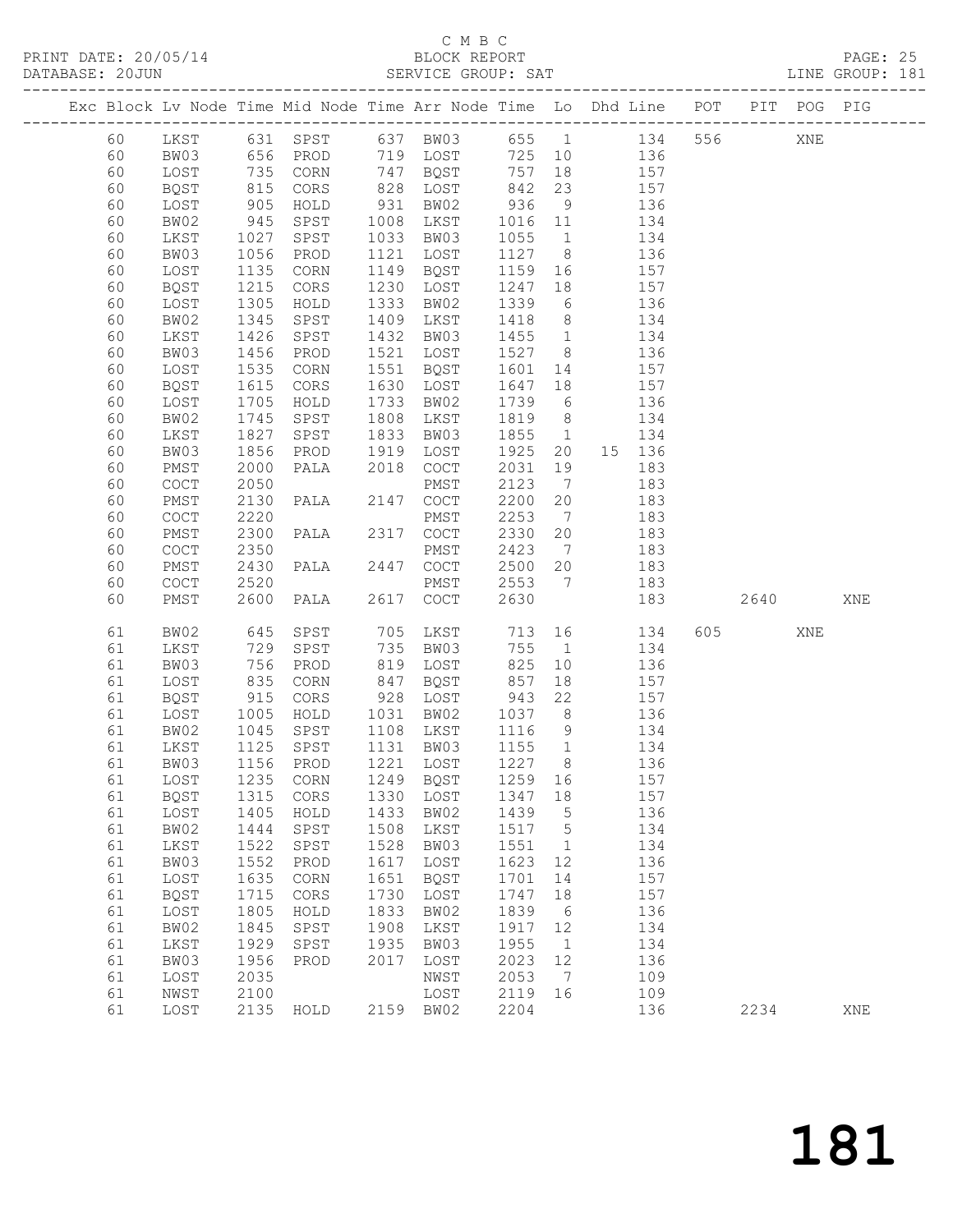### C M B C<br>BLOCK REPORT

|          |              |                                                        |              |                   |                | PRINT DATE: 20/05/14 BLOCK REPORT<br>DATABASE: 20JUN SERVICE GROUP: SAT        |       |         |     | PAGE: 26<br>LINE GROUP: 181 |  |
|----------|--------------|--------------------------------------------------------|--------------|-------------------|----------------|--------------------------------------------------------------------------------|-------|---------|-----|-----------------------------|--|
|          |              |                                                        |              |                   |                | Exc Block Lv Node Time Mid Node Time Arr Node Time Lo Dhd Line POT PIT POG PIG |       |         |     |                             |  |
|          |              | 62 PMST 735<br>$71$<br>$749$<br>$812$<br>$842$<br>$35$ |              |                   |                | 2&IO 749 0 181 705 XNE                                                         |       |         |     |                             |  |
| 62       |              | 2&IO 749                                               |              |                   |                | PMST 801 11 181                                                                |       |         |     |                             |  |
| 62       | PMST         |                                                        | BEWS 842 0   |                   |                | 182                                                                            |       |         |     |                             |  |
| 62       | BEWS         |                                                        | PMST         |                   |                |                                                                                |       |         |     |                             |  |
| 62       | PMST         |                                                        | 2 & I O      | 916 19<br>949 0   |                | 182<br>181                                                                     |       |         |     |                             |  |
| 62       | 2&IO         | 949                                                    | PMST         | 1001              | 11             | 181                                                                            |       |         |     |                             |  |
| 62       | PMST         | 1012                                                   | BEWS         | 1042              | $\overline{0}$ | 182                                                                            |       |         |     |                             |  |
| 62       | BEWS         | 1042                                                   | PMST         |                   |                | 182                                                                            |       |         |     |                             |  |
| 62       | PMST         | 1135                                                   | 2 & I O      | 1116 19<br>1149 0 |                | 181                                                                            |       |         |     |                             |  |
| 62       | 2 & I O      | 1149                                                   | PMST         | 1201              | 11             | 181                                                                            |       |         |     |                             |  |
|          | PMST         |                                                        |              |                   | $\overline{0}$ | 182                                                                            |       |         |     |                             |  |
| 62       | <b>BEWS</b>  | 1212<br>1248                                           | BEWS         | 1248              |                |                                                                                |       |         |     |                             |  |
| 62       |              |                                                        | PMST         | 1322<br>1349      | 13             | 182                                                                            |       |         |     |                             |  |
| 62       | PMST         | 1335                                                   | 2 & I O      |                   | $\overline{0}$ | 181<br>181                                                                     |       |         |     |                             |  |
| 62       | 2 & IO       | 1349                                                   | PMST         | 1401              | 11             |                                                                                |       |         |     |                             |  |
| 62       | PMST         | 1412                                                   | BEWS         | 1448              | $\overline{0}$ | 182                                                                            |       |         |     |                             |  |
| 62       | BEWS         | 1448                                                   | PMST         | 1519 16           |                | 182                                                                            |       |         |     |                             |  |
| 62       | PMST         | $1549$<br>$161^{\circ}$                                | 2 & I O      | 1549              | $\overline{0}$ | 181                                                                            |       |         |     |                             |  |
| 62       | 2 & IO       |                                                        | PMST         | 1601              | 11             | 181                                                                            |       |         |     |                             |  |
| 62       | PMST         | 1612                                                   | BEWS         | 1647              | $\overline{0}$ | 182                                                                            |       |         |     |                             |  |
| 62       | BEWS         | 1647                                                   | PMST         | 1718 17<br>1749 0 |                | 182                                                                            |       |         |     |                             |  |
| 62       | PMST         | 1735                                                   | 2 & IO       |                   |                | 181                                                                            |       |         |     |                             |  |
| 62       | 2 & IO       | 1749                                                   | PMST         | 1801              | 11             | 181                                                                            |       |         |     |                             |  |
| 62       | PMST         | 1812                                                   | BEWS         | 1846              | $\overline{0}$ | 182                                                                            |       |         |     |                             |  |
| 62       | <b>BEWS</b>  | 1846                                                   | PMST         | 1917              | 18             | 182                                                                            |       |         |     |                             |  |
| 62       | PMST         | 1935                                                   | LOST         |                   | 11             | 180                                                                            |       |         |     |                             |  |
| 62       | LOST         | 2010                                                   | PMST         | 1959<br>2035      |                | $\frac{1}{7}$ 180                                                              |       |         |     |                             |  |
| 62       | PMST         | 2042                                                   | 2&IO 2056    |                   | $\overline{0}$ | 181                                                                            |       |         |     |                             |  |
| 62       | 2&10         | 2056                                                   | PMST         | 2108              |                |                                                                                | 181 7 | 2123    |     | XNE                         |  |
| 63       | PMST         | 835                                                    | 2&IO 849     |                   |                | $\overline{O}$<br>181                                                          |       | 805 700 | XNE |                             |  |
| 63       | 2&10         | 849                                                    | PMST         | 901               | 11             | 181                                                                            |       |         |     |                             |  |
| 63       | PMST         | 912                                                    | BEWS         | 942               | $\overline{0}$ | 182                                                                            |       |         |     |                             |  |
| 63       | BEWS         | 942                                                    | PMST         |                   | 19             | 182                                                                            |       |         |     |                             |  |
| 63       | PMST         | 1035                                                   | 2 & I O      | 1016<br>1049      | $\overline{0}$ | 181                                                                            |       |         |     |                             |  |
| 63       | 2 & I O      | 1049                                                   | PMST         | 1101 24           |                | 181                                                                            |       |         |     |                             |  |
| 63       | PMST         | 1125                                                   | LOST         | 1153 12           |                | 180                                                                            |       |         |     |                             |  |
| 63       | LOST         | 1205                                                   | PMST         | 1231 14           |                | 180                                                                            |       |         |     |                             |  |
| 63 PMST  |              | 1245                                                   | LOST 1314 11 |                   |                | 180                                                                            |       |         |     |                             |  |
| 63       | LOST         | 1325                                                   | PMST         | 1350              | 15             | 180                                                                            |       |         |     |                             |  |
| 63       | PMST         | 1405                                                   | LOST         | 1434              | 11             | 180                                                                            |       |         |     |                             |  |
| 63       | LOST         | 1445                                                   | PMST         | 1511              | 14             | 180                                                                            |       |         |     |                             |  |
| 63       | PMST         | 1525                                                   | LOST         | 1553              | 12             | 180                                                                            |       |         |     |                             |  |
| 63       | LOST         | 1605                                                   | PMST         | 1631              | 14             | 180                                                                            |       |         |     |                             |  |
| 63       | PMST         | 1645                                                   | LOST         | 1711              | 14             | 180                                                                            |       |         |     |                             |  |
| 63       | LOST         | 1725                                                   | PMST         | 1751              | 14             | 180                                                                            |       |         |     |                             |  |
| 63       | PMST         | 1805                                                   | LOST         | 1829              | 6              | 180                                                                            |       |         |     |                             |  |
|          |              |                                                        |              |                   |                |                                                                                |       |         |     |                             |  |
| 63<br>63 | LOST<br>PMST | 1835<br>1905                                           | PMST<br>LOST | 1900<br>1929      | 5              | 180<br>180                                                                     |       |         |     |                             |  |
|          | LOST         |                                                        |              |                   | 6              |                                                                                |       |         |     |                             |  |
| 63       |              | 1935                                                   | PMST         | 2000              | 5              | 180                                                                            |       |         |     |                             |  |
| 63       | PMST         | 2005                                                   | LOST         | 2029              | 6              | 180                                                                            |       |         |     |                             |  |
| 63       | LOST         | 2035                                                   | PMST         | 2058              | 7              | 180                                                                            |       |         |     |                             |  |
| 63       | PMST         | 2105                                                   | LOST         | 2129              | 6              | 180                                                                            |       |         |     |                             |  |
| 63       | LOST         | 2135                                                   | PMST         | 2158              | 7              | 180                                                                            |       |         |     |                             |  |
| 63       | PMST         | 2205                                                   | LOST         | 2229              | 6              | 180                                                                            |       |         |     |                             |  |
| 63       | LOST         | 2235                                                   | PMST         | 2257              | 8              | 180                                                                            |       |         |     |                             |  |

63 PMST 2305 LOST 2329 6 180

63 LOST 2335 PMST 2357 180 2412 XNE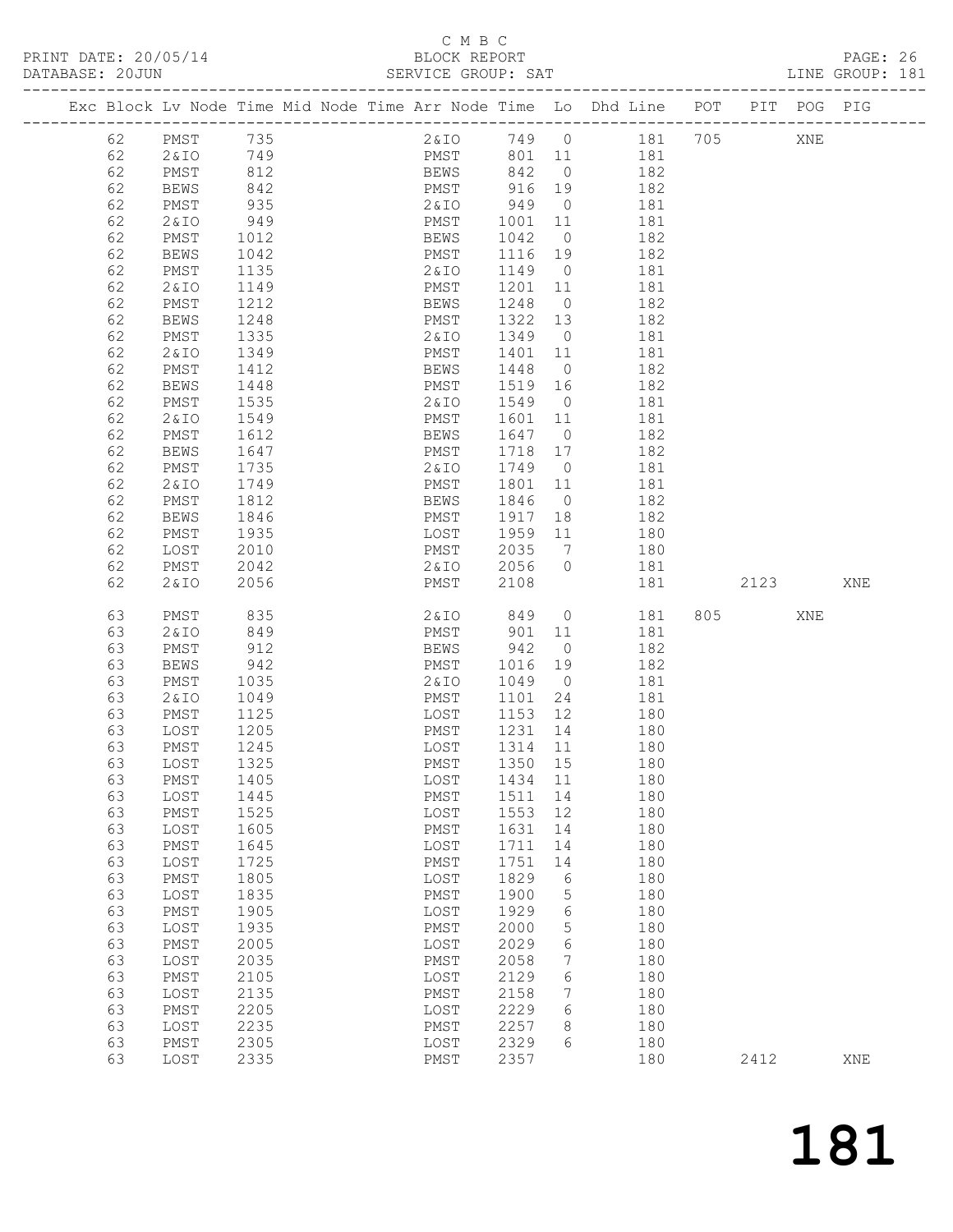### C M B C<br>BLOCK REPORT

PAGE: 27<br>LINE GROUP: 181

|  |    |             |      |  |             |         |                | Exc Block Lv Node Time Mid Node Time Arr Node Time Lo Dhd Line POT |          |                                                                                                                                                                                                                               | PIT POG PIG |     |
|--|----|-------------|------|--|-------------|---------|----------------|--------------------------------------------------------------------|----------|-------------------------------------------------------------------------------------------------------------------------------------------------------------------------------------------------------------------------------|-------------|-----|
|  | 64 | PMST        | 1025 |  |             |         |                | LOST 1051 14 180                                                   | 955      |                                                                                                                                                                                                                               | XNE         |     |
|  | 64 | LOST        | 1105 |  |             |         |                | PMST 1129 16 180                                                   |          |                                                                                                                                                                                                                               |             |     |
|  | 64 | PMST        | 1145 |  | LOST        | 1215    | 10             | 180                                                                |          |                                                                                                                                                                                                                               |             |     |
|  | 64 | LOST        | 1225 |  | PMST        | 1251    | 14             | 180                                                                |          |                                                                                                                                                                                                                               |             |     |
|  | 64 | PMST        | 1305 |  | LOST        | 1334    | 11             | 180                                                                |          |                                                                                                                                                                                                                               |             |     |
|  | 64 | LOST        | 1345 |  | PMST        | 1410    | 15             | 180                                                                |          |                                                                                                                                                                                                                               |             |     |
|  | 64 | PMST        | 1425 |  | LOST        | 1454    | 11             | 180                                                                |          |                                                                                                                                                                                                                               |             |     |
|  | 64 | LOST        | 1505 |  | PMST        | 1531    | 14             | 180                                                                |          |                                                                                                                                                                                                                               |             |     |
|  | 64 | PMST        | 1545 |  | LOST        | 1613    | 11             | 180                                                                |          |                                                                                                                                                                                                                               |             |     |
|  | 64 | LOST        | 1624 |  | PMST        | 1650    | 10             | 180                                                                |          |                                                                                                                                                                                                                               |             |     |
|  | 64 | PMST        | 1700 |  | LOST        | 1726    | 19             | 180                                                                |          |                                                                                                                                                                                                                               |             |     |
|  | 64 | LOST        | 1745 |  | PMST        | 1810    | 25             | 180                                                                |          |                                                                                                                                                                                                                               |             |     |
|  | 64 | PMST        | 1835 |  | 2&IO        | 1849    | $\overline{0}$ | 181                                                                |          |                                                                                                                                                                                                                               |             |     |
|  | 64 | 2& IO       | 1849 |  | PMST        | 1901    | 11             | 181                                                                |          |                                                                                                                                                                                                                               |             |     |
|  | 64 | PMST        | 1912 |  | <b>BEWS</b> | 1946    | $\overline{0}$ | 182                                                                |          |                                                                                                                                                                                                                               |             |     |
|  | 64 | <b>BEWS</b> | 1946 |  | PMST        | 2017    | 18             | 182                                                                |          |                                                                                                                                                                                                                               |             |     |
|  | 64 | PMST        | 2035 |  | LOST        | 2059    | 6              | 180                                                                |          |                                                                                                                                                                                                                               |             |     |
|  | 64 | LOST        | 2105 |  | PMST        | 2128    | 14             | 180                                                                |          |                                                                                                                                                                                                                               |             |     |
|  | 64 | PMST        | 2142 |  | 2 & I O     | 2156    | $\overline{0}$ | 181                                                                |          |                                                                                                                                                                                                                               |             |     |
|  | 64 | 2&10        | 2156 |  | PMST        | 2208    | 22             | 181                                                                |          |                                                                                                                                                                                                                               |             |     |
|  | 64 | PMST        | 2230 |  | LOST        | 2254 16 |                | 180                                                                |          |                                                                                                                                                                                                                               |             |     |
|  | 64 | LOST        | 2310 |  | PMST        | 2332    |                | 180                                                                |          | 2347                                                                                                                                                                                                                          |             | XNE |
|  | 65 | PMST        | 1112 |  | BEWS        | 1144    |                | $\overline{0}$                                                     | 182 1042 |                                                                                                                                                                                                                               | XNE         |     |
|  | 65 | <b>BEWS</b> | 1144 |  | PMST        | 1218    | 17             | 182                                                                |          |                                                                                                                                                                                                                               |             |     |
|  | 65 | PMST        | 1235 |  | 2 & I O     | 1249    | $\overline{0}$ | 181                                                                |          |                                                                                                                                                                                                                               |             |     |
|  | 65 | 2&10        | 1249 |  | PMST        | 1301    | 11             | 181                                                                |          |                                                                                                                                                                                                                               |             |     |
|  | 65 | PMST        | 1312 |  | BEWS        | 1348    | $\overline{0}$ | 182                                                                |          |                                                                                                                                                                                                                               |             |     |
|  | 65 | <b>BEWS</b> | 1348 |  | PMST        | 1419    | 16             | 182                                                                |          |                                                                                                                                                                                                                               |             |     |
|  | 65 | PMST        | 1435 |  | 2&IO        | 1449    | $\overline{0}$ | 181                                                                |          |                                                                                                                                                                                                                               |             |     |
|  | 65 | 2& IO       | 1449 |  | PMST        | 1501    | 11             | 181                                                                |          |                                                                                                                                                                                                                               |             |     |
|  | 65 | PMST        | 1512 |  | <b>BEWS</b> | 1548    | $\overline{0}$ | 182                                                                |          |                                                                                                                                                                                                                               |             |     |
|  | 65 | <b>BEWS</b> | 1548 |  | PMST        | 1619    | 16             | 182                                                                |          |                                                                                                                                                                                                                               |             |     |
|  | 65 | PMST        | 1635 |  | 2&IO        | 1649    | $\overline{0}$ | 181                                                                |          |                                                                                                                                                                                                                               |             |     |
|  | 65 | 2&10        | 1649 |  | PMST        | 1701 11 |                | 181                                                                |          |                                                                                                                                                                                                                               |             |     |
|  | 65 | PMST        | 1712 |  | BEWS        | 1747    | $\bigcirc$     | 182                                                                |          |                                                                                                                                                                                                                               |             |     |
|  | 65 | <b>BEWS</b> | 1747 |  | PMST        | 1818    |                | 182                                                                |          | 1833   1834   1845   1846   1847   1848   1858   1858   1858   1858   1858   1858   1858   1858   1858   1858   1858   1858   1858   1858   1858   1858   1858   1858   1858   1858   1858   1858   1858   1858   1858   1858 |             | XNE |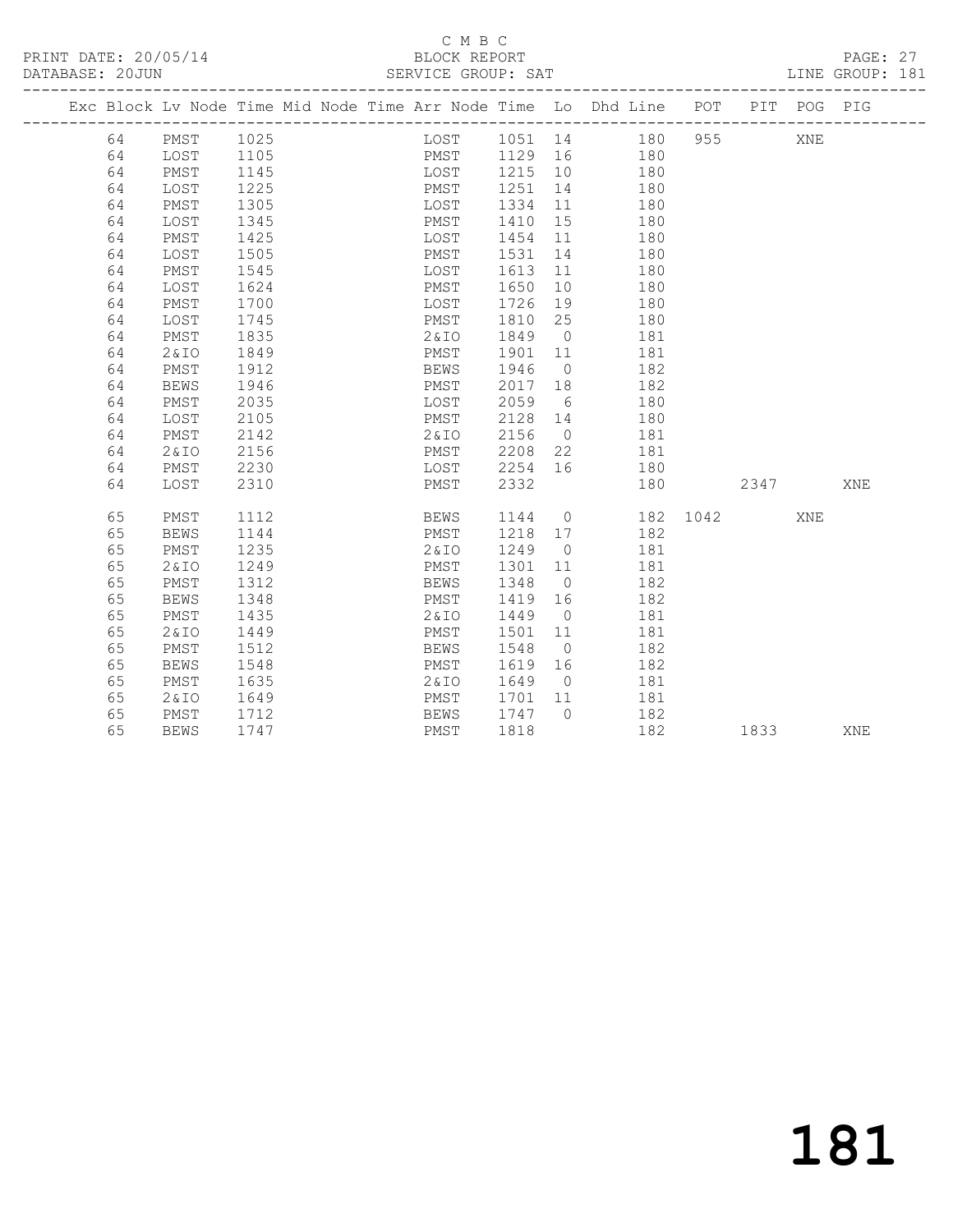|                                                    |                                                                             |                      |          | C M B C |      |                                                                                                                                                                                                                                                                                                                                                                                                                                 |      |            |  |
|----------------------------------------------------|-----------------------------------------------------------------------------|----------------------|----------|---------|------|---------------------------------------------------------------------------------------------------------------------------------------------------------------------------------------------------------------------------------------------------------------------------------------------------------------------------------------------------------------------------------------------------------------------------------|------|------------|--|
|                                                    |                                                                             |                      |          |         |      | 32AC NB 232 ST FS ANDERSON CREEK DR 33RR EB 133 AVE FS ROCK RIDGE DR<br>A COLLECTER TRUNK OF THE MESSAGE CONTROLLER TRUNK A SUBSERVED BE SOURCE OF THE MARKET OF THE MARKET CONTROLLER<br>TRIME TRANSPORT ON THE MARKET CONTROLLER TRUNK A SUBSERVED OF THE MARKET CONTROLLER TRUNK A SUBSERVED OF THE M<br>MRHO MAPLE RIDGE HOSPITAL PMCT PITT MEADOWS CENTER<br>RSKN 280 ST & 96 AV WHON WHONNOCK<br>XNE North East Sector CS |      |            |  |
|                                                    |                                                                             |                      |          |         |      | Exc Block Lv Node Time Mid Node Time Arr Node Time Lo Dhd Line POT PIT POG PIG                                                                                                                                                                                                                                                                                                                                                  |      |            |  |
| 71<br>71<br>71<br>71<br>71<br>71<br>71<br>71<br>71 | 71 HAPL 657<br>HAPL<br>33RR<br>HAPL<br>33RR<br>HAPL<br>MDCT<br>HAPL<br>J103 | 1024                 | 33RR 710 |         |      | 33RR 710 0 733 622 XNE<br>HAPL 725 17 733<br>900 MRHO 909 MDCT 926 5 743<br>931 MRHO 946 HAPL 957 8 743<br>1005 1003 1024 0 745<br>HAPL 1044 11 746                                                                                                                                                                                                                                                                             |      |            |  |
| 71<br>71<br>71<br>71<br>71<br>71<br>71<br>71       | HAPL<br>RSKN<br>HAPL<br>MDCT<br>HAPL<br>J103<br>HAPL<br>WHON                | 1305<br>1327<br>1355 |          |         |      | 1232 MRHO 1248 HAPL 1259 6 743<br>J103 1327 0 746<br>HAPL 1349 6 745<br>WHON 1425 0 748<br>1425 40LH HAPL 1455 5 748                                                                                                                                                                                                                                                                                                            |      |            |  |
| 71<br>71<br>71<br>71<br>71                         | HAPL<br>MDCT<br>HAPL<br>J103<br>HAPL                                        | 1500                 |          |         |      | MRHO 1509 MDCT 1526 6 743<br>1532 MRHO 1547 HAPL 1558 7 743<br>1605 1626 0 745<br>1626 HAPL 1645 10 746<br>1655 GADE 1717 RSKN 1727 0 749                                                                                                                                                                                                                                                                                       |      |            |  |
| 71<br>71<br>71<br>71<br>71                         | RSKN<br>HAPL<br>MDCT<br>HAPL<br>J103                                        | 1900<br>1921         |          | HAPL    | 1942 | 1828 MRHO 1842 HAPL 1853 7 743<br>J103 1921 0 746<br>745                                                                                                                                                                                                                                                                                                                                                                        | 2002 | <b>XNE</b> |  |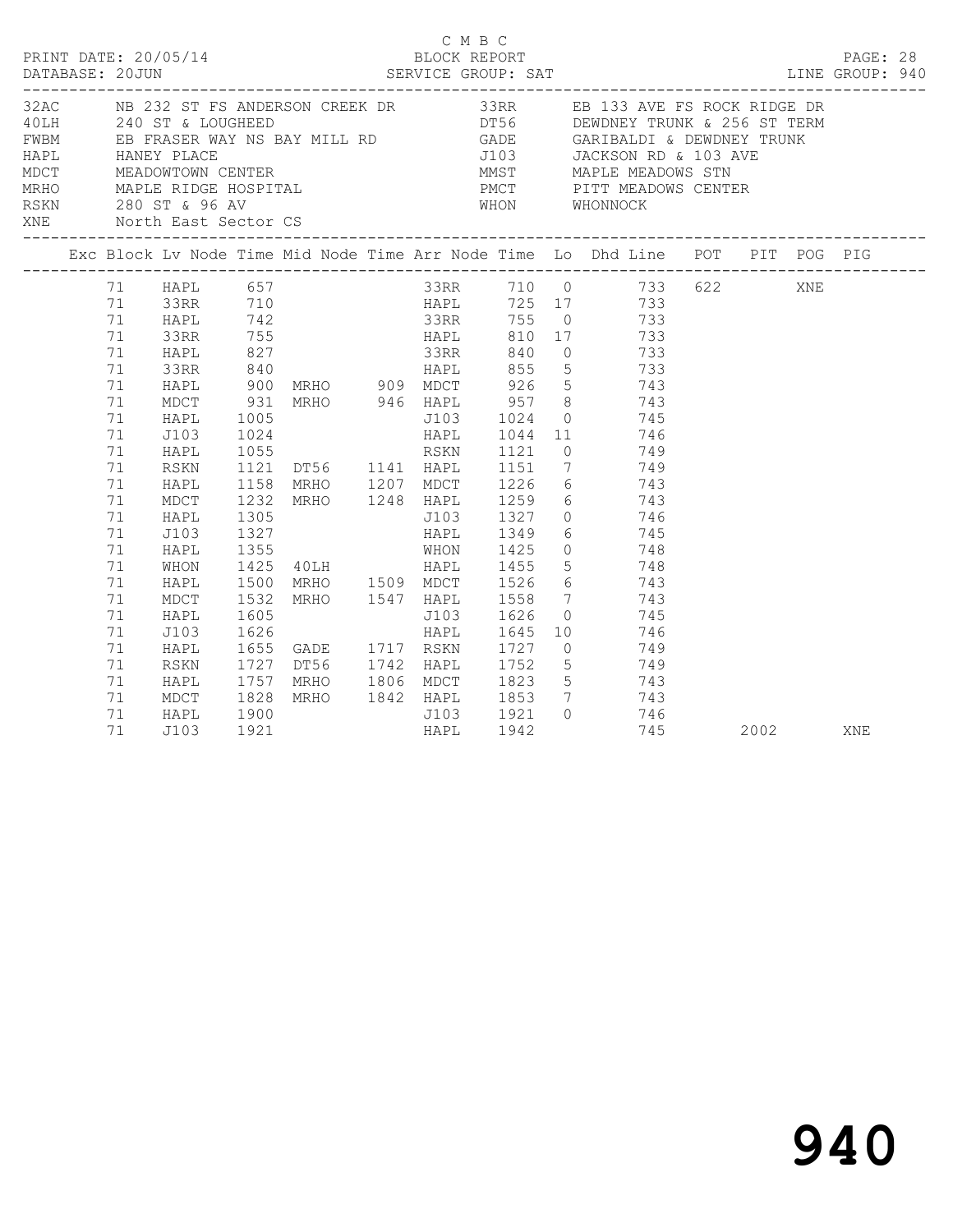#### C M B C<br>BLOCK REPORT SERVICE GROUP: SAT

|  |    |      |      |          |      |           |      |                | Exc Block Lv Node Time Mid Node Time Arr Node Time Lo Dhd Line POT |           |      | PIT POG PIG |     |
|--|----|------|------|----------|------|-----------|------|----------------|--------------------------------------------------------------------|-----------|------|-------------|-----|
|  | 72 | HAPL | 656  |          |      | 32AC      | 711  |                | $\overline{0}$<br>741                                              | 621 — 100 |      | XNE         |     |
|  | 72 | 32AC | 711  |          |      | HAPL      | 723  |                | 741                                                                |           |      |             |     |
|  | 72 | HAPL | 741  |          |      | 32AC      | 756  | $\overline{0}$ | 741                                                                |           |      |             |     |
|  | 72 | 32AC | 756  |          |      | HAPL      | 808  |                | 22<br>741                                                          |           |      |             |     |
|  | 72 | HAPL | 830  | MRHO 840 |      | MDCT      | 854  | 21             | 744                                                                |           |      |             |     |
|  | 72 | MDCT | 915  |          |      | FWBM      | 933  | $\overline{0}$ | 722                                                                |           |      |             |     |
|  | 72 | FWBM | 933  | MMST     | 944  | MDCT      | 948  | 12             | 719                                                                |           |      |             |     |
|  | 72 | MDCT | 1000 | MRHO     | 1014 | HAPL      | 1024 | 6              | 744                                                                |           |      |             |     |
|  | 72 | HAPL | 1030 | MRHO     | 1040 | MDCT      | 1056 | 19             | 744                                                                |           |      |             |     |
|  | 72 | MDCT | 1115 |          |      | FWBM      | 1133 | $\overline{0}$ | 722                                                                |           |      |             |     |
|  | 72 | FWBM | 1133 | MMST     | 1144 | MDCT      | 1149 | 11             | 719                                                                |           |      |             |     |
|  | 72 | MDCT | 1200 | MRHO     | 1214 | HAPL      | 1224 | 6              | 744                                                                |           |      |             |     |
|  | 72 | HAPL | 1230 | MRHO     | 1241 | MDCT      | 1257 | 18             | 744                                                                |           |      |             |     |
|  | 72 | MDCT | 1315 |          |      | FWBM      | 1333 | $\overline{0}$ | 722                                                                |           |      |             |     |
|  | 72 | FWBM | 1333 | MMST     | 1344 | MDCT      | 1349 | 11             | 719                                                                |           |      |             |     |
|  | 72 | MDCT | 1400 | MRHO     | 1414 | HAPL      | 1424 | 6              | 744                                                                |           |      |             |     |
|  | 72 | HAPL | 1430 | MRHO     | 1441 | MDCT      | 1457 | 18             | 744                                                                |           |      |             |     |
|  | 72 | MDCT | 1515 |          |      | FWBM      | 1533 | $\overline{0}$ | 722                                                                |           |      |             |     |
|  | 72 | FWBM | 1533 | MMST     | 1544 | MDCT      | 1549 | 11             | 719                                                                |           |      |             |     |
|  | 72 | MDCT | 1600 | MRHO     | 1614 | HAPL      | 1624 | 6              | 744                                                                |           |      |             |     |
|  | 72 | HAPL | 1630 | MRHO     | 1640 | MDCT      | 1657 | 18             | 744                                                                |           |      |             |     |
|  | 72 | MDCT | 1715 |          |      | FWBM      | 1733 | $\overline{0}$ | 722                                                                |           |      |             |     |
|  | 72 | FWBM | 1733 | MMST     | 1744 | MDCT      | 1749 | 11             | 719                                                                |           |      |             |     |
|  | 72 | MDCT | 1800 | MRHO     | 1814 | HAPL      | 1824 | 6              | 744                                                                |           |      |             |     |
|  | 72 | HAPL | 1830 | MRHO     | 1840 | MDCT      | 1855 | 20             | 744                                                                |           |      |             |     |
|  | 72 | MDCT | 1915 |          |      | FWBM      | 1933 | $\bigcirc$     | 722                                                                |           |      |             |     |
|  | 72 | FWBM | 1933 | MMST     |      | 1944 MDCT | 1949 |                | 719                                                                |           | 2007 |             | XNE |

# 940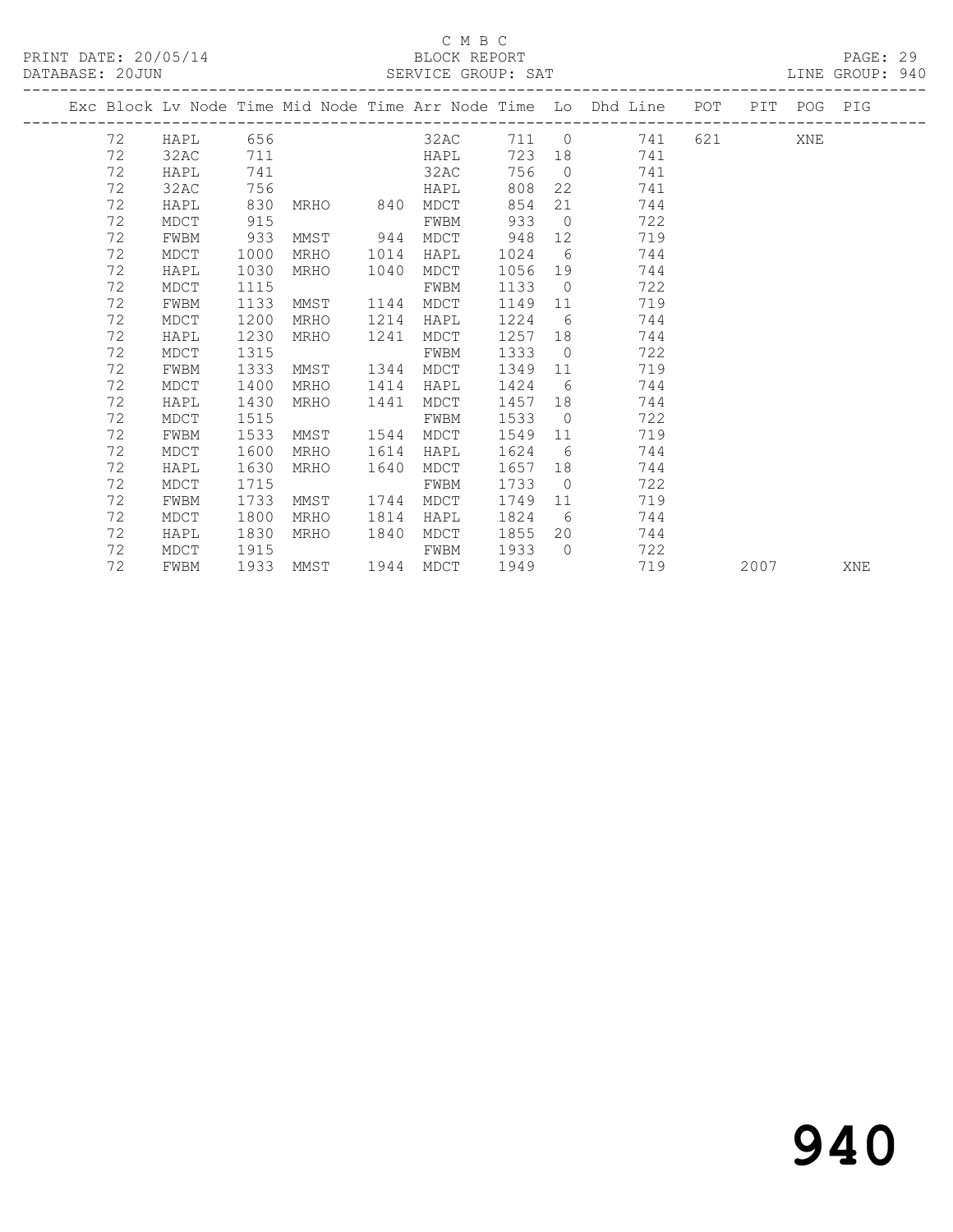## C M B C<br>BLOCK REPORT

PAGE: 30<br>LINE GROUP: 940

|  |    |      |      |          |           |      |                 | Exc Block Lv Node Time Mid Node Time Arr Node Time Lo Dhd Line POT |     |      | PIT POG PIG |     |
|--|----|------|------|----------|-----------|------|-----------------|--------------------------------------------------------------------|-----|------|-------------|-----|
|  | 73 | HAPL |      | 730 MRHO | 739 MDCT  | 753  | 5               | 744                                                                | 655 |      | XNE         |     |
|  | 73 | MDCT | 758  | MRHO     | 812 HAPL  | 821  | $5\overline{)}$ | 744                                                                |     |      |             |     |
|  | 73 | HAPL | 826  |          | 32AC      | 841  | $\overline{0}$  | 741                                                                |     |      |             |     |
|  | 73 | 32AC | 841  |          | HAPL      | 854  | 17              | 741                                                                |     |      |             |     |
|  | 73 | HAPL | 911  |          | 32AC      | 926  | $\overline{0}$  | 741                                                                |     |      |             |     |
|  | 73 | 32AC | 926  |          | HAPL      | 940  | 16              | 741                                                                |     |      |             |     |
|  | 73 | HAPL | 956  |          | 32AC      | 1011 | $\overline{0}$  | 741                                                                |     |      |             |     |
|  | 73 | 32AC | 1011 |          | HAPL      | 1025 | 16              | 741                                                                |     |      |             |     |
|  | 73 | HAPL | 1041 |          | 32AC      | 1056 | $\overline{0}$  | 741                                                                |     |      |             |     |
|  | 73 | 32AC | 1056 |          | HAPL      | 1110 | 16              | 741                                                                |     |      |             |     |
|  | 73 | HAPL | 1126 |          | 32AC      | 1141 | $\overline{0}$  | 741                                                                |     |      |             |     |
|  | 73 | 32AC | 1141 |          | HAPL      | 1155 | 16              | 741                                                                |     |      |             |     |
|  | 73 | HAPL | 1211 |          | 32AC      | 1226 | $\overline{0}$  | 741                                                                |     |      |             |     |
|  | 73 | 32AC | 1226 |          | HAPL      | 1240 | 16              | 741                                                                |     |      |             |     |
|  | 73 | HAPL | 1256 |          | 32AC      | 1311 | $\overline{0}$  | 741                                                                |     |      |             |     |
|  | 73 | 32AC | 1311 |          | HAPL      | 1325 | 21              | 741                                                                |     |      |             |     |
|  | 73 | HAPL | 1346 |          | 32AC      | 1401 | $\overline{0}$  | 741                                                                |     |      |             |     |
|  | 73 | 32AC | 1401 |          | HAPL      | 1415 | 11              | 741                                                                |     |      |             |     |
|  | 73 | HAPL | 1426 |          | 32AC      | 1441 | $\overline{0}$  | 741                                                                |     |      |             |     |
|  | 73 | 32AC | 1441 |          | HAPL      | 1455 | 10              | 741                                                                |     |      |             |     |
|  | 73 | HAPL | 1505 |          | J103      | 1527 | $\overline{0}$  | 746                                                                |     |      |             |     |
|  | 73 | J103 | 1527 |          | HAPL      | 1549 | 8               | 745                                                                |     |      |             |     |
|  | 73 | HAPL | 1557 |          | WHON      | 1625 | $\circ$         | 748                                                                |     |      |             |     |
|  | 73 | WHON | 1625 | 40LH     | HAPL      | 1655 | $5\phantom{.0}$ | 748                                                                |     |      |             |     |
|  | 73 | HAPL | 1700 | MRHO     | 1709 MDCT | 1726 | 6               | 743                                                                |     |      |             |     |
|  | 73 | MDCT | 1732 | MRHO     | 1746 HAPL | 1757 | 8               | 743                                                                |     |      |             |     |
|  | 73 | HAPL | 1805 |          | J103      | 1824 | $\overline{0}$  | 745                                                                |     |      |             |     |
|  | 73 | J103 | 1824 |          | HAPL      | 1843 | 13              | 746                                                                |     |      |             |     |
|  | 73 | HAPL | 1856 |          | 32AC      | 1911 | $\bigcirc$      | 741                                                                |     |      |             |     |
|  | 73 | 32AC | 1911 |          | HAPL      | 1924 | 17              | 741                                                                |     |      |             |     |
|  | 73 | HAPL | 1941 |          | 32AC      | 1956 | $\overline{0}$  | 741                                                                |     |      |             |     |
|  | 73 | 32AC | 1956 |          | HAPL      | 2009 | 17              | 741                                                                |     |      |             |     |
|  | 73 | HAPL | 2026 |          | 32AC      | 2041 | $\overline{0}$  | 741                                                                |     |      |             |     |
|  | 73 | 32AC | 2041 |          | HAPL      | 2053 | 18              | 741                                                                |     |      |             |     |
|  | 73 | HAPL | 2111 |          | 32AC      | 2126 | 5               | 741                                                                |     |      |             |     |
|  | 73 | 32AC | 2131 |          | HAPL      | 2143 |                 | 741                                                                |     | 2203 |             | XNE |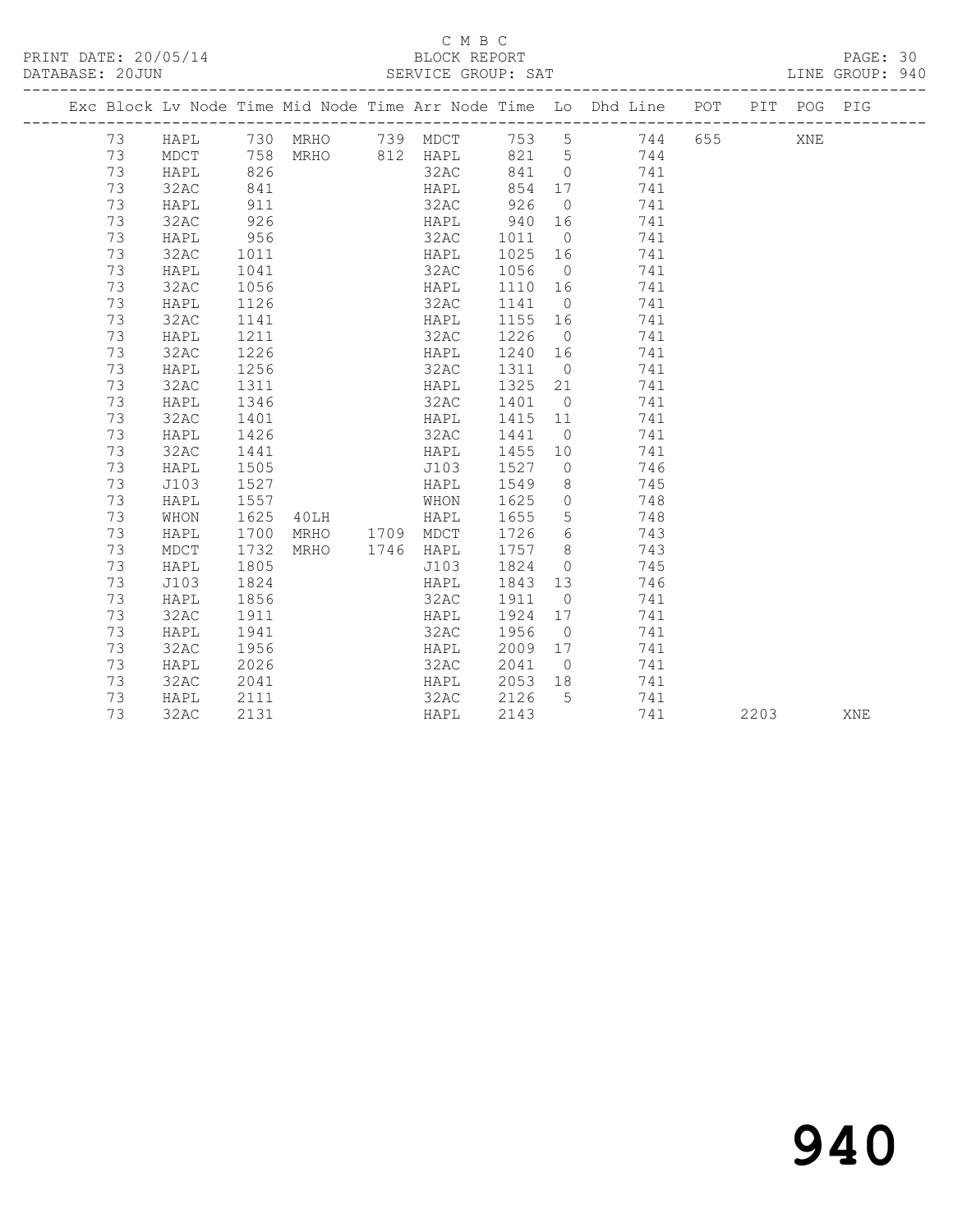#### $\begin{tabular}{lllll} \multicolumn{2}{c}{\multicolumn{2}{c}{\textbf{C} M B C}}\\ \multicolumn{2}{c}{\multicolumn{2}{c}{\textbf{P}\textbf{R} \textbf{I} N} \textbf{T} \textbf{D} \textbf{A} \textbf{T} \textbf{E}: & $20/05/14$ & & & & & & & & \multicolumn{2}{c}{\textbf{C} M} \end{tabular}$

| DATABASE: 20JUN |    |      |      | _______________________ |      |                   |      |                 | SERVICE GROUP: SAT                                                                                                                                                                                                                    |      | LINE GROUP: 940 |
|-----------------|----|------|------|-------------------------|------|-------------------|------|-----------------|---------------------------------------------------------------------------------------------------------------------------------------------------------------------------------------------------------------------------------------|------|-----------------|
|                 |    |      |      |                         |      |                   |      |                 | Exc Block Lv Node Time Mid Node Time Arr Node Time Lo Dhd Line POT PIT POG PIG                                                                                                                                                        |      |                 |
|                 | 74 |      |      |                         |      |                   |      |                 | MDCT 731 MRHO 746 HAPL 757 8 743 701 XNE                                                                                                                                                                                              |      |                 |
|                 | 74 | HAPL | 805  |                         |      | J103              |      |                 | 824 0<br>745                                                                                                                                                                                                                          |      |                 |
|                 | 74 | J103 | 824  |                         |      | HAPL              | 844  |                 | 746<br>11 7                                                                                                                                                                                                                           |      |                 |
|                 | 74 | HAPL | 855  |                         |      | RSKN              | 919  | $\bigcirc$      | 749                                                                                                                                                                                                                                   |      |                 |
|                 | 74 | RSKN | 919  |                         |      | DT56 939 HAPL 949 |      |                 | 11 — 11 — 11 — 11 — 11 — 11 — 11 — 11 — 11 — 11 — 11 — 11 — 11 — 11 — 11 — 11 — 11 — 11 — 11 — 11 — 11 — 11 — 11 — 11 — 11 — 11 — 11 — 11 — 11 — 11 — 11 — 11 — 11 — 11 — 11 — 11 — 11 — 11 — 11 — 11 — 11 — 11 — 11 — 11 — 11<br>749 |      |                 |
|                 | 74 | HAPL | 1000 | MRHO 1009               |      | MDCT              | 1026 | 5 <sub>5</sub>  | 743                                                                                                                                                                                                                                   |      |                 |
|                 | 74 | MDCT | 1031 | MRHO 1047               |      | HAPL              | 1058 | $7\overline{ }$ | 743                                                                                                                                                                                                                                   |      |                 |
|                 | 74 | HAPL | 1105 |                         |      | J103              | 1126 |                 | $\overline{0}$<br>746                                                                                                                                                                                                                 |      |                 |
|                 | 74 | J103 | 1126 |                         |      | HAPL              | 1148 | $7\overline{ }$ | 745                                                                                                                                                                                                                                   |      |                 |
|                 | 74 | HAPL | 1155 |                         |      | WHON              | 1222 | $\overline{0}$  | 748                                                                                                                                                                                                                                   |      |                 |
|                 | 74 | WHON | 1222 | 40LH                    |      | HAPL              | 1252 | $5 -$           | 748                                                                                                                                                                                                                                   |      |                 |
|                 | 74 | HAPL | 1257 | MRHO 1306 MDCT          |      |                   | 1325 | $7\overline{ }$ | 743                                                                                                                                                                                                                                   |      |                 |
|                 | 74 | MDCT | 1332 | MRHO                    | 1349 | HAPL              | 1400 | 5               | 743                                                                                                                                                                                                                                   |      |                 |
|                 | 74 | HAPL | 1405 |                         |      | J103              | 1426 | $\overline{0}$  | 745                                                                                                                                                                                                                                   |      |                 |
|                 | 74 | J103 | 1426 |                         |      | HAPL              | 1446 | 9               | 746                                                                                                                                                                                                                                   |      |                 |
|                 | 74 | HAPL | 1455 | GADE 1517               |      | RSKN              | 1527 | $\Omega$        | 749                                                                                                                                                                                                                                   |      |                 |
|                 | 74 | RSKN | 1527 | DT56                    | 1542 | HAPL              | 1552 |                 | $8 - 8$<br>749                                                                                                                                                                                                                        |      |                 |
|                 | 74 | HAPL | 1600 | MRHO                    | 1609 | MDCT              | 1626 |                 | $6\degree$<br>743                                                                                                                                                                                                                     |      |                 |
|                 | 74 | MDCT | 1632 | MRHO                    | 1647 | HAPL              | 1658 | $7\phantom{0}$  | 743                                                                                                                                                                                                                                   |      |                 |
|                 | 74 | HAPL | 1705 |                         |      | J103              | 1726 | $\Omega$        | 746                                                                                                                                                                                                                                   |      |                 |
|                 | 74 | J103 | 1726 |                         |      | HAPL              | 1747 | 10              | 745                                                                                                                                                                                                                                   |      |                 |
|                 | 74 | HAPL | 1757 |                         |      | WHON              | 1825 |                 | $\overline{0}$<br>748                                                                                                                                                                                                                 |      |                 |
|                 | 74 | WHON | 1825 | 40LH                    |      | HAPL              | 1855 |                 | $5^{\circ}$<br>748                                                                                                                                                                                                                    |      |                 |
|                 | 74 | HAPL | 1900 | MRHO 1909 MDCT          |      |                   | 1926 |                 | 6 743                                                                                                                                                                                                                                 |      |                 |
|                 | 74 | MDCT | 1932 | MRHO                    |      | 1946 HAPL         | 1957 |                 | 743                                                                                                                                                                                                                                   | 2017 | XNE             |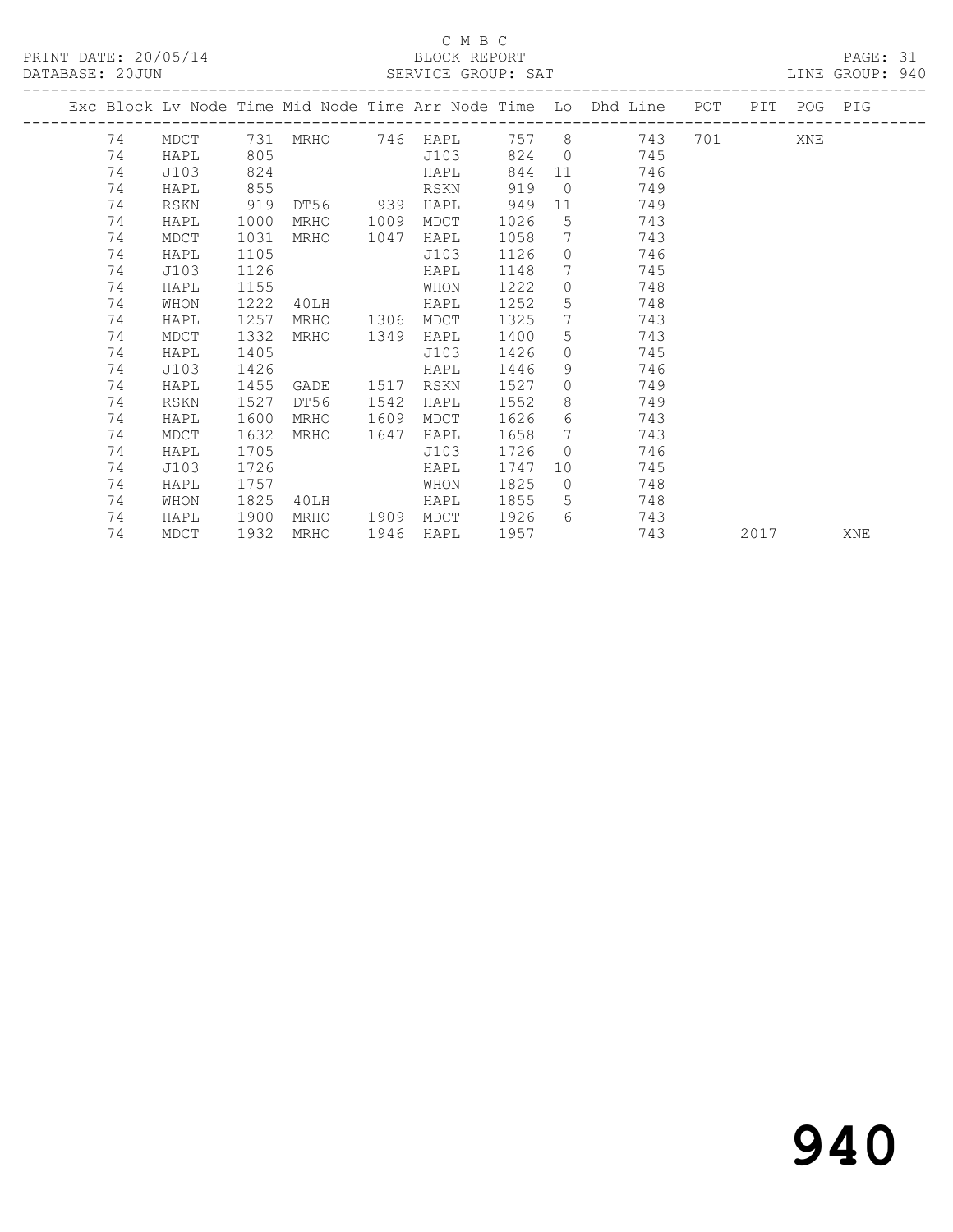#### C M B C<br>BLOCK REPORT

PAGE: 32<br>LINE GROUP: 940

|  |    |      |      |                |                              |                    |                 | Exc Block Lv Node Time Mid Node Time Arr Node Time Lo Dhd Line POT PIT POG PIG |      |     |     |
|--|----|------|------|----------------|------------------------------|--------------------|-----------------|--------------------------------------------------------------------------------|------|-----|-----|
|  | 75 |      |      |                | HAPL 800 MRHO 809 MDCT 826 5 |                    |                 | 743 725                                                                        |      | XNE |     |
|  | 75 | MDCT |      |                |                              |                    |                 |                                                                                |      |     |     |
|  | 75 | HAPL |      |                |                              |                    |                 | 831 MRHO 846 HAPL 857 8 743<br>905 5103 926 0 746<br>926 HAPL 948 10 745       |      |     |     |
|  | 75 | J103 |      |                |                              |                    |                 |                                                                                |      |     |     |
|  | 75 | HAPL | 958  |                | WHON                         | $\frac{540}{1025}$ | $\overline{0}$  | 748                                                                            |      |     |     |
|  | 75 | WHON |      | 1025 40LH      | HAPL                         |                    | $5\overline{)}$ | 748                                                                            |      |     |     |
|  | 75 | HAPL | 1100 | MRHO 1109 MDCT |                              | 1126               | $6\overline{6}$ | 743                                                                            |      |     |     |
|  | 75 | MDCT | 1132 | MRHO 1148 HAPL |                              | 1159               | 6               | 743                                                                            |      |     |     |
|  | 75 | HAPL | 1205 |                | J103                         | 1224               | $\overline{0}$  | 745                                                                            |      |     |     |
|  | 75 | J103 | 1224 |                | HAPL                         | 1244               | 13              | 746                                                                            |      |     |     |
|  | 75 | HAPL | 1257 |                | 33RR                         | 1310               | $\overline{0}$  | 733                                                                            |      |     |     |
|  | 75 | 33RR | 1310 |                | HAPL                         | 1325               | 17              | 733                                                                            |      |     |     |
|  | 75 | HAPL | 1342 |                | 33RR                         | 1355               | $\overline{0}$  | 733                                                                            |      |     |     |
|  | 75 | 33RR | 1355 |                | HAPL                         | 1410               | 16              | 733                                                                            |      |     |     |
|  | 75 | HAPL | 1426 |                | 33RR                         | 1440               | $\bigcirc$      | 733                                                                            |      |     |     |
|  | 75 | 33RR | 1440 |                | HAPL                         | 1455               | 16              | 733                                                                            |      |     |     |
|  | 75 | HAPL | 1511 |                | 33RR                         | 1525               | $\overline{0}$  | 733                                                                            |      |     |     |
|  | 75 | 33RR | 1525 |                | HAPL                         | 1540               | 16              | 733                                                                            |      |     |     |
|  | 75 | HAPL | 1556 |                | 33RR                         | 1610               | $\overline{0}$  | 733                                                                            |      |     |     |
|  | 75 | 33RR | 1610 |                | HAPL                         | 1625 16            |                 | 733                                                                            |      |     |     |
|  | 75 | HAPL | 1641 |                | 33RR                         | 1655               | $\overline{0}$  | 733                                                                            |      |     |     |
|  | 75 | 33RR | 1655 |                | HAPL                         | 1710 16            |                 | 733                                                                            |      |     |     |
|  | 75 | HAPL | 1726 |                | 33RR                         | 1740               | $\overline{0}$  | 733                                                                            |      |     |     |
|  | 75 | 33RR | 1740 |                | HAPL                         | 1755               | 16              | 733                                                                            |      |     |     |
|  | 75 | HAPL | 1811 |                | 33RR                         | 1825               | $\overline{0}$  | 733                                                                            |      |     |     |
|  | 75 | 33RR | 1825 |                | HAPL                         | 1840               | 16              | 733                                                                            |      |     |     |
|  | 75 | HAPL | 1856 |                | 33RR                         | 1910               | $\overline{0}$  | 733                                                                            |      |     |     |
|  | 75 | 33RR | 1910 |                | HAPL                         | 1925               | 16              | 733                                                                            |      |     |     |
|  | 75 | HAPL | 1941 |                | 33RR                         | 1955               | $\overline{0}$  | 733                                                                            |      |     |     |
|  | 75 | 33RR | 1955 |                | HAPL                         | 2010               | 16              | 733                                                                            |      |     |     |
|  | 75 | HAPL | 2026 |                | 33RR                         | 2040               |                 | $\overline{0}$<br>733                                                          |      |     |     |
|  | 75 | 33RR | 2040 |                | HAPL                         | 2055 16            |                 | 733                                                                            |      |     |     |
|  | 75 | HAPL | 2111 |                | 33RR                         | 2125               | $\bigcirc$      | 733                                                                            |      |     |     |
|  | 75 | 33RR | 2125 |                | HAPL                         | 2140               |                 | 733                                                                            | 2200 |     | XNE |